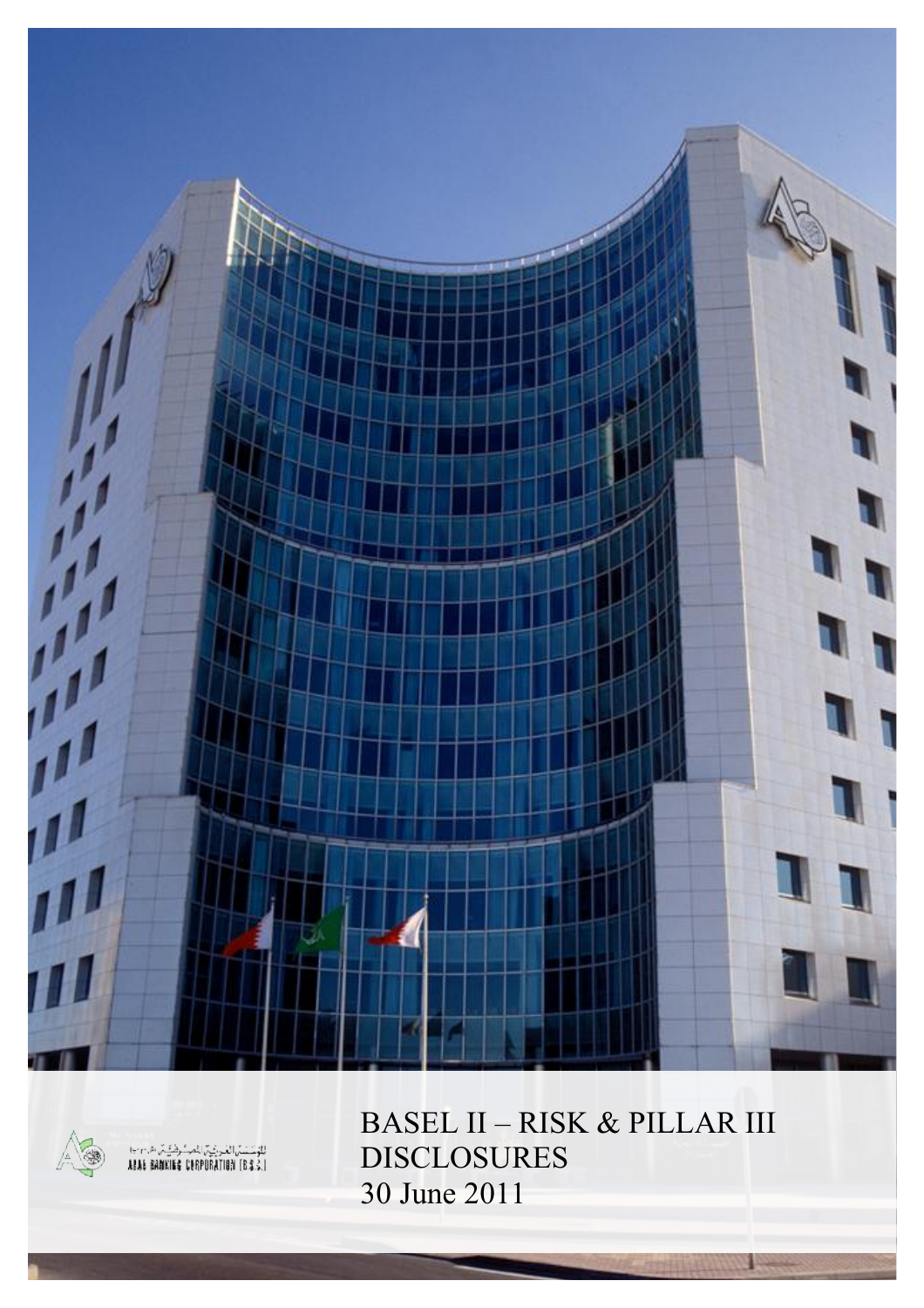## **Table of contents**

| 1. |      |  |
|----|------|--|
| 2. |      |  |
| 3. |      |  |
| 4. |      |  |
| 5  |      |  |
|    | 5.1  |  |
|    | 5.2  |  |
|    | 5.3  |  |
| 6  |      |  |
|    | 6.1  |  |
|    | 6.2  |  |
|    | 6.3  |  |
|    | 6.4  |  |
|    | 6.5  |  |
|    | 6.6  |  |
|    | 6.7  |  |
|    | 6.8  |  |
|    | 6.9  |  |
|    |      |  |
|    |      |  |
|    | 6.10 |  |
|    | 6.11 |  |
|    | 6.12 |  |
|    | 6.13 |  |
|    |      |  |
|    |      |  |
| 7  |      |  |
|    | 7.1  |  |
|    | 7.2  |  |
|    | 7.3  |  |
|    | 7.4  |  |
|    | 7.5  |  |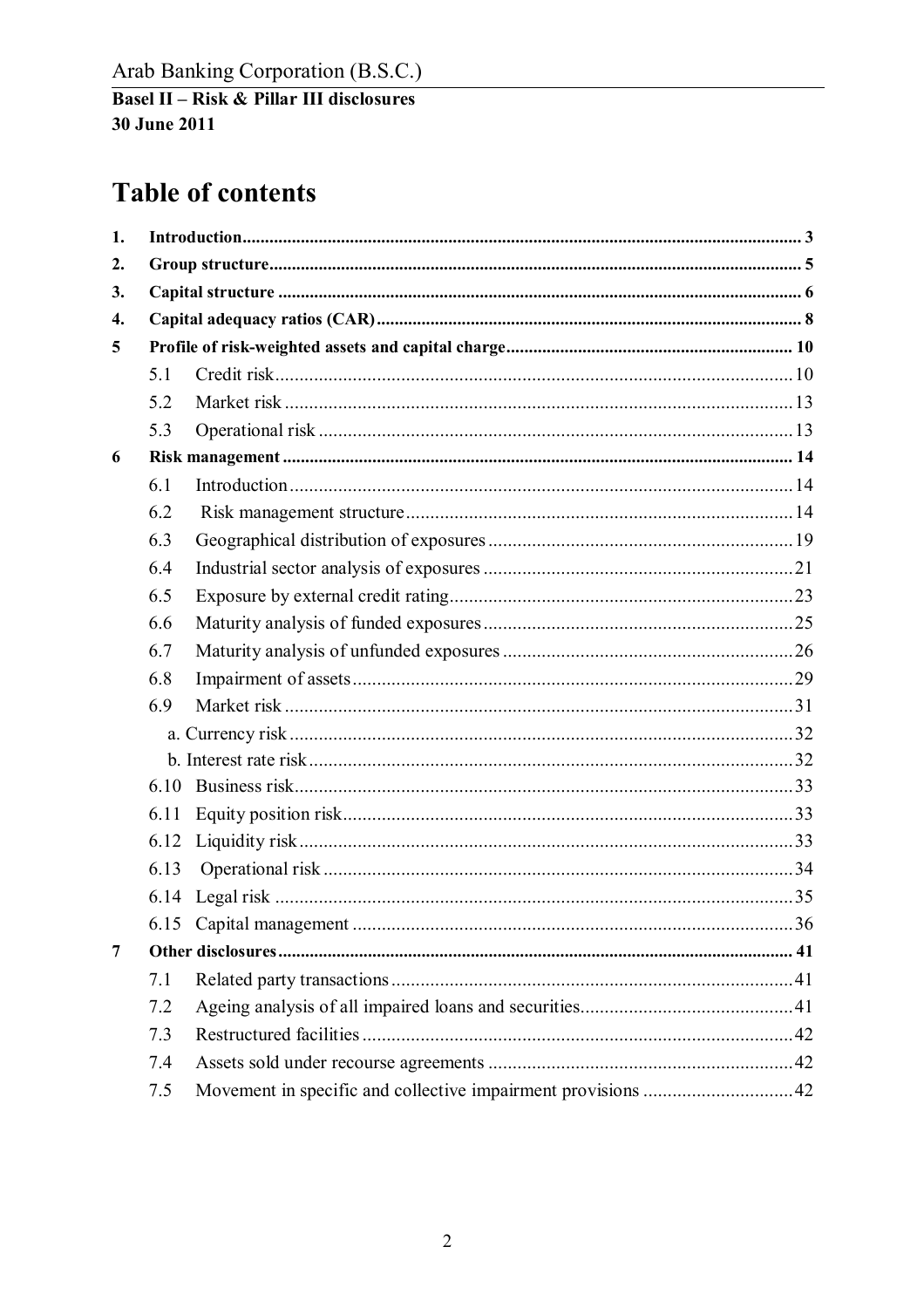# **1. Introduction**

The Central Bank of Bahrain [the CBB] requirements, which act as a common framework for the implementation of the Basel II Accord in the Kingdom of Bahrain, came into effect on 1 January 2008.

The Basel II Accord is built on three pillars:

- **Pillar I** defines the regulatory minimum capital requirements by providing rules and regulations for measurement of credit risk, market risk and operational risk. The requirement of capital has to be covered by the bank's own regulatory funds.
- · **Pillar II** addresses a bank's internal processes for assessing overall capital adequacy in relation to risks (ICAAP). Pillar II also introduces the Supervisory Review and Evaluation Process (SREP), which assesses the internal capital adequacy.
- **Pillar III** complements the other two pillars and focuses on enhanced transparency in information disclosure, covering risk and capital management, including capital adequacy.

In November 2007, the CBB issued directives on the Pillar III disclosures under the Basel II framework applicable to licensed banks in the Kingdom of Bahrain. These directives set out the enhanced disclosure requirements under Basel II framework. This document gathers together all the elements of the disclosure required under Pillar III and is organized as follows:

- Firstly, it gives an overview of the approach taken by Arab Banking Corporation (B.S.C.) [the Bank] and its subsidiaries [together "the Group"] to Pillar I and provides the profile of the risk weighted assets according to the "standard portfolio" as defined by the CBB.
- · Secondly, an overview of risk management practices and framework at the Bank is presented with specific emphasis on credit, market and operational risks and sets out the related monitoring processes and credit mitigation initiatives.
- Finally, this document provides all other disclosures required under the Public Disclosure Module of the CBB.

The disclosures in this report are in addition to the interim condensed consolidated financial statements for the period ended 30 June 2011 prepared in accordance with International Accounting Standard 34 'Interim Financial Reporting'.

However, the credit risk exposures considered in this document differ from the credit risk exposures reported in the interim condensed consolidated financial statements due to the application of different methodologies under Basel II and International Financial Reporting Standards as follows:

• Under the Basel II framework, for credit-related contingent items, the nominal value is converted to an exposure through the application of a credit conversion factor [CCF]. The CCF is at 20%, 50% or 100% depending on the type of contingent item, and is used to convert off balance sheet notional amounts into an equivalent statement of financial position exposure. In the interim condensed consolidated financial statements, the nominal values of creditrelated contingent items are considered off balance sheet.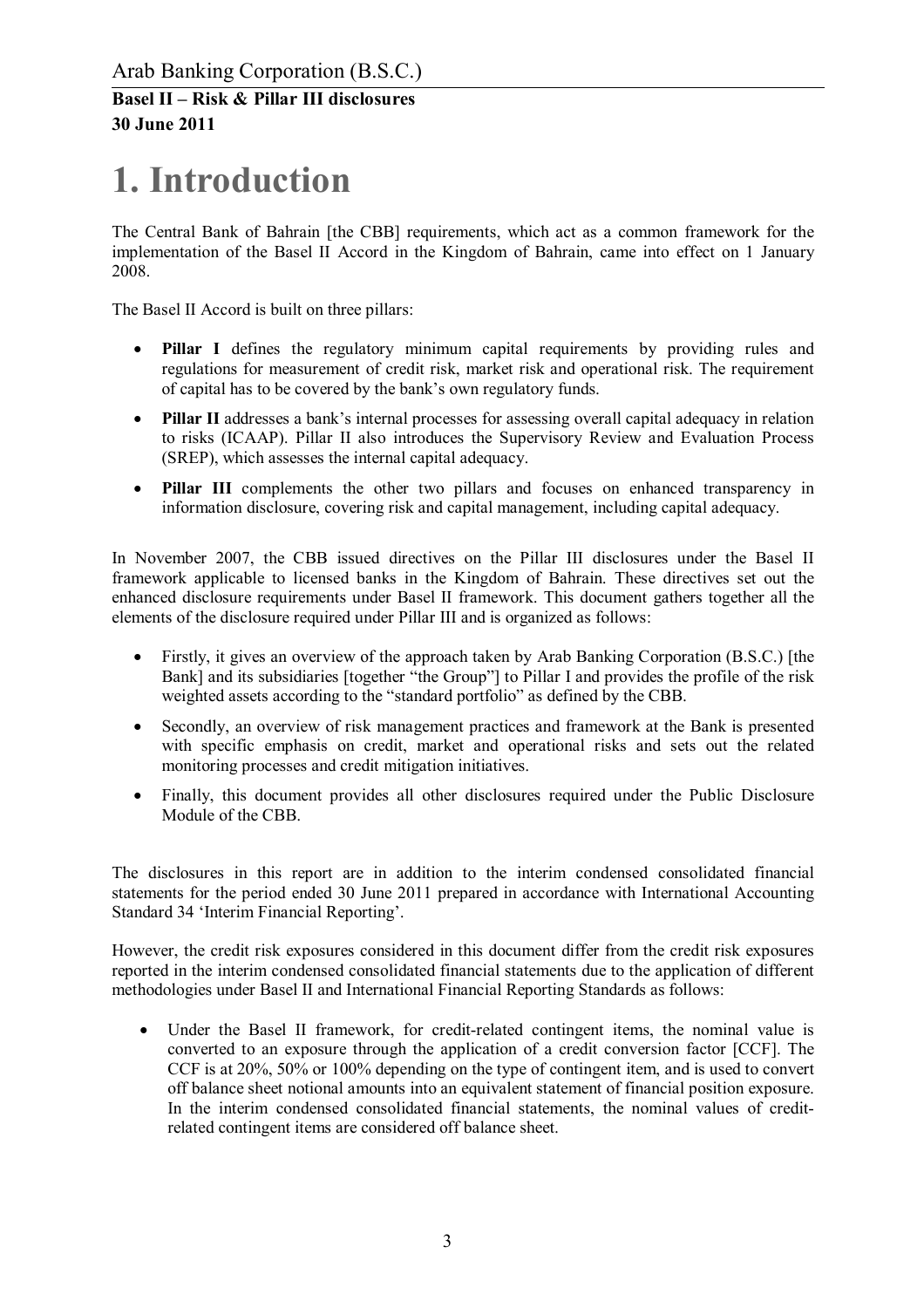# **1.Introduction (continued)**

- · Under this section, the credit exposures are classified as per the Standard Portfolio approach set out in the CBB's Basel II capital adequacy framework covering the Standardised Approach for credit risk. In the case of guaranteed exposures, the exposures would normally be reported based on the guarantor. However, in the interim condensed consolidated financial statements the assets are presented based on asset class (i.e. securities, loans and advances, etc.).
- · Eligible collateral is taken into consideration in arriving at the net exposure under the Basel II framework, whereas collateral is not netted in the interim condensed consolidated financial statements.
- · Securities in the non-trading securities portfolio are considered at cost under the Basel II framework, whereas they are considered at fair value in the interim condensed consolidated financial statements.
- · Under the Basel II framework, certain items are considered as a part of the regulatory capital base, whereas these items are netted off against assets in the interim condensed consolidated financial statements.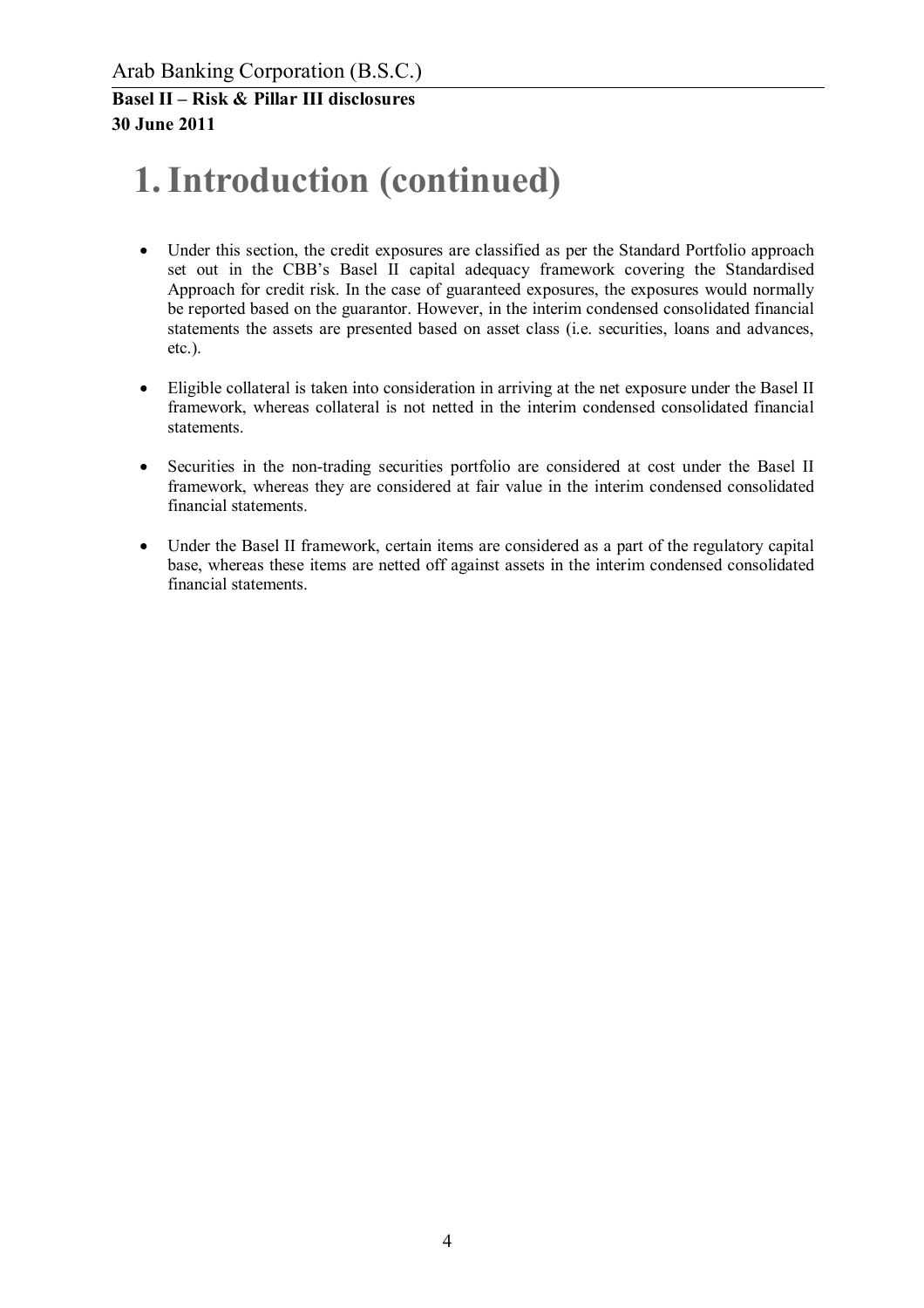# **2. Group structure**

The parent bank, Arab Banking Corporation (B.S.C.), was incorporated in 1980 in the Kingdom of Bahrain by an Amiri decree and operates under a conventional wholesale banking license issued by the CBB.

The financial statements and capital adequacy regulatory reports of the Bank and its subsidiaries have been prepared and consolidated on a consistent basis.

The principal subsidiaries as at 30 June 2011, all of which have 31 December as their year end, are as follows:

|                                            | <b>Country of</b><br>incorporation | Shareholding % of<br><b>Arab Banking</b><br>Corporation (B.S.C.) |
|--------------------------------------------|------------------------------------|------------------------------------------------------------------|
| ABC International Bank plc                 | United Kingdom                     | 100                                                              |
| ABC Islamic Bank (E.C.)                    | Bahrain                            | 100                                                              |
| Arab Banking Corporation (ABC) – Jordan    | Jordan                             | 87                                                               |
| Banco ABC Brasil S.A.                      | <b>Brazil</b>                      | 58                                                               |
| ABC Algeria                                | Algeria                            | 88                                                               |
| Arab Banking Corporation - Egypt [S.A.E.]  | Egypt                              | 98                                                               |
| <b>ABC</b> Tunisie                         | Tunisia                            | 100                                                              |
| Arab Financial Services Company B.S.C. (c) | Bahrain                            | 55                                                               |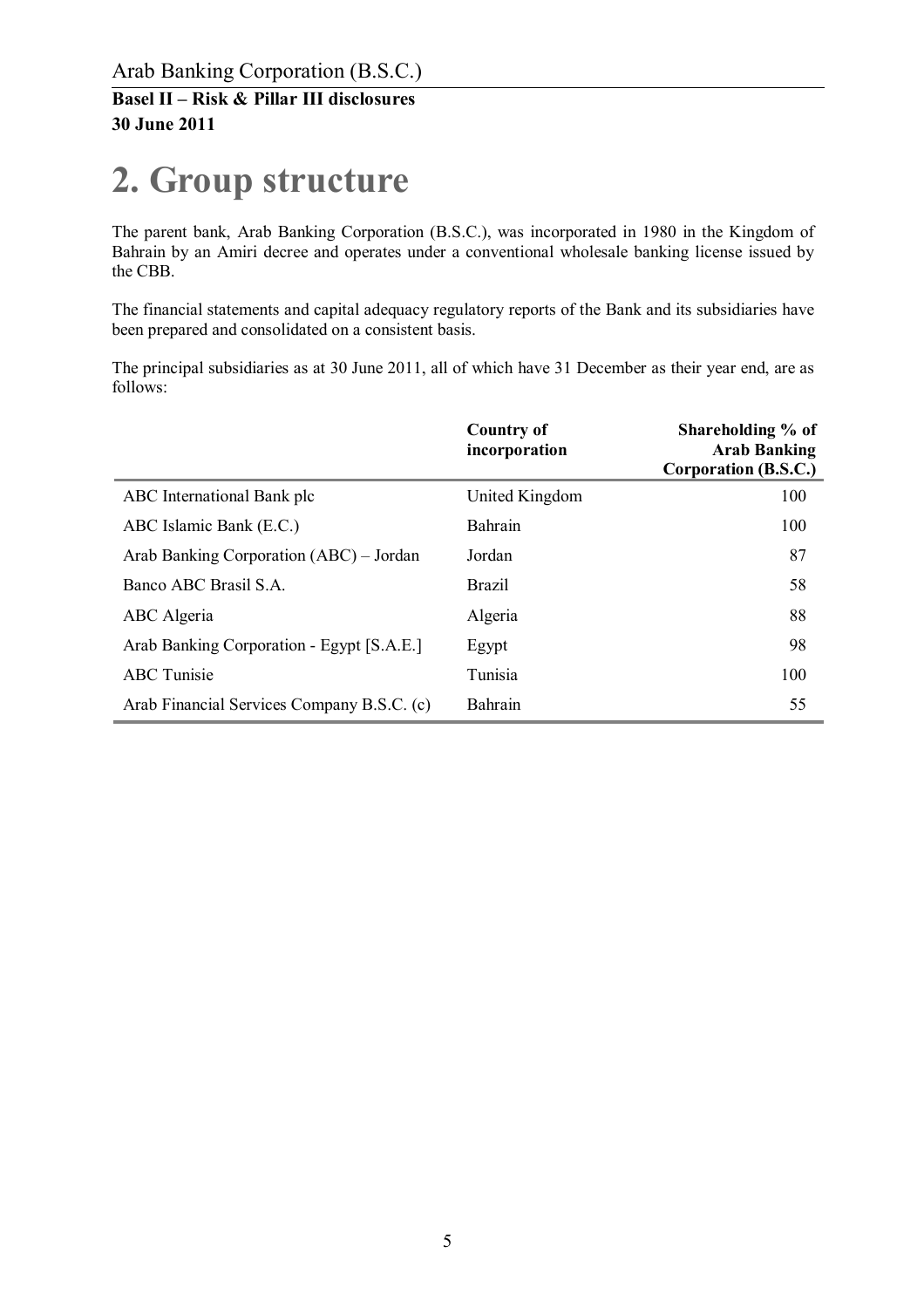# **3. Capital structure**

The Group's capital base comprises (a) Tier 1 capital which includes share capital, reserves, retained earnings and non-controlling interests, and (b) Tier 2 capital which consists of the subordinated term debt, collective impairment provisions, profit for the current period and equity revaluation reserves.

The issued and paid up share capital of the Bank is US\$ 3,110 million at 30 June 2011, comprising of 3,110 million shares of US\$ 1 each.

During the year ended 31 December 2007, the Bank raised US\$ 500 million of Subordinated debts under its US\$ 2,500,000,000 billion Euro Medium Term Deposit Note Programme. This debt represents unsecured obligations of the Group and is subordinated in the right of payment to the claims of all depositors and creditors of the Group. These are issued for ten years with a call option which can only be exercised after five years. During the year ended 31 December 2009, the Bank repurchased a portion of its subordinated liabilities with a nominal value of US\$ 88 million. During the six-month period ended 30 June 2011, the Bank also repurchased a portion of its subordinated liabilities with a nominal value of US\$ 39 million (30 June 2010: US\$ nil). The resultant net gain on the repurchase amounting to US\$ 9 million (30 June 2010: US\$ nil) is included in "Other operating income".

During the year ended 31 December 2010, a subsidiary of the Bank raised subordinated debt of a nominal amount of US\$ 300 million. These are issued for ten years without an investor put option.

The inclusion of the subordinated term debt in Tier 2 capital base and the subsequent buy-back has been approved by the CBB.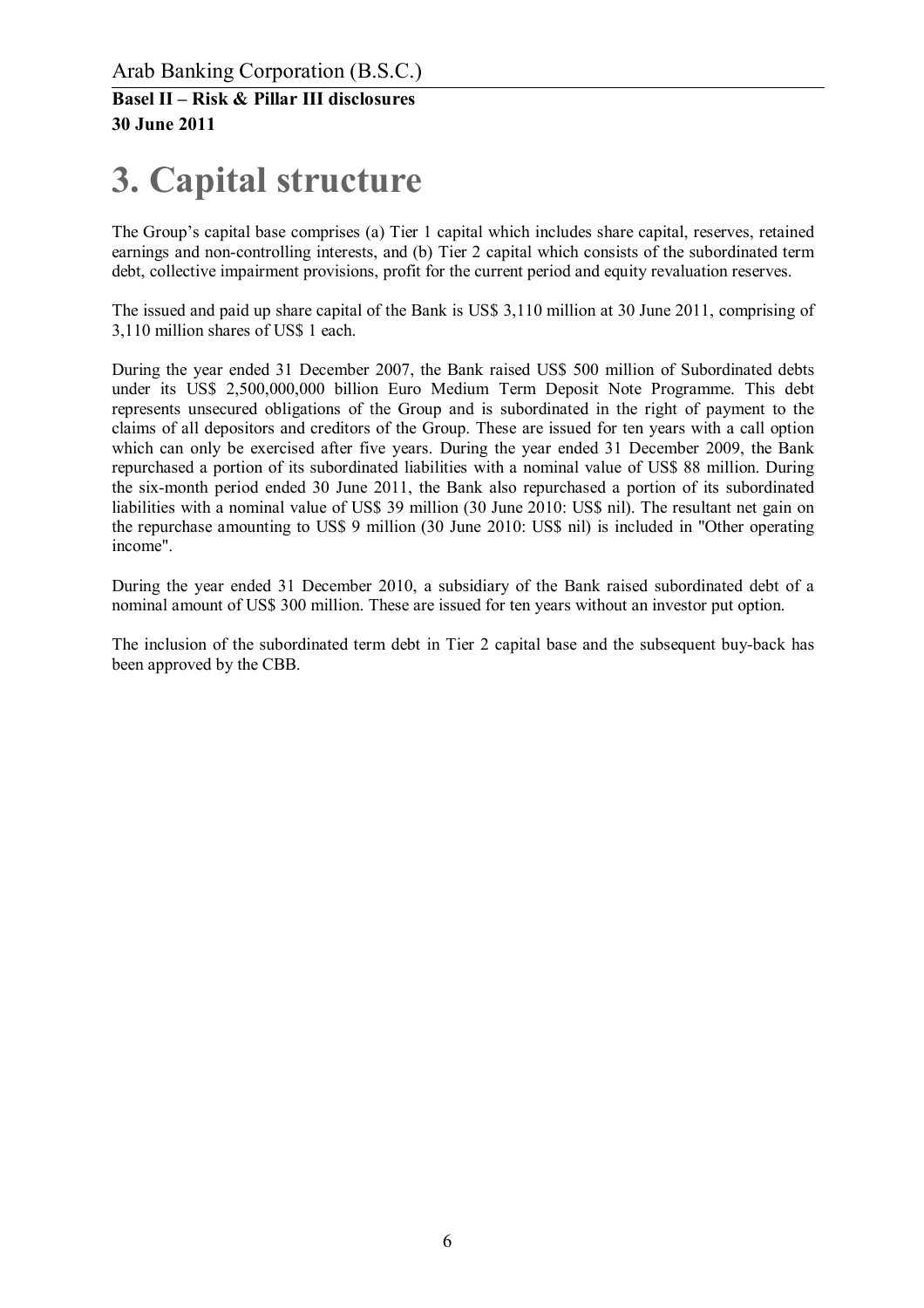# **3. Capital structure (continued)**

The Group's capital base of US\$ 4,953 million comprises Tier 1 capital of US\$ 4,036 million and Tier 2 capital of US\$ 917 million as detailed below:

#### **Breakdown of Capital Base**

| <b>US\$</b> million                                                                     | Tier 1 | Tier 2         | <b>Total</b> |
|-----------------------------------------------------------------------------------------|--------|----------------|--------------|
| Share capital                                                                           | 3,110  |                | 3,110        |
| Statutory reserve                                                                       | 335    |                | 335          |
| General reserve                                                                         | 150    |                | 150          |
| Retained earnings brought forward                                                       | (28)   |                | (28)         |
| Profit for the year                                                                     |        | 116            | 116          |
| Minority interest in consolidated subsidiaries                                          | 465    |                | 465          |
| Foreign currency translation adjustment                                                 | 17     |                | 17           |
| Unrealized net gains from fair value of equity securities                               |        | $\overline{2}$ | 2            |
| Collective impairment provisions                                                        |        | 171            | 171          |
| Subordinated term debt                                                                  |        | 641            | 641          |
| Tier 1 and Tier 2 capital before deductions                                             |        |                |              |
| Significant minority investments in banking, securities and<br>other financial entities | (11)   | (11)           | (22)         |
| Other deductions – Unamortised IT costs                                                 | (2)    | (2)            | (4)          |
| Tier 1 and Tier 2 capital base                                                          | 4,036  | 917            | 4,953        |
|                                                                                         |        |                |              |
| <b>Risk weighted assets (RWA)</b>                                                       |        |                |              |
| Credit risk                                                                             |        |                | 18,500       |
| Market risk                                                                             |        |                | 1,735        |
| Operational risk                                                                        |        |                | 1,313        |
|                                                                                         |        |                |              |
|                                                                                         |        |                |              |

| Tier 1 ratio           | 18.7% |
|------------------------|-------|
| Capital adequacy ratio | 23.0% |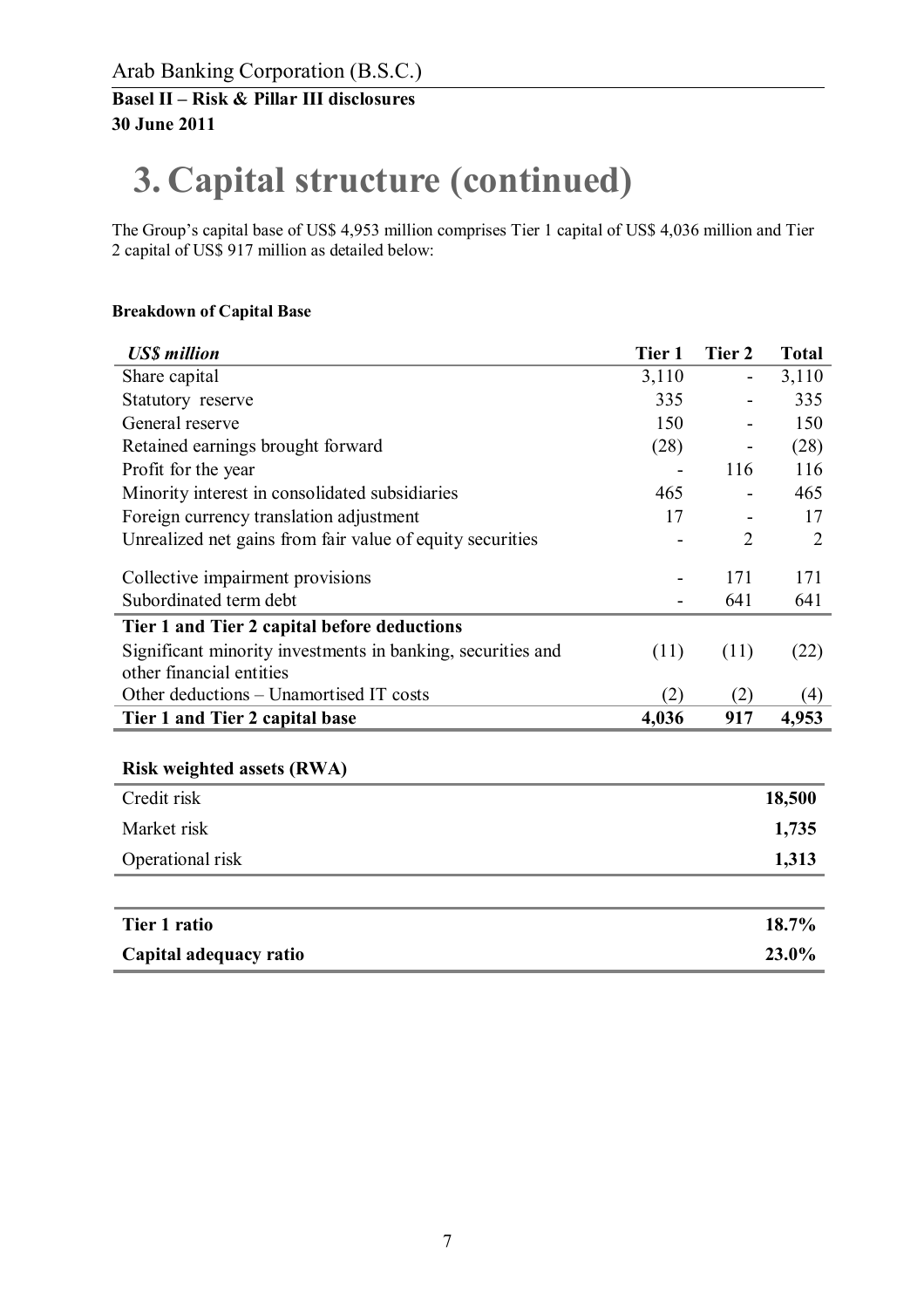# **4. Capital adequacy ratios (CAR)**

The objective of capital management at the Group is to ensure the efficient utilisation of capital in relation to business requirements and growth, risk profile, and shareholders' returns and expectations.

The Group manages its capital structure, and makes adjustments to it, in the light of changes in economic conditions and the risk characteristics of its activities. In order to maintain or adjust the capital structure, the Group may issue capital/Tier 2 securities or adjust the amount of dividend payment to shareholders. No changes have been made in the objectives, policies and processes from the previous year.

In order to augment the Group's capital resources, the Board of Directors at its meeting held on 23 December 2009 resolved to convene an Extraordinary General Meeting to increase the authorized, issued and paid up share capital of the Bank from US\$ 2,000 million to US\$ 3,110 million by way of a priority rights offer to existing shareholders. This was approved by the shareholders at an Extraordinary General Meeting held on 28 January 2010. The priority rights share issue, amounting to US\$ 1,110 million, was closed on 24 March 2010 and legal formalities relating to the issue were completed. The rights issue was fully underwritten by the Central Bank of Libya. The underwriting fee of US\$ 110 million was adjusted against the share premium outstanding as at 31 December 2009.

Management expects the change in capital structure to have a positive impact on the earnings of the Group. The determination to pay dividends on an on-going basis and the amount thereof will depend upon, among other things, the Group's earnings, its dividend policy, the requirement to set aside minimum statutory reserves, capital requirements to support the growth (organic and inorganic), regulatory capital requirements, approval from the CBB and applicable requirements under Bahrain Commercial Companies Law and such other factors as the Board of Directors and the shareholders may deem relevant.

The Group's total capital adequacy ratio as at 30 June 2011 was 23.0% compared with the minimum regulatory requirement of 12%. The Tier 1 ratio was 18.7% for the Group. The Group ensures adherence to the CBB's requirements by monitoring its capital adequacy against higher internal limits.

Each banking subsidiary in the Group is directly regulated by its local banking supervisor, which sets and monitors local capital adequacy requirements. ABC ensures that each subsidiary maintains sufficient capital levels for legal and regulatory compliance purposes. There have been no instances of deficiencies in capital levels of the banking subsidiaries under the local capital adequacy requirements.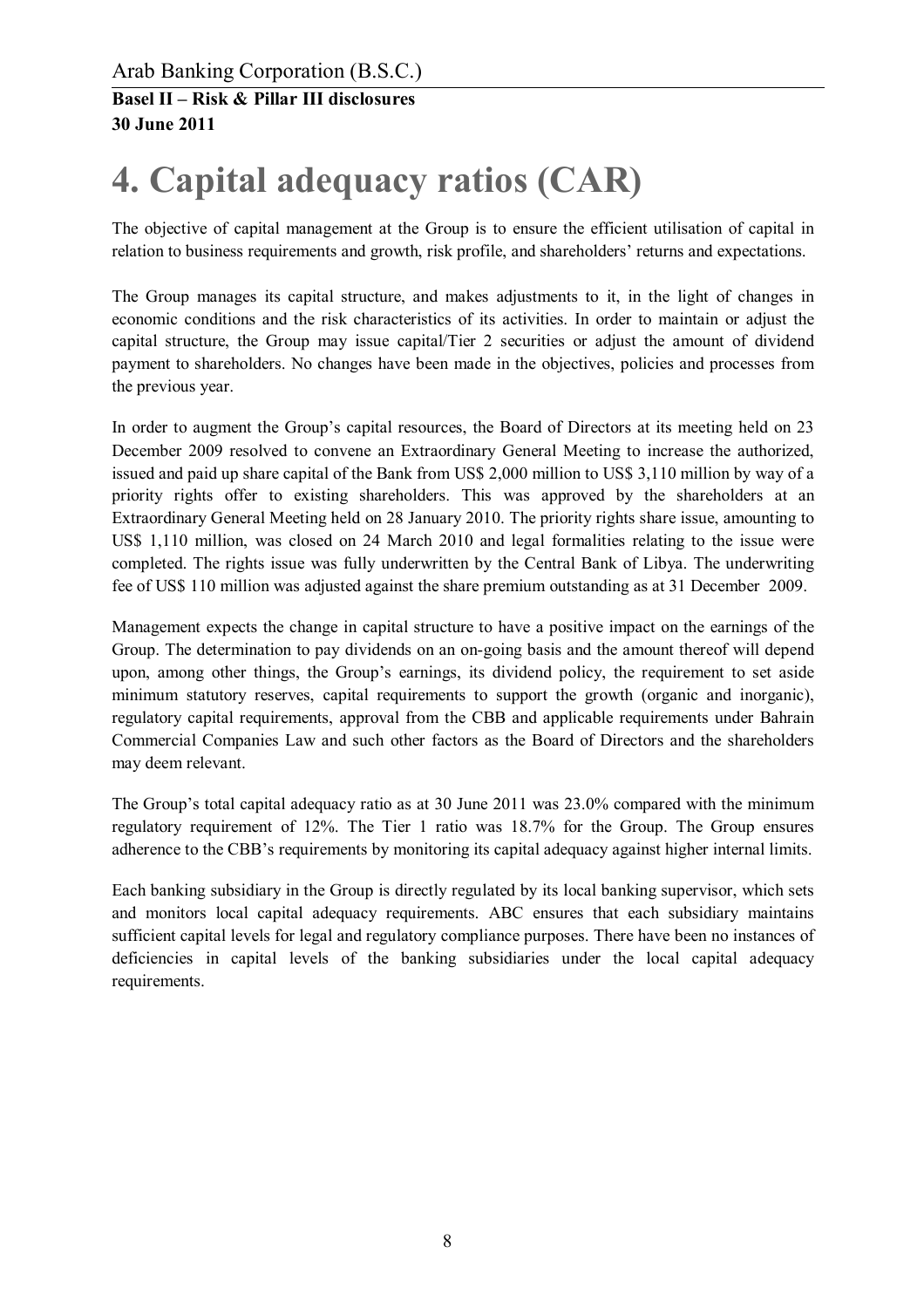# **4. Capital adequacy ratios (CAR) (continued)**

The Tier 1 and total capital adequacy ratio of the significant banking subsidiaries (those whose regulatory capital amounts to over 5% of the Group's consolidated regulatory capital) under the local regulations were as follows:

| Subsidiaries (over 5% of Group regulatory capital) | Tier 1 ratio | <b>CAR</b> (total) |
|----------------------------------------------------|--------------|--------------------|
| ABC Islamic Bank (E.C.)                            | 23.7%        | <b>24.2%</b>       |
| ABC International Bank Plc*                        | $14.6\%$     | $17.4\%$           |
| Banco ABC Brasil S.A.*                             | 11.6%        | $15.4\%$           |

\* CAR based on local capital adequacy requirements has been computed after mandatory deductions from total of Tier 1 and Tier 2 capital. Other than restrictions over transfers to ensure minimum regulatory capital requirements at the local level, management believes that there are no further impediments on the transfer of funds or reallocation of regulatory capital within the Group.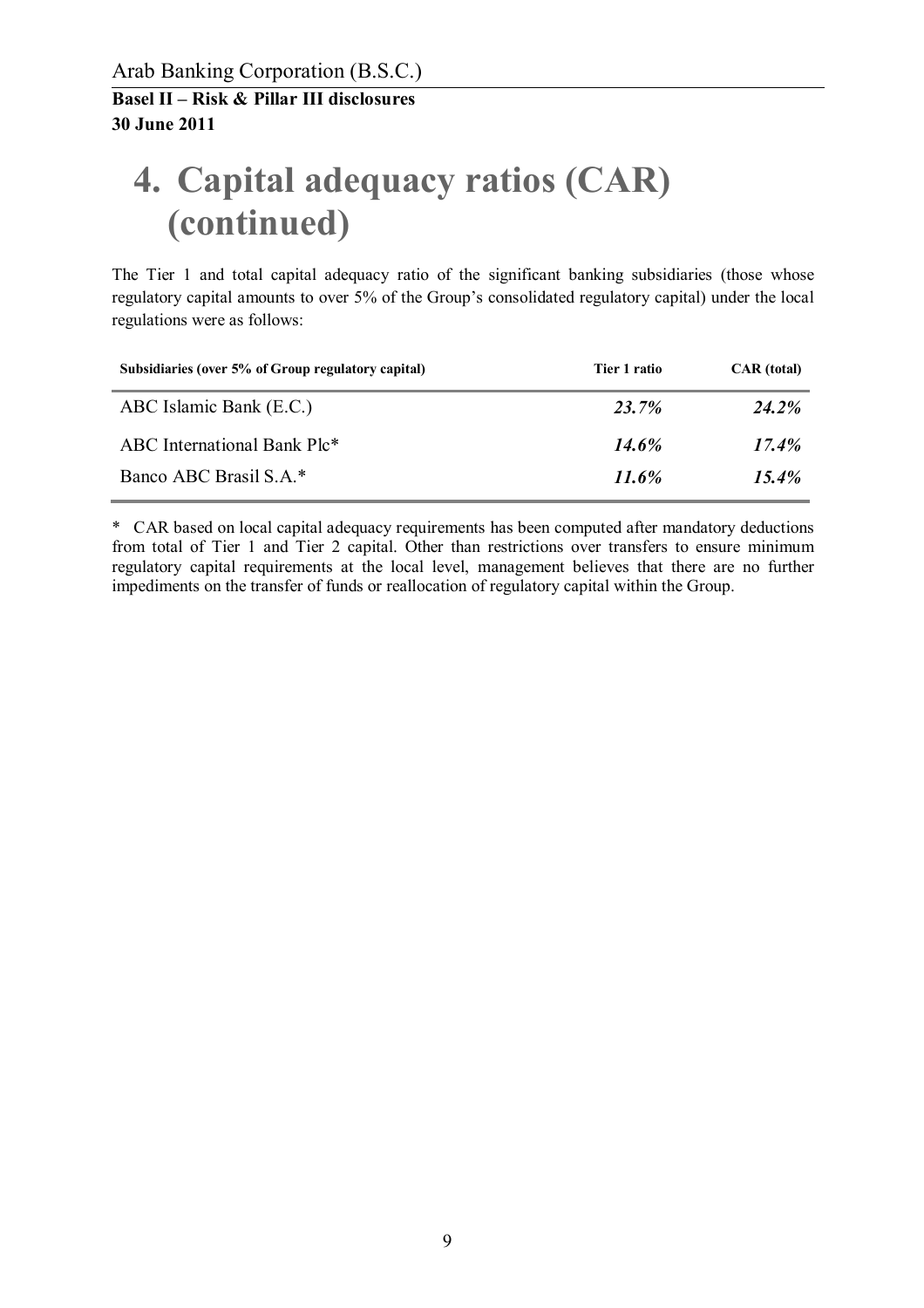# **5. Profile of risk-weighted assets and capital charge**

The Group has adopted the standardised approach for credit risk, market risk and operational risk for regulatory reporting purposes. The Group's risk-weighted capital requirements for credit, market and operational risks are given below:

### **5.1 Credit risk**

#### **a) Definition of exposure classes per Standard Portfolio**

The Group has a diversified funded and unfunded credit portfolio. The exposures are classified as per the Standard Portfolio approach under the CBB's Basel II capital adequacy framework covering the standardised approach for credit risk.

The descriptions of the counterparty classes along with the risk weights to be used to derive the risk weighted assets are as follows:

#### **i. Claims on sovereigns**

These pertain to exposures to governments and their central banks. Claims on Bahrain and other GCC sovereigns are risk weighted at 0%. Claims on all other sovereigns are given a risk weighting of 0% where such claims are denominated and funded in the relevant domestic currency of that sovereign. Claims on sovereigns, other than those mentioned above are risk weighted based on their credit ratings.

#### **ii. Claims on public sector entities (PSEs)**

Listed Bahrain PSEs are assigned a 0% risk weighting. Other sovereign PSE's, where claims are denominated in the relevant domestic currency and for which the local regulator has assigned risk weighting of 0%, are assigned 0% risk weighting by the CBB. PSEs other than those mentioned above are risk weighted based on their credit ratings.

#### **iii. Claims on multilateral development banks (MDBs)**

All MDBs are risk weighted in accordance with the banks' credit rating except for those members listed in the World Bank Group which are risk weighted at 0%.

#### **iv. Claims on banks**

Claims on banks are risk weighted based on the ratings assigned to them by external rating agencies; however, short-term claims on locally incorporated banks are assigned a risk weighting of 20% where such claims on the banks are of an original maturity of three months or less and are denominated and funded in either Bahraini Dinars or US Dollars.

Preferential risk weights that are one category more favorable than the standard risk weighting are assigned to claims on foreign banks licensed in Bahrain with an original maturity of three months or less and denominated and funded in the relevant domestic currency. Such preferential risk weights for short-term claims on banks licensed in other jurisdictions are allowed only if the relevant supervisor also allows this preferential risk weighting to short-term claims on its banks.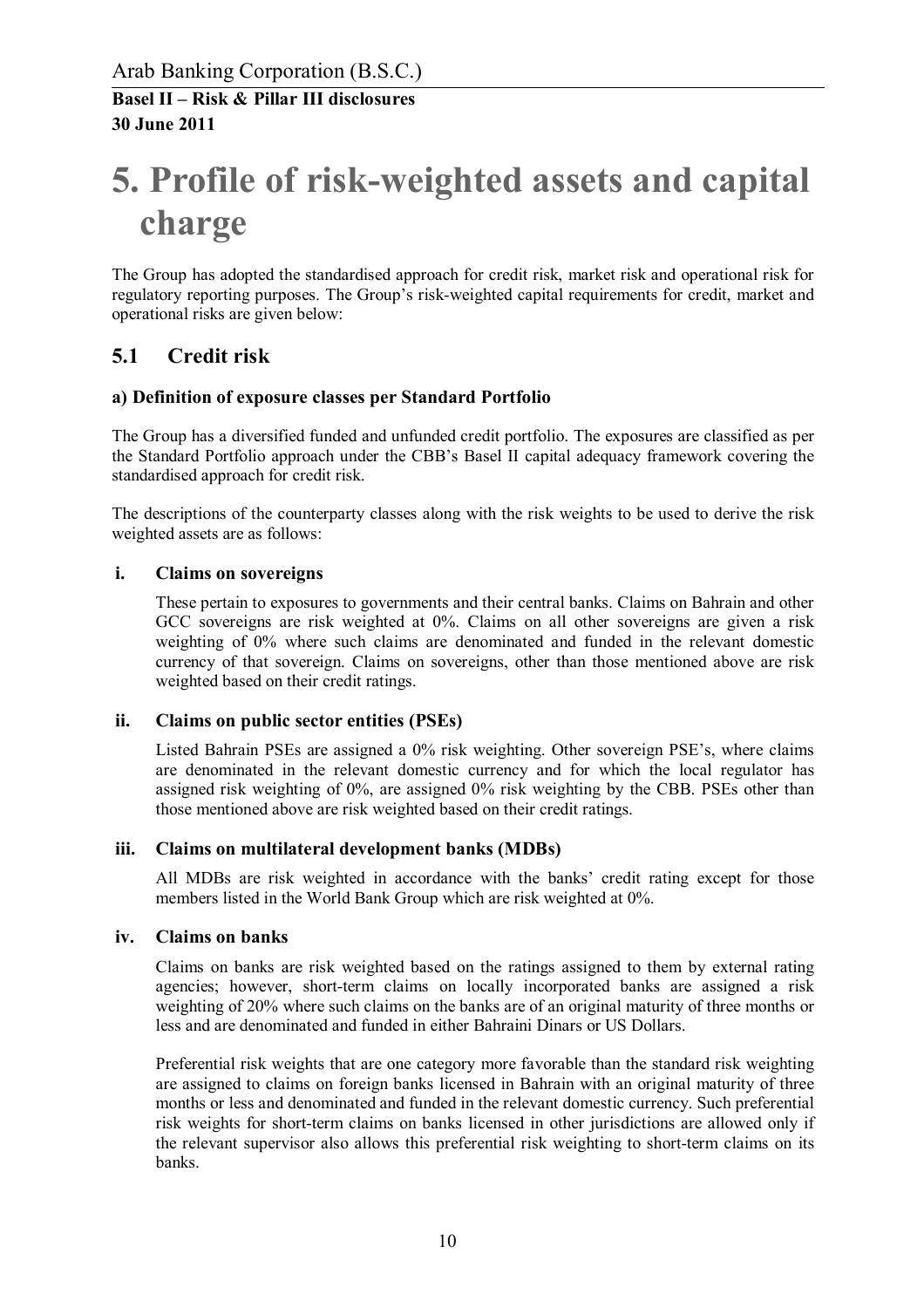# **5. Profile of risk-weighted assets and capital charge (continued)**

### **5.1 Credit risk (continued)**

#### **iv. Claims on banks (continued)**

No claim on an unrated bank would receive a risk weight lower than that applied to claims on its sovereign of incorporation.

Investment in subordinated debt of banking, securities and financial entities are risk weighted at a minimum risk weight of 100% for listed entities or 150% for unlisted entities, unless such investments exceed 20% of the eligible capital of the investee entity, in which case they are deducted from the Group's capital.

#### **v. Claims on the corporate portfolio**

Claims on the corporate portfolio are risk weighted based on credit ratings. Risk weightings for unrated corporate claims are assigned at 100%.

#### **vi. Claims on regulatory retail exposures**

Retail claims that are included in the regulatory retail portfolio are assigned risk weights of 75% (except for past due loans), provided they meet the criteria stipulated in the CBB's Rule Book.

#### **vii. Past due loans**

The unsecured portion of any loan (other than a qualifying residential mortgage loan) that is past due for more than 90 days, net of specific provisions (including partial write-offs), is riskweighted as follows:

- **150% risk weighting when specific provisions are less than 20% of the outstanding amount** of the loan; and
- $\blacksquare$  100% risk weighting when specific provisions are greater than 20% of the outstanding amount of the loan.

#### **viii. Residential retail portfolio**

Lending fully secured by first mortgages on residential property that is or will be occupied by the borrower, or that is leased, is risk weighted at 75%. However, where foreclosure or repossession with respect of a claim can be justified, the risk weighting is 35%.

#### **ix. Equity portfolios**

Investments in listed equities are risk weighted at 100% while those in unlisted equities are risk weighted at 150%.

#### **x. Other exposures**

These are risk weighted at 100%.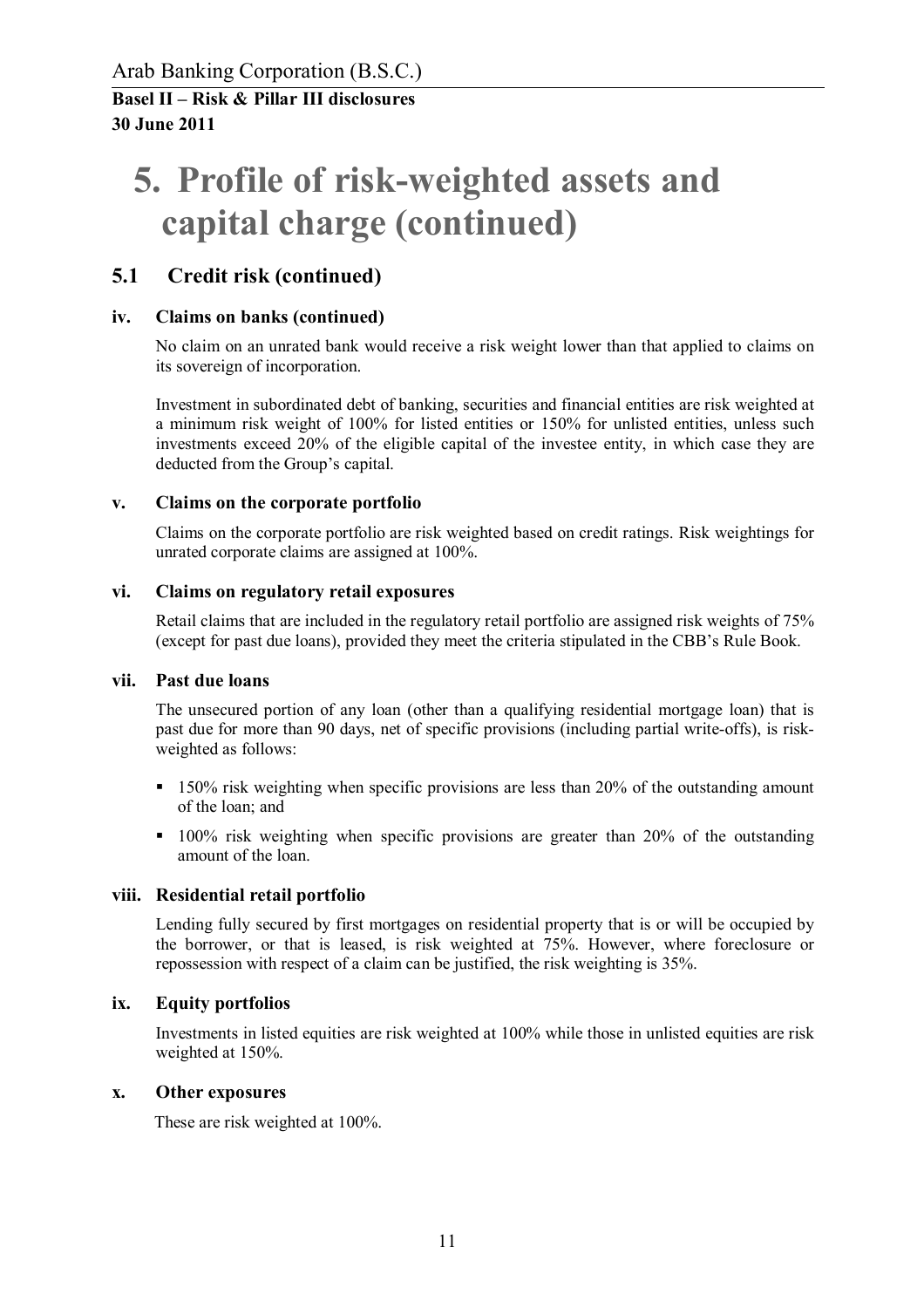# **5. Profile of risk-weighted assets and capital charge (continued)**

## **5.1 Credit risk (continued)**

### **b) Credit exposure and risk weighted assets**

| <b>US\$</b> million                            | <b>Grosscredit</b><br>exposure | <b>Funded</b><br>exposure | <b>Unfunded</b><br>exposure | Cash<br>collateral | Eligible<br>guarantees | <b>Risk-weighted</b><br>assets | Capital charge |
|------------------------------------------------|--------------------------------|---------------------------|-----------------------------|--------------------|------------------------|--------------------------------|----------------|
| Cash                                           | 62                             | 62                        |                             |                    |                        | $\mathbf{1}$                   |                |
| Claims on<br>sovereigns*                       | 5,011                          | 4,478                     | 533                         |                    | 18                     | 824                            | 99             |
| Claims on public<br>sector entities **         | 3,796                          | 3,684                     | 112                         | 65                 | 87                     | 1,952                          | 234            |
| Claims on<br>multilateral<br>development banks | 155                            | 155                       |                             |                    |                        |                                |                |
| Claims on banks                                | 10,991                         | 9,032                     | 1,959                       | 469                | 405                    | 4,985                          | 598            |
| Claims on corporate<br>portfolio               | 11,632                         | 9,460                     | 2,172                       | 1,274              | 45                     | 9,762                          | 1,171          |
| Regulatory retail<br>exposures                 | 282                            | 279                       | 3                           |                    |                        | 211                            | 25             |
| Past due loans                                 | 313                            | 313                       |                             | 5                  |                        | 433                            | 52             |
| Residential retail<br>portfolio                | 142                            | 142                       |                             | 18                 |                        | 130                            | 16             |
| Equity portfolios                              | 60                             | 60                        |                             |                    |                        | 83                             | 10             |
| Other exposures                                | 118                            | 118                       |                             |                    |                        | 118                            | 14             |
|                                                | 32,562                         | 27,783                    | 4,779                       | 1,831              | 555                    | 18,499                         | 2,219          |

\* Includes Ginnie Mae & Small Business Administration Pools

\*\* Includes exposures to Collateralized Mortgage Obligations (CMOs) of Freddie Mac and Fannie Mae, both of which are deemed to be Government Sponsored Enterprises (GSE).

Monthly average gross exposures and the risk-weighted assets for six-month period in 2011 were US\$ 32,704 million and US\$ 18,715 million respectively.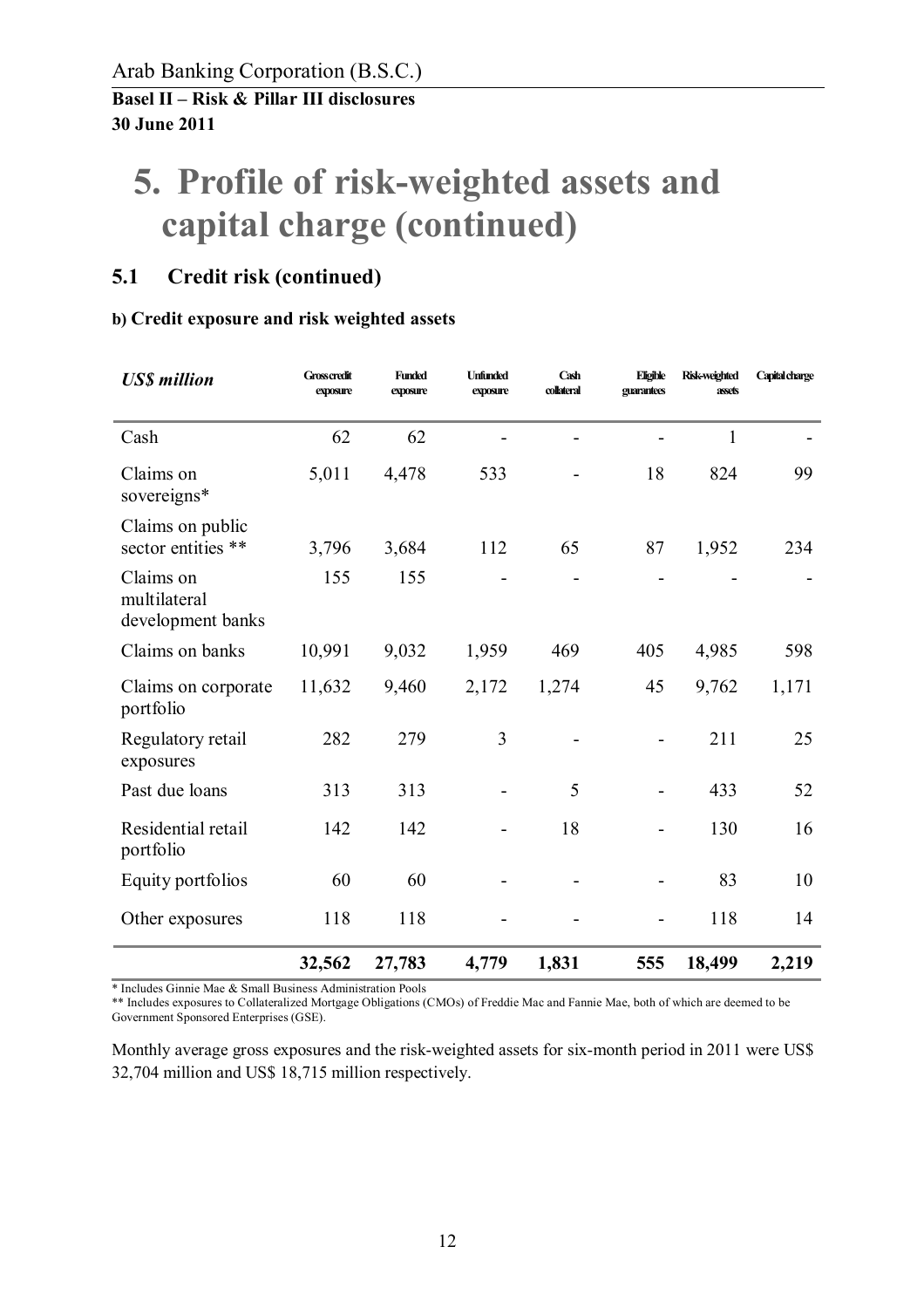# **5. Profile of risk-weighted assets and capital charge (continued)**

## **5.2 Market risk**

| <b>USS</b> million            | <b>RWA</b> | Period end<br>Capital<br>Charge | Capital<br>$charge -$<br>Minimum* | Capital<br>$charge -$<br>Maximum* |
|-------------------------------|------------|---------------------------------|-----------------------------------|-----------------------------------|
| Interest rate risk            | 500        | 40                              | 31                                | 60                                |
| - Specific interest rate risk | 12         |                                 |                                   | 2                                 |
| - General interest rate risk  | 488        | 39                              | 30                                | 58                                |
| Equity position risk          | 19         | 2                               | 2                                 | $\overline{4}$                    |
| Foreign exchange risk         | 1,211      | 97                              | 133                               | 145                               |
| Options risk                  | 6          |                                 |                                   |                                   |
| <b>Total market risk</b>      | 1,736      | 139                             | 166                               | 210                               |

\* The information in these columns shows the minimum and maximum capital charge of each of the market risk categories during the period ended 30 June 2011

## **5.3 Operational risk**

In accordance with the Standardised Approach, as at 30 June 2011, the total capital charge in respect of operational risk was US\$ 158 million. This capital charge was computed by splitting the Group's activities into eight business lines (as defined by the Basel II framework) and multiplying each business line's three-year average gross income by a pre-defined beta factor.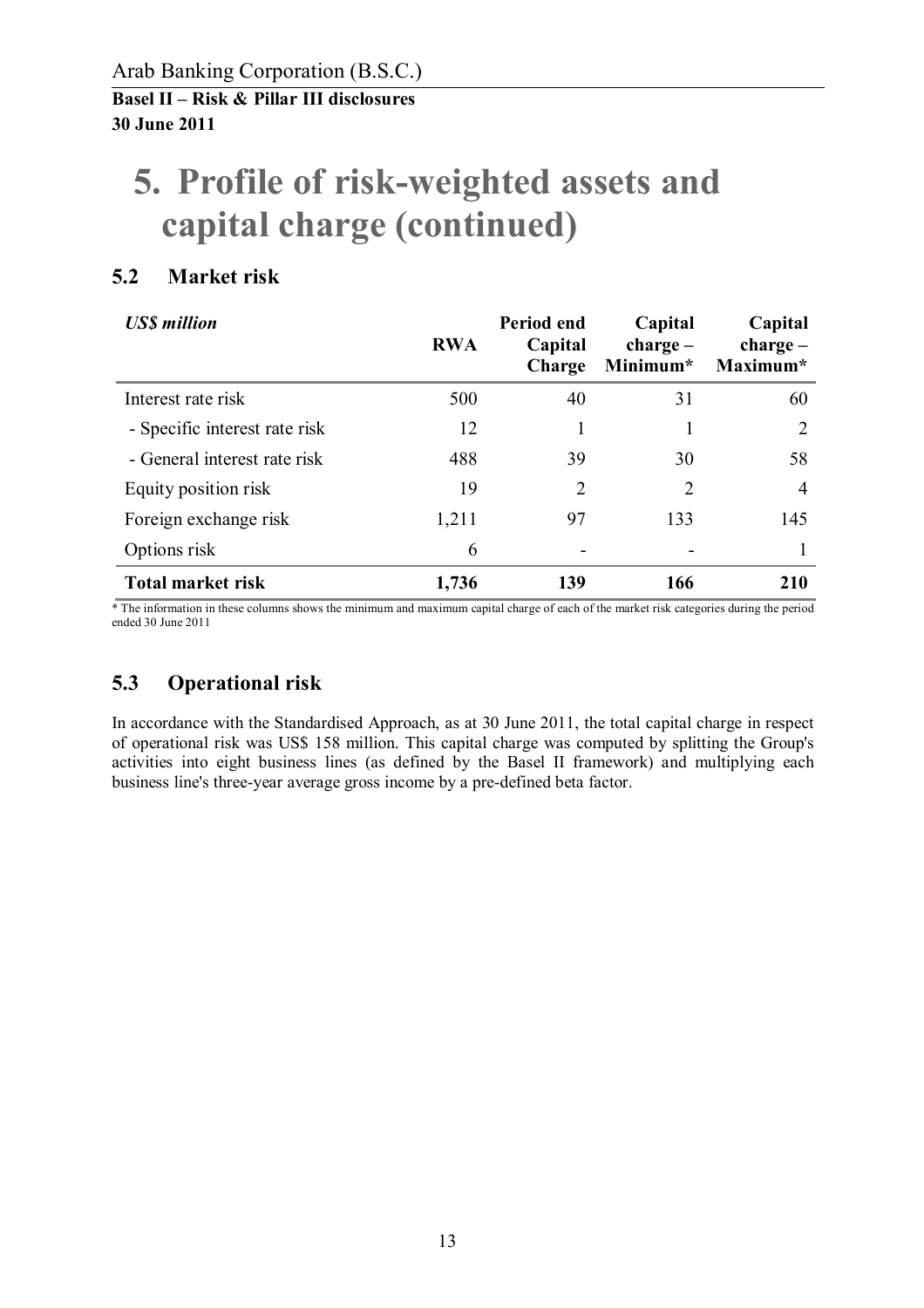# **6.Risk management**

### **6.1 Introduction**

Risk is inherent in the Group's activities and is managed through a process of on-going identification, measurement and monitoring, subject to risk limits and other controls. The Group is exposed to credit risk, market risk, liquidity risk, interest rate risk, operational risk, legal and strategic risks as well as other forms of risk inherent in its financial operations.

Over the last few years the Group has invested heavily in developing a comprehensive and robust risk management infrastructure. This includes risk identification processes under credit, market and operational risk spectrums; risk measurement models and rating systems; and a strong business process to monitor and control these risks. Figure 1 outlines the various congruous stages of the risk process.

**Figure 1:** 



#### **6.2 Risk management structure**

Executive Management is responsible for implementing the Group's Risk Strategy/Appetite and Policy Guidelines set by the Board Risk Committee (BRC), including the identification and evaluation on a continuous basis of all significant risks to the business, and the design and implementation of appropriate internal controls to minimise them. This is done through the BRC, senior management committees, as shown below, and the Credit & Risk Group in Head Office.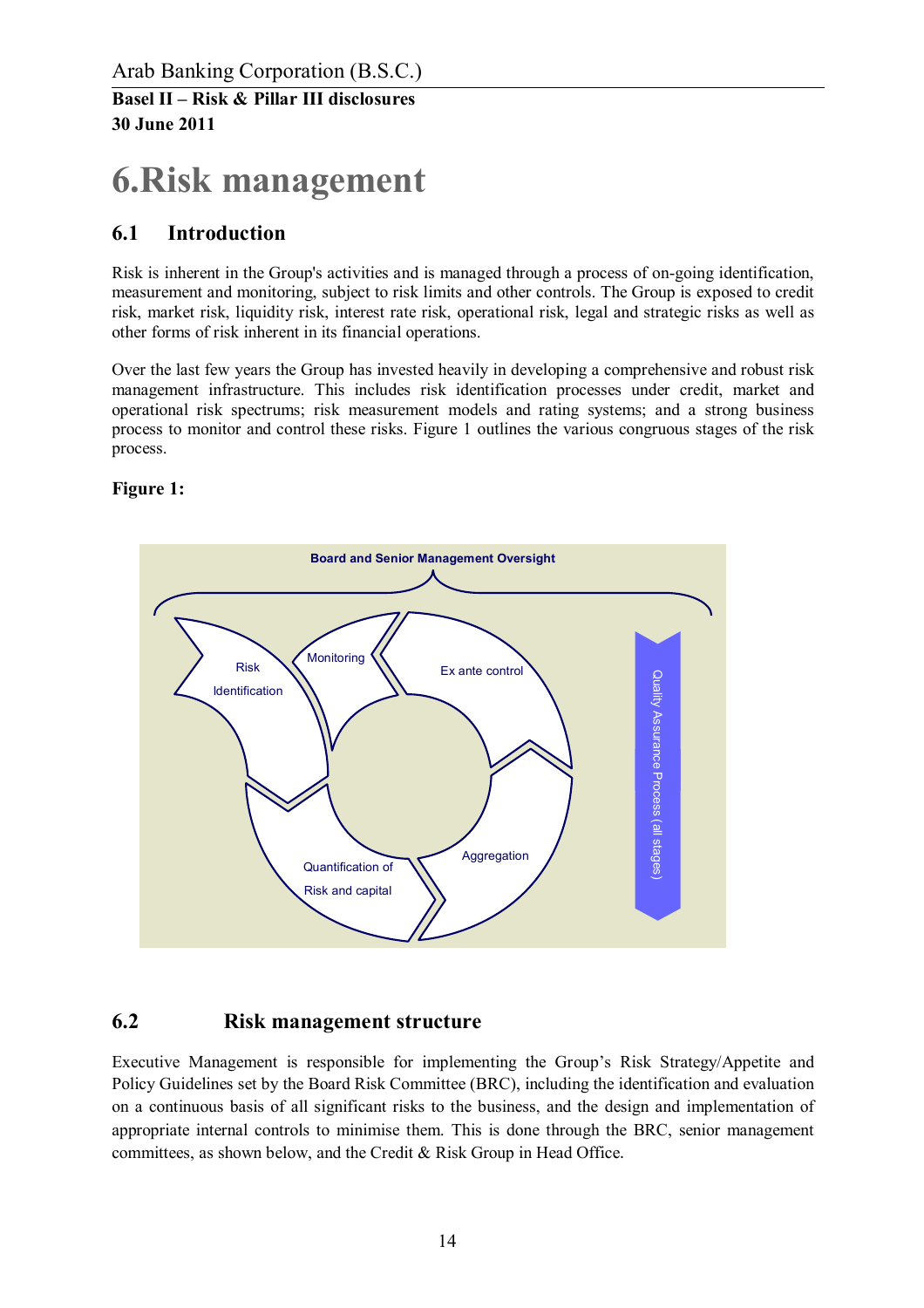Arab Banking Corporation (B.S.C.)

**Basel II – Risk & Pillar III disclosures 30 June 2011** 

## **6. Risk management (continued)**

### **6.2 Risk management structure (continued)**

**Figure 2:** 



Within the broader governance infrastructure, the Board committees carry the main responsibility of best practice management and risk oversight. At this level, the BRC oversees the definition of risk appetite, risk tolerance standards, and risk process standards to be kept in place. The BRC is also responsible for coordinating with other Board Committees in monitoring compliance with the requirements of the regulatory authorities in the various countries in which the Group operates.

**The Risk Management Committee (RMC)** reviews risk methodologies and parameters including credit, market, operational, liquidity, retail, etc.

The **Head Office Credit Committee (HOCC)** is responsible for credit decisions at the higher levels of the Group's wholesale and retail lending portfolios, setting country and other high-level Group limits, dealing with impaired assets, provisioning and general credit policy matters.

The **Asset and Liability Committee (ALCO)** is chiefly responsible for defining long-term strategic plans and short-term tactical initiatives for prudently directing asset and liability allocation for the achievement of the Group's strategic goals. ALCO monitors the Group's liquidity and market risks, and the Group's risk profile, in the context of economic developments and market fluctuations. In this way, it ensures that the Group's ongoing activities are compatible with the risk/reward guidelines as approved by the BRC.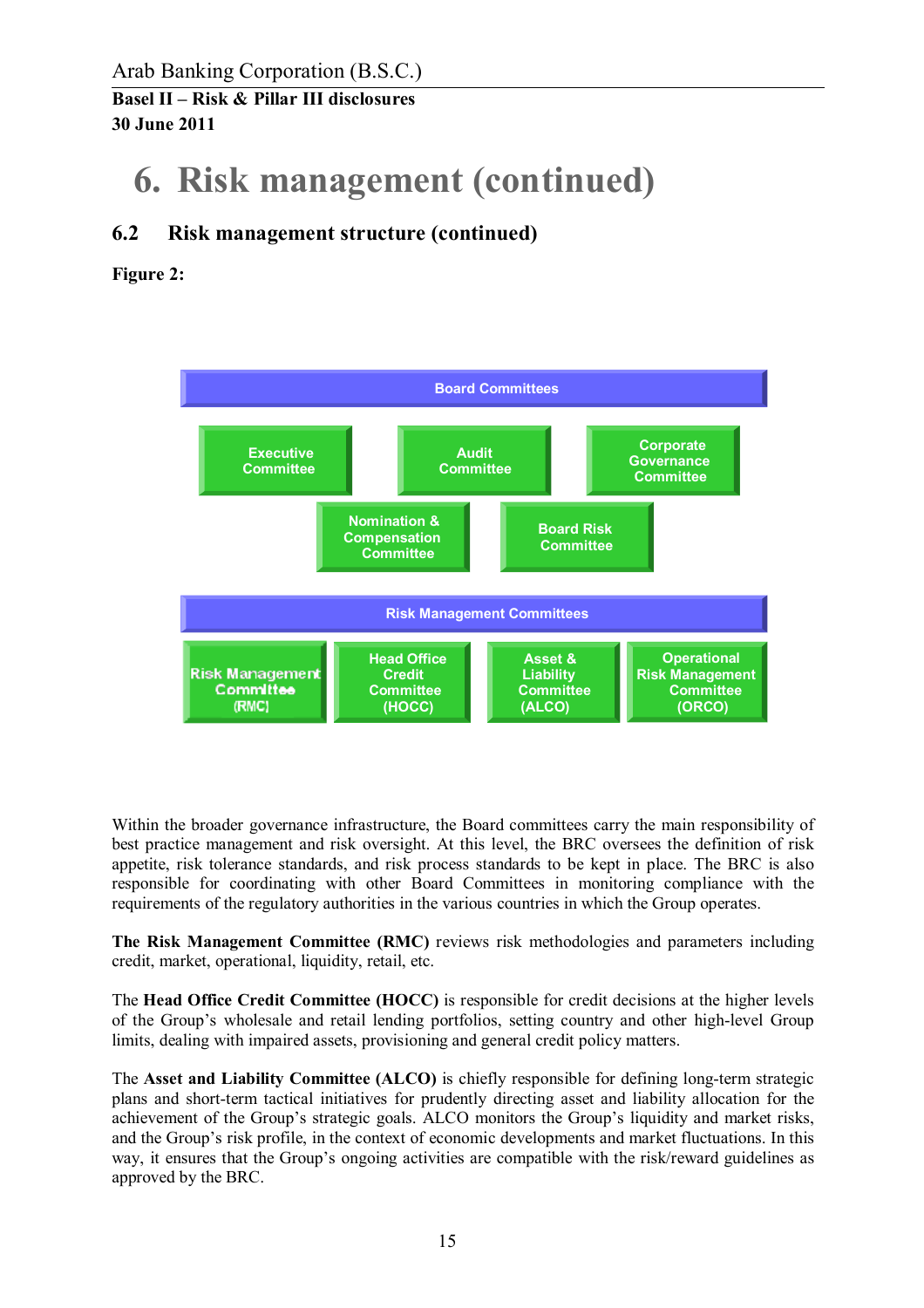# **6. Risk management (continued)**

### **6.2 Risk management structure (continued)**

The **Operational Risk Management Committee (ORCO)** is responsible for defining long-term strategic plans and short-term tactical initiatives for the prudent management, control and measurement of the Group's exposure to operational risks. It oversees the independent Operational Risk Management function and also provides advice and guidance on the operational risk framework, risk assessments, measurement and mitigation, and related monitoring. ORCO periodically reviews reports, key risk indicators, action plans, capital numbers, framework issues, etc.

The **Credit & Risk Group (CRG)** has overall responsibility for centralized credit policy and procedure formulation, country risk and counterparty analysis, approval/review and exposure reporting, control and risk-related regulatory compliance, remedial loans management and the provision of analytical resources to senior management. It is also responsible for identifying market and operational risks arising from the Group's activities, recommending to the relevant central committees appropriate policies and procedures for managing exposure to such risks and establishing the systems necessary to implement effective controls.

The management structure explained above, supported by teams of risk and credit analysts and the Group's IT systems, and thus provides a coherent infrastructure for the management of the Group's credit and risk functions.

Each subsidiary of the Group is responsible for managing its own risks and has its own Subsidiary Board Risk Committee (to which Head Office nominates members and sends representatives to participate as observers/invitees), Credit Committee, and (in the case of major subsidiaries) ALCO, or equivalent.

#### **CREDIT RISK**

The Group's portfolio and credit exposures are managed in accordance with the Group Credit Policy, which applies Group-wide qualitative and quantitative guidelines, with particular emphasis on avoiding undue concentrations or aggregations of risk. The Group's banking subsidiaries are governed by specific credit policies that are aligned with the Group Credit Policy, but may be adapted to suit local practices and regulatory requirements as well as individual units' product and sectoral needs.

The credit risk section of the CRG's Risk Management Department (RMD) coordinates all technology development related to credit risk management and provides senior management with consolidated information on Group exposures to counterparties, countries, industries, etc.

The first level of protection against undue credit risk is through the Group's counterparty, country, industry and other risk threshold limits, together with customer and customer group credit limits, set by the BRC and the HOCC and allocated between the Bank and its banking subsidiaries. Credit exposure to individual customers or customer groups is then controlled through a tiered hierarchy of delegated approval authorities, based on the risk rating of the customer under the Group's internal credit rating system.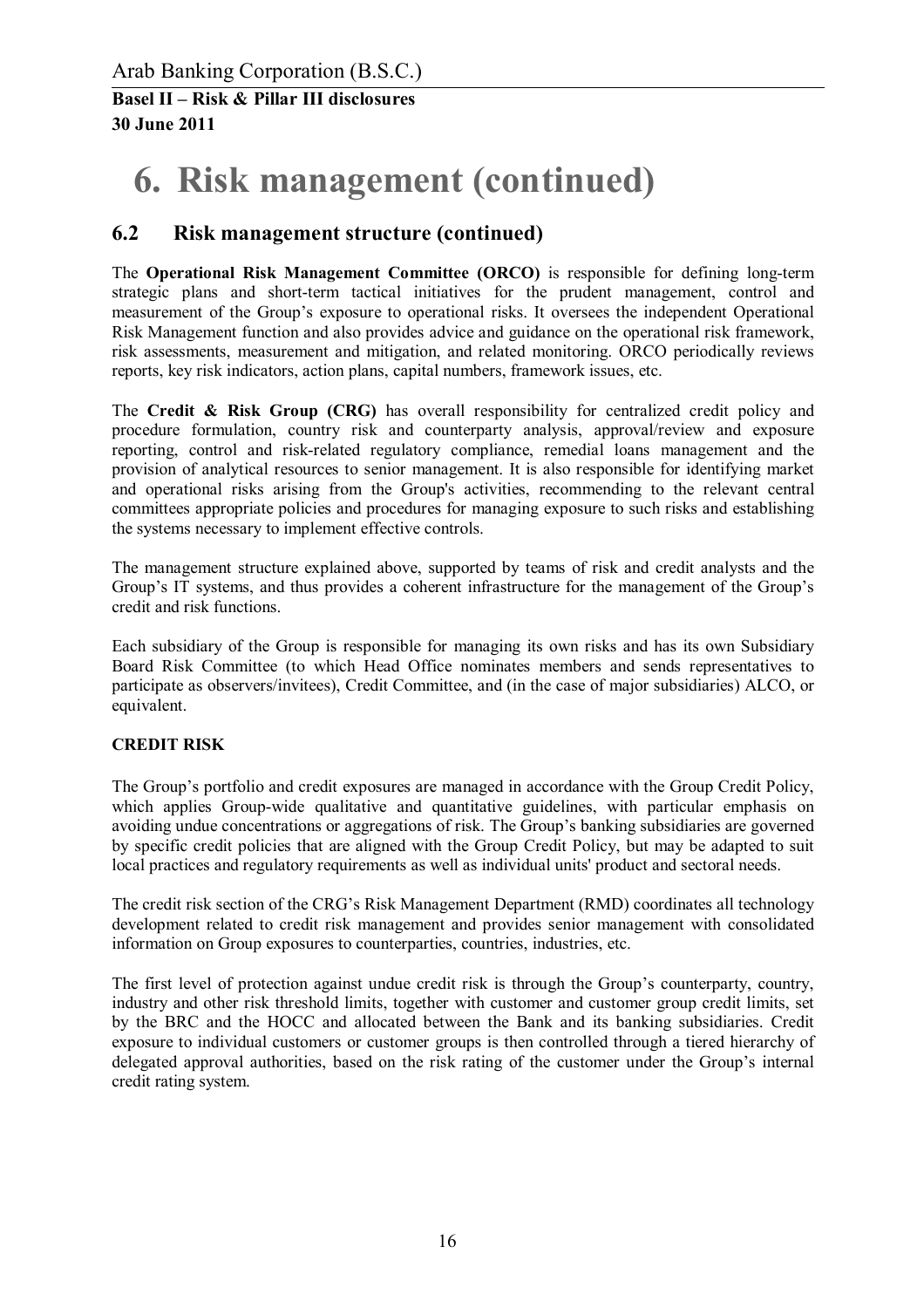# **6. Risk management (continued)**

### **6.2 Risk management structure (continued)**

Where unsecured facilities are considered to be beyond prudential limits, Group policies require collateral to mitigate the credit risk in the form of cash, securities, and legal charges over the customer's assets or third-party guarantees. The amount and type of collateral depends on an assessment of the credit risk of the counterparty. Management monitors the market value of collateral, requesting additional collateral where required in accordance with the underlying agreement. Management also monitors the market value of collateral held during its review of the adequacy of the allowance for impairment losses. The Group also makes use of master netting agreements with counterparties.

The Group employs a Risk Adjusted Return on Capital (RAROC) measure to evaluate the risk/reward relationship at the transaction approval stage. This is aggregated for each business segment, business unit and for the Group as a whole, and is constantly being upgraded in line with market needs.

Business unit account officers are responsible for day-to-day management of existing credit exposures. In the case of customers with limits exceeding the relevant business unit's authority, they must regularly review customers' financial and economic conditions, under the oversight of the CRG's Head Office Credit Department. Every quarter, senior management and the BRC review the exposure profile of the Group using a variety of risk parameters. Group Audit meanwhile carries out separate Risk Asset Reviews of business units to assess and provide an independent opinion on the quality of their credit exposures and adherence to credit policies and procedures. These measures, collectively, constitute the main lines of defence against undue risk for the Group.

Credit exposures found to rank below a satisfactory risk rating are segregated and more actively supervised as impaired assets, under the guidance or supervision of the CRG's Remedial Loans Unit (RLU). Impaired assets are reviewed regularly by the respective business units, with progress reports submitted at least quarterly to the RLU, which in turn reports to senior management and regulators. Subject to minimum loan loss provision levels mandated under the Group Credit Policy, specific provisions in respect of impaired assets are based on estimated potential losses, through a quarterly portfolio review and adequacy of provisioning exercise, which complies with IAS 39 reporting. An unencumbered portfolio provision (Collective Impairment Provision) is also maintained to cover unidentified possible future losses.

Concentrations arise when a number of counterparties are engaged in similar business activities, or activities in the same geographic region, or have similar economic features that would cause their ability to meet contractual obligations to be similarly affected by changes in economic, political or other conditions. Concentrations indicate the relative sensitivity of the Group's performance to developments affecting a particular industry or geographical location.

In order to avoid excessive concentrations of risk, Group policies and procedures include specific guidelines. These focus on country and counterparty limits and the importance of maintaining a diversified portfolio. Identified concentrations of credit risk are controlled and managed accordingly.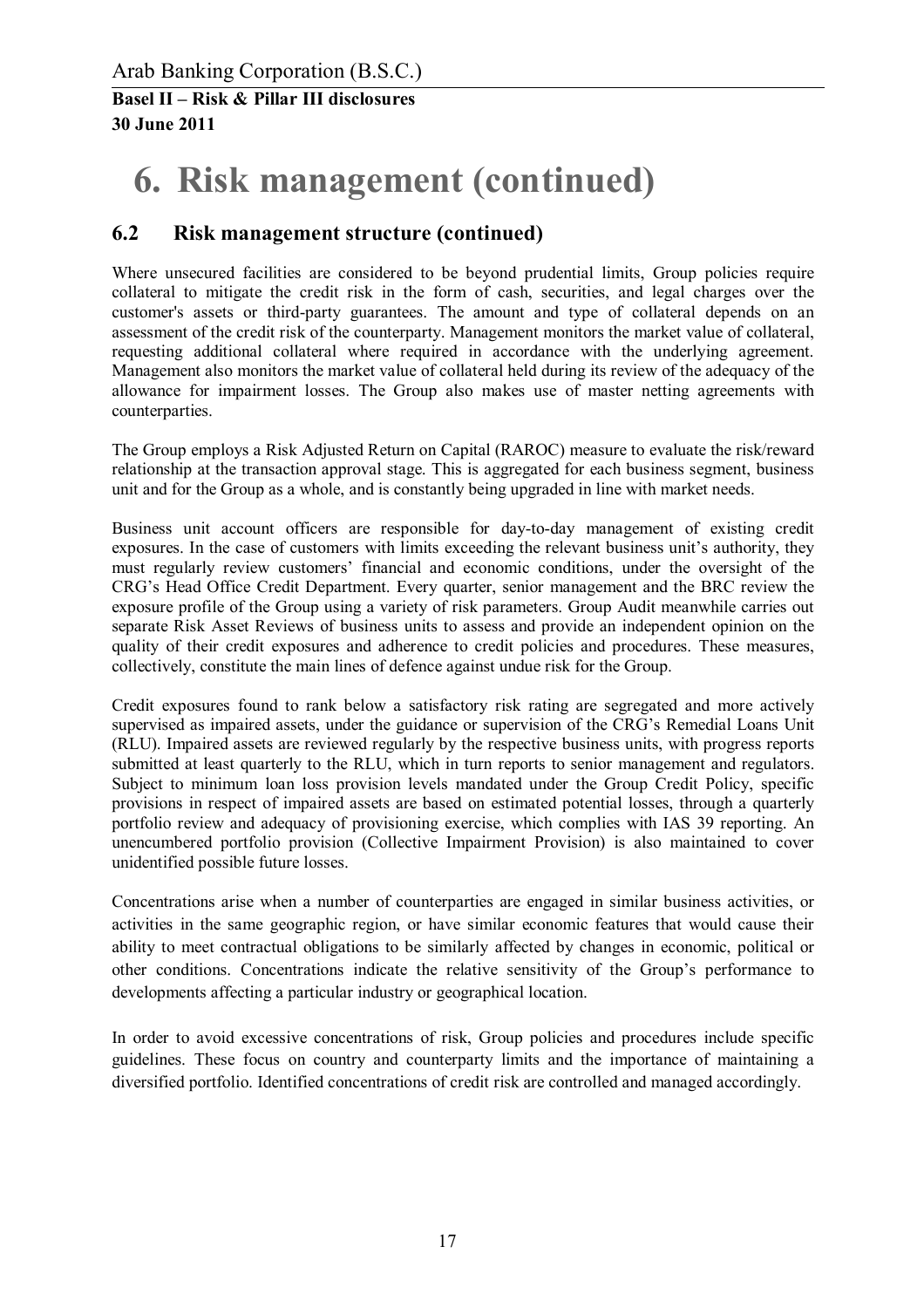# **6. Risk management (continued)**

## **6.2 Risk management structure (continued)**

Single name concentrations are monitored on an individual basis. Under the CBB's single obligor regulations, banks incorporated in Bahrain are required to obtain the CBB's approval for any planned exposure to a single counterparty, or group of connected counterparties, exceeding 15% of their regulatory capital base.

As at 30 June 2011, the Group's exposures in excess of 15% of the obligor limits to individual counterparties were as shown below:

| On.<br>sheet             | sheet    | Total<br>exposure               |  |  |  |
|--------------------------|----------|---------------------------------|--|--|--|
|                          |          |                                 |  |  |  |
| $\overline{\phantom{a}}$ | 1,084    | 1,084                           |  |  |  |
| 1,024                    | -        | 1,024                           |  |  |  |
| 966                      | -        | 966                             |  |  |  |
|                          | exposure | balance Off balance<br>exposure |  |  |  |

#### **Excessive risk concentration**

Concentrations arise when a number of counterparties are engaged in similar business activities or activities in the same geographic region or have similar economic features that would cause their ability to meet contractual obligations to be similarly affected by changes in economic, political or other conditions. Concentrations indicate the relative sensitivity of the Group's performance to developments affecting a particular industry or geographical location.

In order to avoid excessive concentrations of risk, Group policies and procedures include specific guidelines to focus on country and counterparty limits and the importance of maintaining a diversified portfolio. Identified concentrations of credit risks are controlled and managed accordingly.

#### **Risk mitigation, collateral and other credit enhancements**

The amount and type of collateral depends on the counterparty credit risk assessment. The types of collateral mainly include cash and guarantees from banks and other eligible counterparties widespread across various regions.

Management monitors the market value of collateral and where required, requests additional collateral in accordance with the underlying agreement and monitors the market value of collateral obtained on an ongoing basis. The Group also makes use of master netting agreements with counterparties.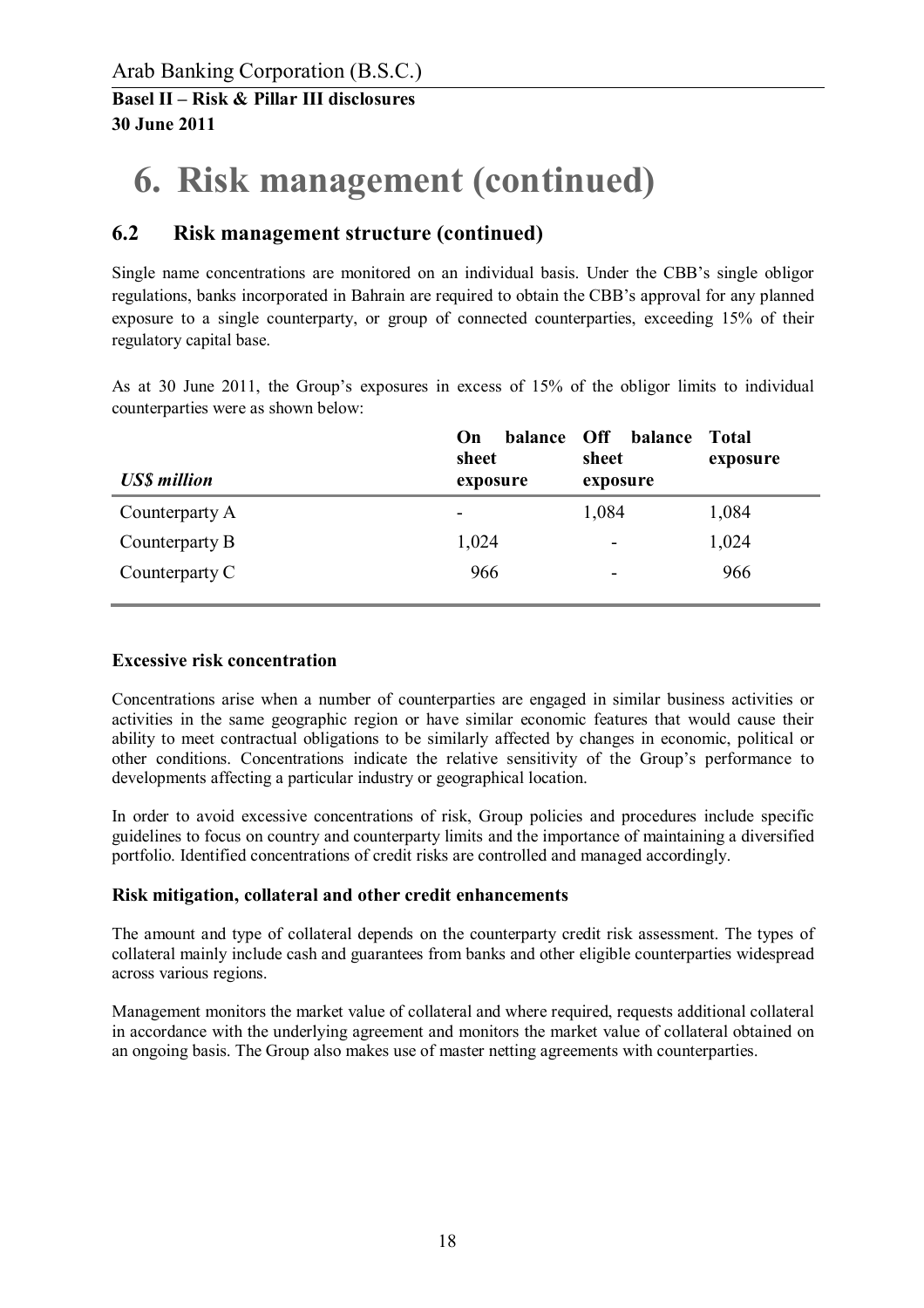# **6. Risk management (continued)**

### **6.2 Risk management structure (continued)**

As part of its overall risk management, the Group also uses derivatives and other instruments to manage exposures resulting from changes in interest rates, foreign currencies, equity risks, credit risks, and exposures arising from forecast transactions.

The risk profile is assessed before entering into hedge transactions, which are authorized by the appropriate level of seniority within the Group. The effectiveness of hedges is monitored monthly by the Group.

### **6.3 Geographical distribution of exposures**

a) The Group's classification of geographical areas is according to the distribution of its portfolios. The geographical distribution of exposures, impaired assets and the related impairment provisions can be analyzed as follows:

| <b>US\$</b> million   | <b>Gross</b><br>credit<br>exposure | <b>Impaired</b><br><b>loans</b> | <b>Specific</b><br>provision<br><i>impaired</i><br><b>loans</b> | <b>Impaired</b><br>securities | <b>Specific</b><br>provision<br><i>impaired</i><br>securities |
|-----------------------|------------------------------------|---------------------------------|-----------------------------------------------------------------|-------------------------------|---------------------------------------------------------------|
| North America         | 6,560                              |                                 |                                                                 | 326                           | 323                                                           |
| Western Europe        | 5,342                              | 27                              | 20                                                              | 11                            | 6                                                             |
| Other Europe          | 55                                 |                                 |                                                                 |                               |                                                               |
| Arab World            | 10,819                             | 587                             | 282                                                             | 51                            | 39                                                            |
| Other Africa          | 53                                 |                                 |                                                                 |                               |                                                               |
| Asia                  | 1,831                              |                                 |                                                                 | 37                            | 6                                                             |
| Australia/New Zealand | 118                                |                                 |                                                                 |                               |                                                               |
| Latin America         | 7,784                              | 16                              | 15                                                              |                               |                                                               |
|                       | 32,562                             | 630                             | 317                                                             | 425                           | 374                                                           |

In addition to the above specific provisions the Group has collective Impairment provision amounting to US\$ 171 million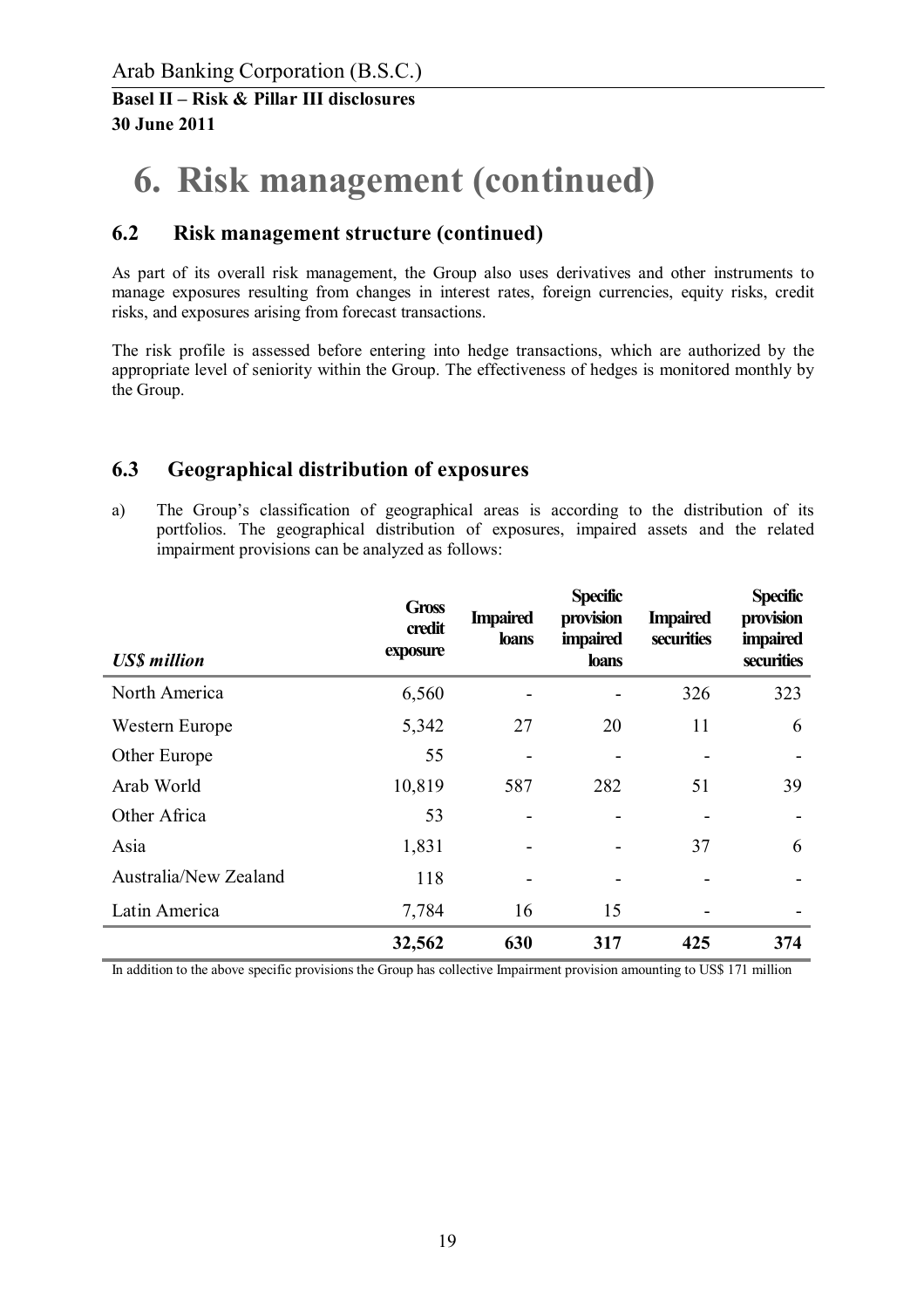# **6. Risk management (continued)**

## **6.3 Geographical distribution of exposures (continued)**

b) The geographical distribution of gross credit exposures by major type of credit exposures can be analyzed as follows:

| <b>US\$</b> million                      | <b>North America</b>     | Western<br>Europe | Other<br><b>Europe</b>   | <b>Arab World</b> | Other<br>Africa          | Asia           | Australia/Ne<br>w Zealand | Latin<br>America         | <b>Total</b> |
|------------------------------------------|--------------------------|-------------------|--------------------------|-------------------|--------------------------|----------------|---------------------------|--------------------------|--------------|
|                                          |                          |                   |                          |                   |                          |                |                           |                          |              |
| Cash                                     |                          |                   |                          | 62                |                          |                |                           |                          | 62           |
| Claims on sovereigns*                    | 2,394                    | 62                | $\overline{\phantom{a}}$ | 1,909             | $\overline{\phantom{a}}$ | 105            | $\sim$                    | 541                      | 5,011        |
| Claims on public sector entities **      | 2,037                    | 96                | $\sim$                   | 1,528             | $\overline{\phantom{a}}$ | 102            | $\overline{\phantom{a}}$  | 33                       | 3,796        |
| Claims on multilateral development banks | $\overline{\phantom{a}}$ | 35                | $\overline{\phantom{a}}$ | 120               | $\overline{\phantom{a}}$ | $\blacksquare$ |                           | $\overline{\phantom{a}}$ | 155          |
| Claims on banks                          | 1,248                    | 4,278             | 18                       | 2,730             | 33                       | 1,187          | 115                       | 1,382                    | 10,991       |
| Claims on corporate portfolio            | 837                      | 759               | 37                       | 3,746             | 20                       | 424            | 3                         | 5,806                    | 11,632       |
| Regulatory retail exposures              | $\overline{\phantom{a}}$ | 4                 | $\blacksquare$           | 273               | $\overline{\phantom{a}}$ | $\blacksquare$ | $\overline{\phantom{a}}$  | 5                        | 282          |
| Past due loans                           |                          | $\overline{4}$    | $\overline{\phantom{a}}$ | 303               | ä,                       | $\blacksquare$ | $\overline{\phantom{a}}$  | 6                        | 313          |
| Residential retail portfolio             |                          | 65                | $\overline{\phantom{a}}$ | 65                | $\overline{\phantom{a}}$ | $\blacksquare$ | $\blacksquare$            | 11                       | 142          |
| Equity portfolios                        | 20                       |                   |                          | 27                | $\overline{\phantom{a}}$ | 13             | $\overline{\phantom{a}}$  | $\overline{\phantom{a}}$ | 60           |
| Other exposures                          | 23                       | 39                |                          | 56                |                          |                |                           |                          | 118          |
|                                          | 6,560                    | 5,342             | 55                       | 10,819            | 53                       | 1,831          | 118                       | 7,784                    | 32,562       |

\* Includes Ginnie Mae & and Small Business Administration pools.

\*\* Includes exposures to CMOs of Freddie Mac and Fannie Mae, both of which are deemed to be GSE.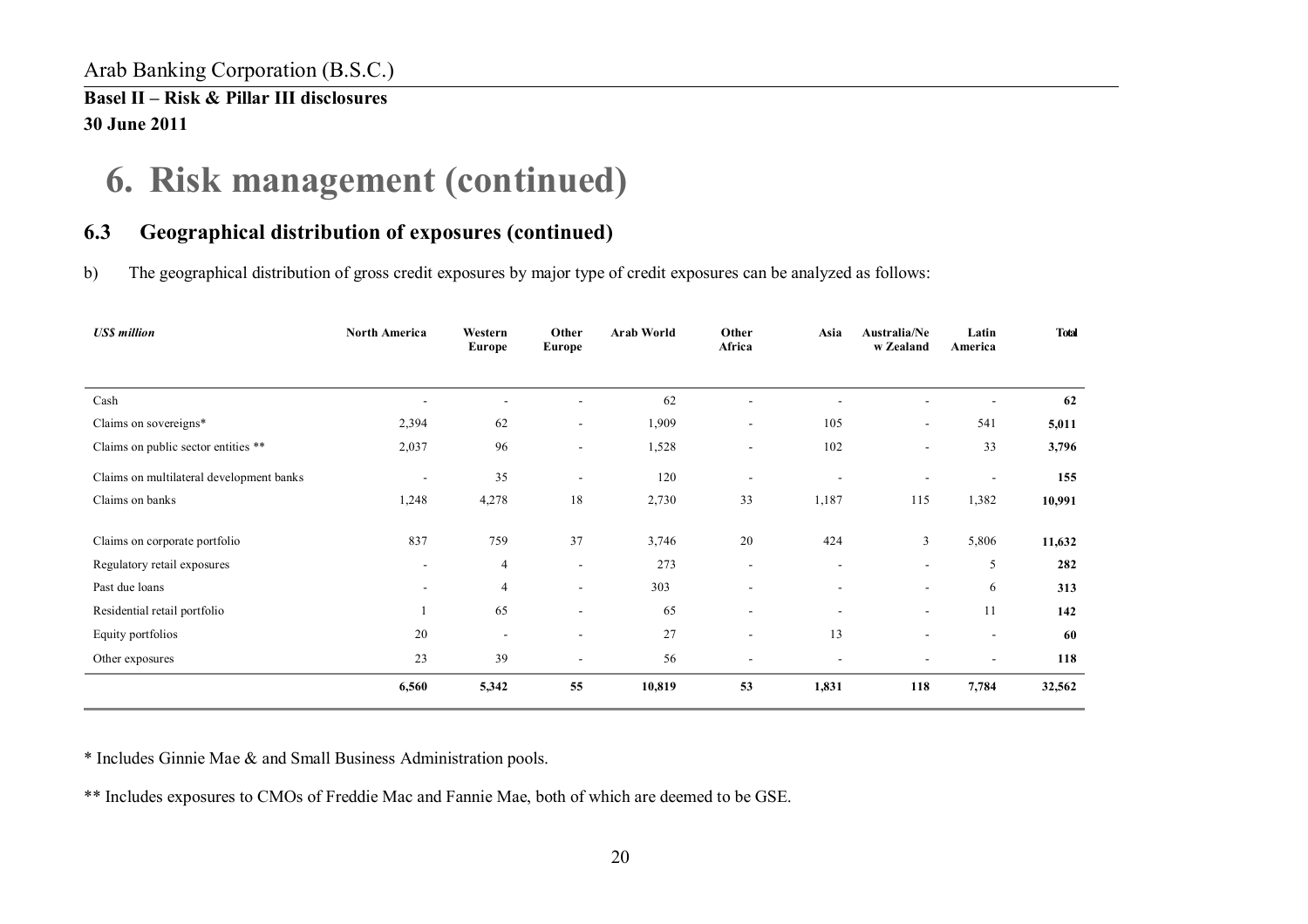# **6. Risk management (continued)**

### **6.4 Industrial sector analysis of exposures**

a) The industrial sector analysis of exposures, impaired assets and the related impairment provisions can be analyzed as follows:

| <b>US\$</b> million                    | <b>Gross</b><br>exposure | <b>Funded</b><br>exposure | <b>Unfunded</b><br>exposure | <b>Impaired</b><br><b>loans</b> | <b>Specific</b><br>provision<br><b>impaired</b><br><b>loans</b> | <b>Impaired</b><br>securities | <b>Specific</b><br>provision<br><i>impaired</i><br>securities |
|----------------------------------------|--------------------------|---------------------------|-----------------------------|---------------------------------|-----------------------------------------------------------------|-------------------------------|---------------------------------------------------------------|
| Manufacturing                          | 4,930                    | 4,112                     | 818                         | 68                              | 55                                                              | $\blacksquare$                |                                                               |
| Mining and quarrying                   | 90                       | 75                        | 15                          | $\blacksquare$                  |                                                                 |                               |                                                               |
| Agriculture, fishing and forestry      | 56                       | 52                        | $\overline{4}$              | $\overline{2}$                  | $\overline{2}$                                                  |                               |                                                               |
| Construction                           | 1,059                    | 745                       | 314                         | $\sqrt{2}$                      | $\mathbf{1}$                                                    |                               |                                                               |
| Financial                              | 13,380                   | 11,206                    | 2,174                       | 168                             | 132                                                             | 368                           | 350                                                           |
| Trade                                  | 714                      | 579                       | 135                         | 82                              | 67                                                              | $\overline{\phantom{a}}$      |                                                               |
| Personal / Consumer finance            | 591                      | 567                       | 24                          | 19                              | 13                                                              |                               |                                                               |
| Commercial real estate financing       | 142                      | 142                       | $\blacksquare$              | 11                              | $\overline{2}$                                                  |                               |                                                               |
| Residential mortgage                   |                          |                           |                             |                                 | L,                                                              |                               |                                                               |
| Government                             | 6,967                    | 6,469                     | 498                         | 32                              | 32                                                              | 24                            | 6                                                             |
| Technology, media & telecommunications | 631                      | 471                       | 160                         | 232                             | $\overline{2}$                                                  | $\mathbf 1$                   | $\mathbf{1}$                                                  |
| Transport                              | 596                      | 529                       | 67                          | $\mathbf{1}$                    | $\mathbf{1}$                                                    | $\blacksquare$                |                                                               |
| Other sectors                          | 3,406                    | 2,836                     | 570                         | 13                              | 10                                                              | 32                            | 17                                                            |
|                                        | 32,562                   | 27,783                    | 4,779                       | 630                             | 317                                                             | 425                           | 374                                                           |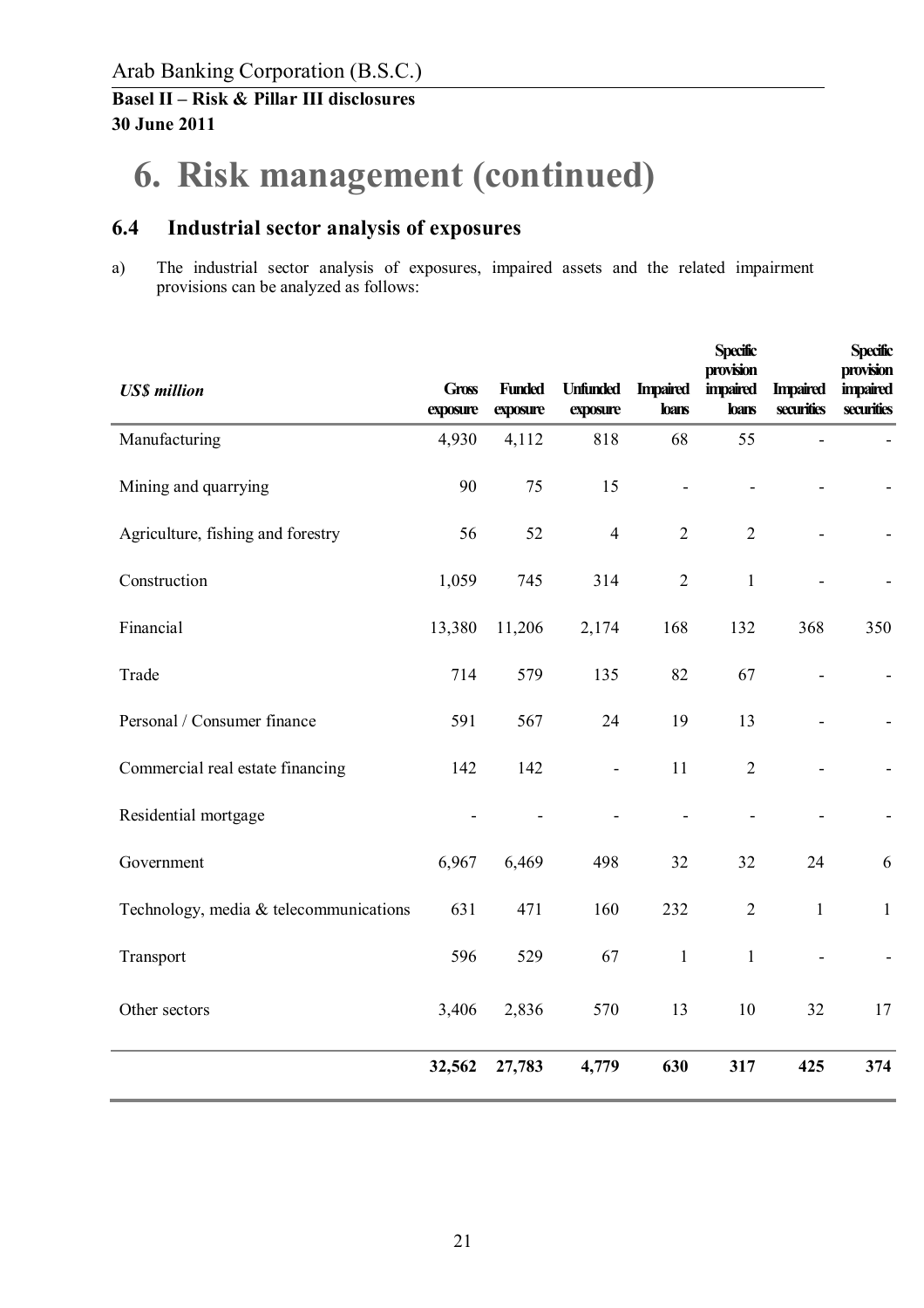## **6. 6. Risk management (continued)**

## **6.4 Industrial sector analysis of exposures (continued)**

b) The industrial sector analysis of gross credit exposures by major types of credit exposures can be analyzed as follows:

| <b>US\$</b> million                         | Manufactu<br>-ring       | Mining<br>and<br>quarrying | Agriculture,<br>fishing and<br>forestry | Construc-<br>tion        | Financial | Trade                    | Personal /<br>consumer<br>finance | Commercial<br>real estate<br>financing | Residential<br>mortgage  | Govern-<br>ment | Technology,<br>media &<br>telecommunic<br>-ations | Transport                | Other<br>sectors         | Total  |
|---------------------------------------------|--------------------------|----------------------------|-----------------------------------------|--------------------------|-----------|--------------------------|-----------------------------------|----------------------------------------|--------------------------|-----------------|---------------------------------------------------|--------------------------|--------------------------|--------|
| Cash                                        |                          |                            |                                         |                          |           |                          |                                   |                                        |                          |                 |                                                   | ۰                        | 62                       | 62     |
| Claims on sovereigns*                       | 51                       | ۰                          | $\overline{\phantom{a}}$                | $\sim$                   | 72        | $\overline{\phantom{a}}$ |                                   | $\overline{\phantom{a}}$               | $\overline{\phantom{a}}$ | 4,888           |                                                   | $\overline{\phantom{0}}$ | $\overline{\phantom{a}}$ | 5,011  |
| Claims on public sector entities **         | 825                      | $\blacksquare$             | $\overline{\phantom{a}}$                | $\sim$                   | 663       | 38                       | $\overline{\phantom{a}}$          |                                        | $\blacksquare$           | 2,059           | $\overline{\phantom{0}}$                          | 36                       | 175                      | 3,796  |
| Claims on multilateral development<br>banks |                          |                            | $\overline{\phantom{a}}$                | $\sim$                   | 155       | $\overline{\phantom{a}}$ |                                   |                                        |                          |                 |                                                   |                          | $\overline{\phantom{a}}$ | 155    |
| Claims on banks                             | $\overline{\phantom{a}}$ |                            | $\overline{\phantom{a}}$                | $\sim$                   | 10,989    | $\overline{\phantom{a}}$ |                                   |                                        |                          |                 |                                                   |                          | 2                        | 10,991 |
| Claims on corporate portfolio               | 4,037                    | 90                         | 56                                      | 1,050                    | 1,426     | 662                      | 309                               | 142                                    |                          |                 | 400                                               | 558                      | 2,902                    | 11,632 |
| Regulatory retail exposures                 | $\overline{\phantom{a}}$ | $\overline{\phantom{a}}$   | $\overline{\phantom{a}}$                |                          |           | $\overline{\phantom{a}}$ | 272                               |                                        | $\overline{\phantom{a}}$ |                 |                                                   | $\overline{\phantom{a}}$ | 10                       | 282    |
| Past due loans                              | 16                       | $\overline{\phantom{a}}$   | $\blacksquare$                          | 9                        | 10        | 14                       | 10                                |                                        | $\overline{\phantom{a}}$ | 20              | 230                                               |                          | 3                        | 313    |
| Residential retail portfolio                |                          |                            | $\overline{\phantom{a}}$                |                          |           |                          |                                   |                                        |                          |                 |                                                   | $\overline{\phantom{a}}$ | 142                      | 142    |
| Equity portfolios                           |                          | $\overline{\phantom{a}}$   | $\overline{\phantom{a}}$                | $\overline{\phantom{a}}$ | 53        | $\overline{\phantom{a}}$ |                                   |                                        |                          |                 |                                                   |                          | $\overline{4}$           | 60     |
| Other exposures                             | $\sim$                   | $\overline{\phantom{a}}$   | $\overline{\phantom{a}}$                |                          | 12        | $\overline{\phantom{a}}$ | $\overline{\phantom{a}}$          |                                        | $\overline{\phantom{0}}$ |                 | $\overline{\phantom{0}}$                          | $\sim$                   | 106                      | 118    |
|                                             | 4,930                    | 90                         | 56                                      | 1,059                    | 13,380    | 714                      | 591                               | 142                                    | $\overline{\phantom{a}}$ | 6,967           | 631                                               | 596                      | 3,406                    | 32,562 |

\* Includes Ginnie Mae & and Small Business Administration pools.

\*\* Includes exposures to CMOs of Freddie Mac and Fannie Mae, both of which are deemed to be GSE.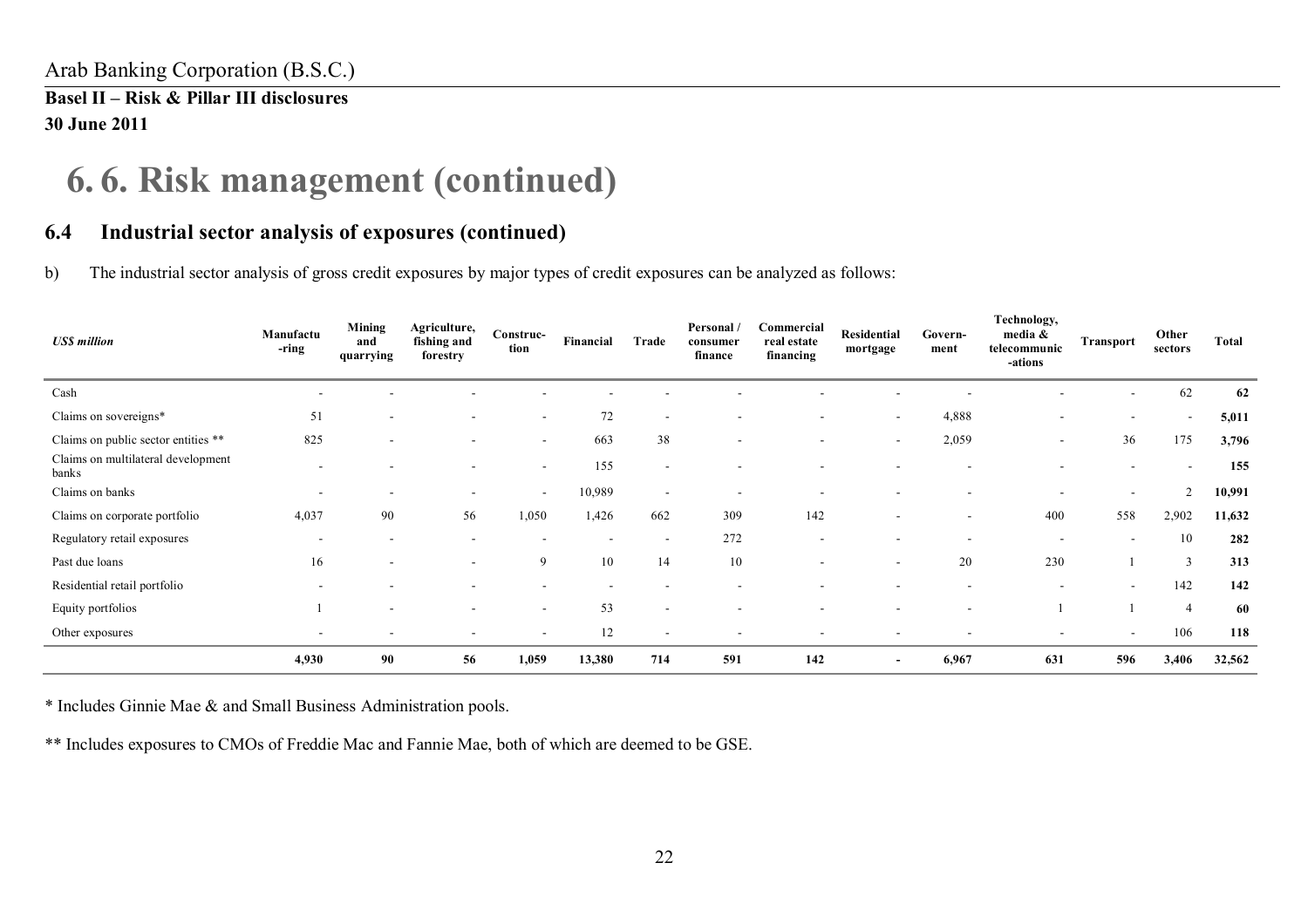# **6. Risk management (continued)**

## **6.5 Exposure by external credit rating**

The Group uses external ratings from Standard & Poor's, Moody's, Fitch Ratings and Capital Intelligence (accredited External Credit Assessment Institutions) [ECAIs]. The breakdown of the Group's exposure into rated and unrated categories is as follows:

| <b>US\$</b> million                         | Net credit<br>exposure<br>(after credit<br>risk<br>mitigation) | Rated<br>exposure | <b>Unrated</b><br>exposure |
|---------------------------------------------|----------------------------------------------------------------|-------------------|----------------------------|
| Cash                                        | 62                                                             |                   | 62                         |
| Claims on sovereigns*                       | 5,011                                                          | 4,676             | 335                        |
| Claims on public sector entities**          | 3,731                                                          | 2,251             | 1,480                      |
| Claims on multilateral development<br>banks | 155                                                            | 155               |                            |
| Claims on banks                             | 10,522                                                         | 8,790             | 1,732                      |
| Claims on corporate portfolio               | 10,358                                                         | 1,163             | 9,195                      |
| Regulatory retail exposure                  | 282                                                            |                   | 282                        |
| Past due loans                              | 308                                                            | 5                 | 303                        |
| Residential retail portfolio                | 124                                                            |                   | 124                        |
| Equity portfolios                           | 60                                                             |                   | 60                         |
| Other exposures                             | 118                                                            |                   | 118                        |
|                                             | 30,731                                                         | 17,040            | 13,691                     |

\* Includes Ginnie Mae & and Small Business Administration pools.

\*\* Includes exposures to CMOs of Freddie Mac and Fannie Mae, both of which are deemed to be GSE.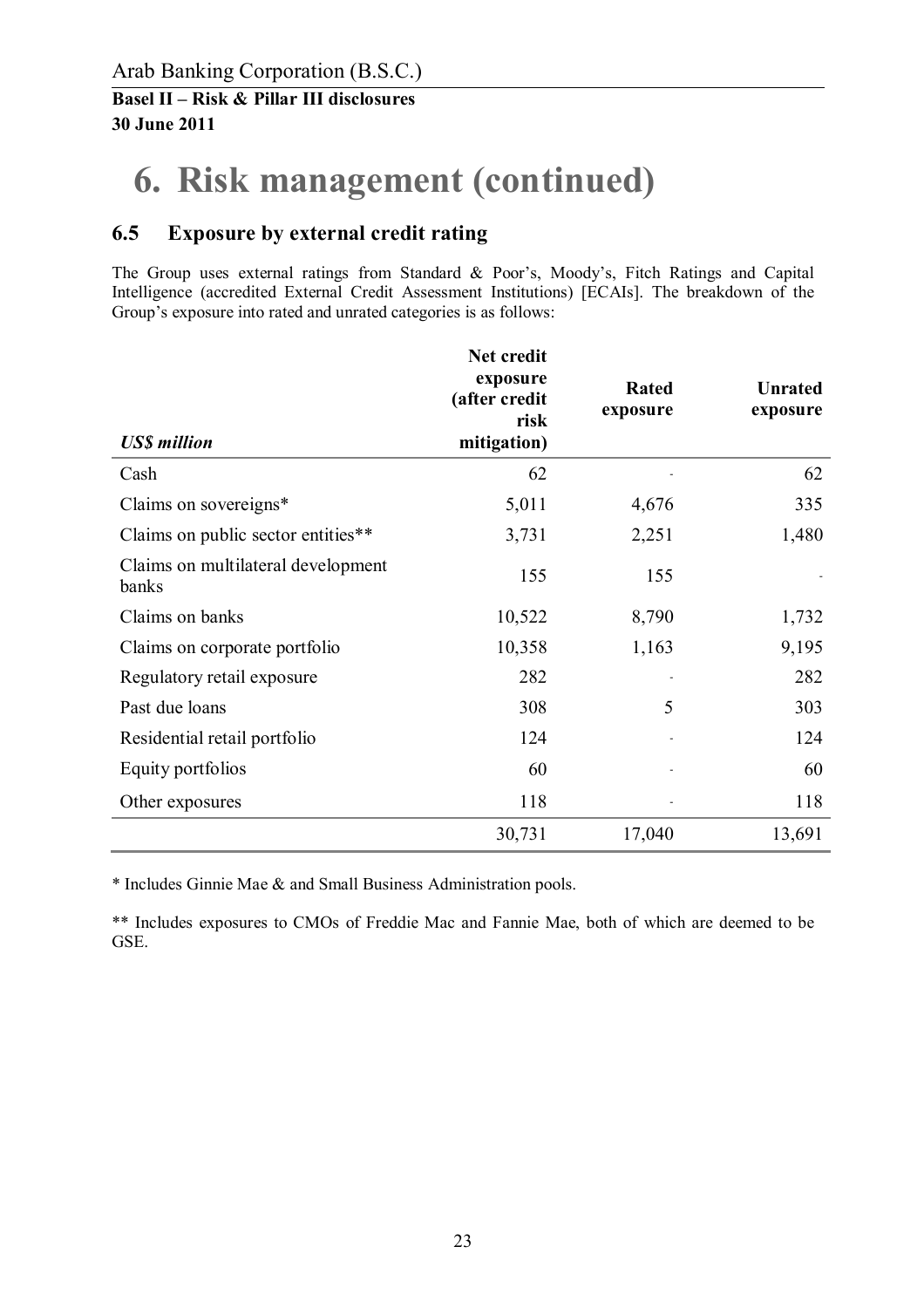# **6. Risk management (continued)**

## **6.5 Exposure by external credit rating (continued)**

It is the Group's policy to maintain accurate and consistent risk ratings across the credit portfolio through an internal risk rating system. Risk ratings are supported by a variety of financial analytics, combined with processed market information, to provide the main inputs for the measurement of counterparty credit risk. All internal ratings are tailored to the various categories and are derived in accordance with the Group's Credit Policy, and are assessed and updated regularly. Each risk rating class is mapped to grades equivalent to Standard & Poor's, Moody's, Fitch Ratings and Capital Intelligence rating agencies.

The Group uses a 23-point rating scale to grade corporate and financial institution obligors, of which 20 are performing grades. The Group's vendor and internally-developed rating tools use financial and non-financial factors, besides peer and sector comparisons, in arriving at counterparty obligor ratings. Ratings may be notched up or down based upon contingents or credit support as appropriate.

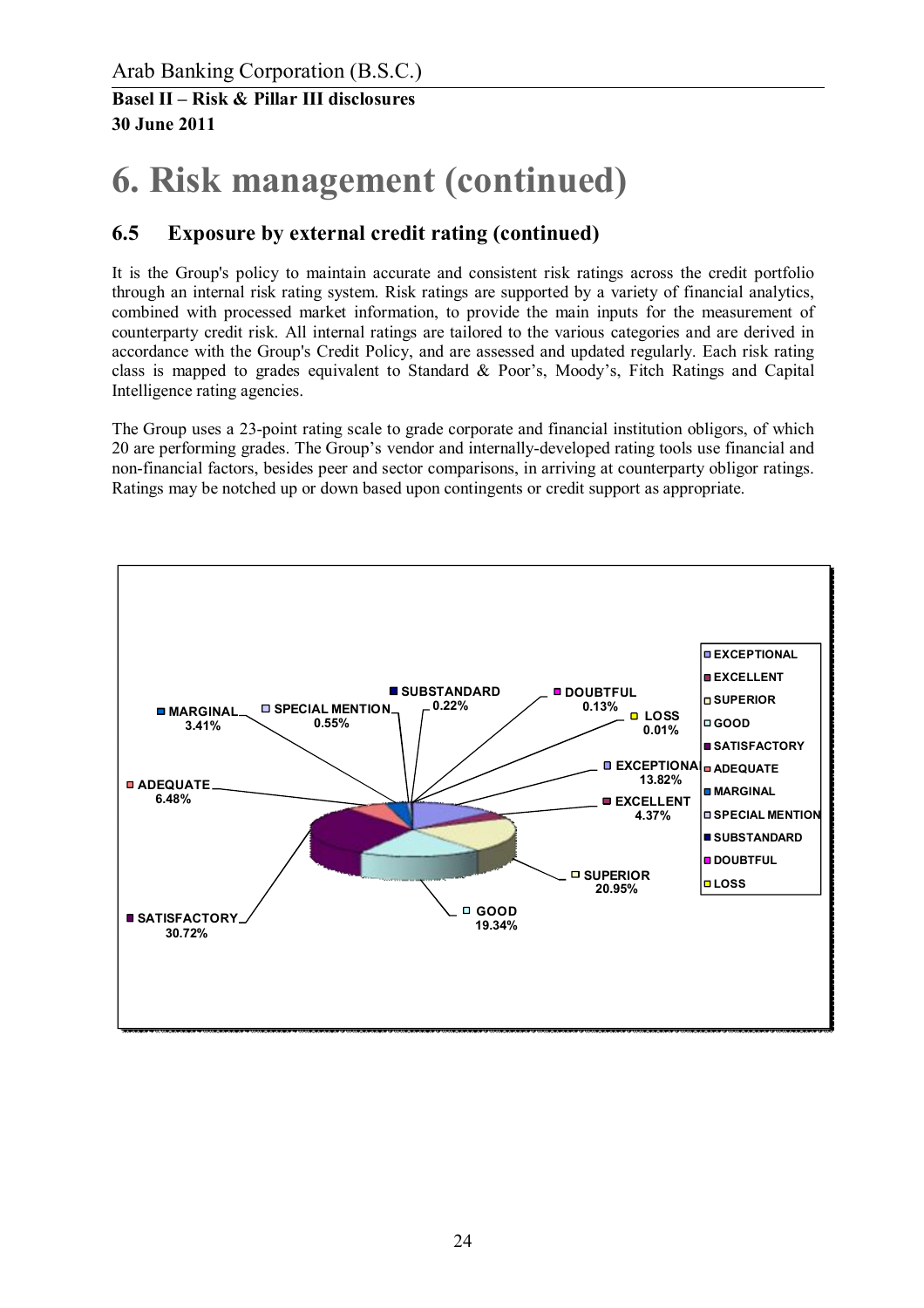# **6. Risk management (continued)**

### **6.6 Maturity analysis of funded exposures**

Residual contractual maturity of the Group's major types of funded credit exposures, except for CMOs and Small Business Administration pools amounting to US\$ 3,030 million which are based on expected realization or settlement, is as follows

|                                             |                   |                   |                   |                    | <b>Total</b><br>within |             |                |                          |                          |                |                                |              |
|---------------------------------------------|-------------------|-------------------|-------------------|--------------------|------------------------|-------------|----------------|--------------------------|--------------------------|----------------|--------------------------------|--------------|
| <b>USS</b> million                          | within<br>1 month | $1 - 3$<br>months | $3 - 6$<br>months | $6 - 12$<br>months | 12<br>months           | $1-5$ years | 5-10<br>years  | $10 - 20$<br>vears       | Over 20<br>years         | <b>Undated</b> | <b>Total over</b><br>12 months | <b>Total</b> |
| Cash                                        | 62                |                   |                   |                    | 62                     |             |                |                          |                          |                |                                | 62           |
| Claims on sovereigns*                       | 2,337             | 621               | 323               | 157                | 3,438                  | 732         | 35             | Ē,                       |                          | 273            | 1,040                          | 4,478        |
| Claims on public sector<br>entities**       | 2,479             | 95                | 45                | 36                 | 2,655                  | 165         | 629            | 220                      |                          | 15             | 1,029                          | 3,684        |
| Claims on multilateral<br>development banks | 120               | 35                |                   |                    | 155                    |             |                |                          |                          |                |                                | 155          |
| Claims on banks                             | 3,741             | 963               | 934               | 993                | 6,631                  | 2,174       | 107            | $\overline{4}$           | $\overline{\phantom{a}}$ | 116            | 2,401                          | 9,032        |
| Claims on corporate<br>portfolio            | 677               | 1,178             | 1,238             | 881                | 3,974                  | 3,738       | 1,240          | 262                      | $\overline{7}$           | 239            | 5,486                          | 9,460        |
| Regulatory retail<br>exposures              | ٠                 | 50                | $\overline{4}$    | 11                 | 65                     | 81          | 127            | 6                        |                          |                | 214                            | 279          |
| Past due loans                              | 26                | 43                | $\overline{4}$    | 1                  | 74                     | 237         | $\mathbf{1}$   | $\overline{\phantom{a}}$ |                          |                | 239                            | 313          |
| Residential retail<br>portfolio             |                   |                   |                   |                    |                        | ÷           | $\overline{2}$ | $\overline{7}$           | 9                        | 124            | 142                            | 142          |
| Equity portfolios                           |                   |                   |                   |                    |                        |             |                |                          |                          | 60             | 60                             | 60           |
| Other exposures                             |                   |                   |                   |                    |                        |             |                |                          |                          | 118            | 118                            | 118          |
|                                             | 9,341             | 2,985             | 2,548             | 2,079              | 16,953                 | 7,128       | 2,140          | 506                      | 110                      | 945            | 10,829                         | 27,783       |

\* Includes exposures to Ginnie Mae & and Small Business Administration pools.

\*\* Includes exposures to CMOs of Freddie Mac and Fannie Mae, both of which are deemed to be GSE.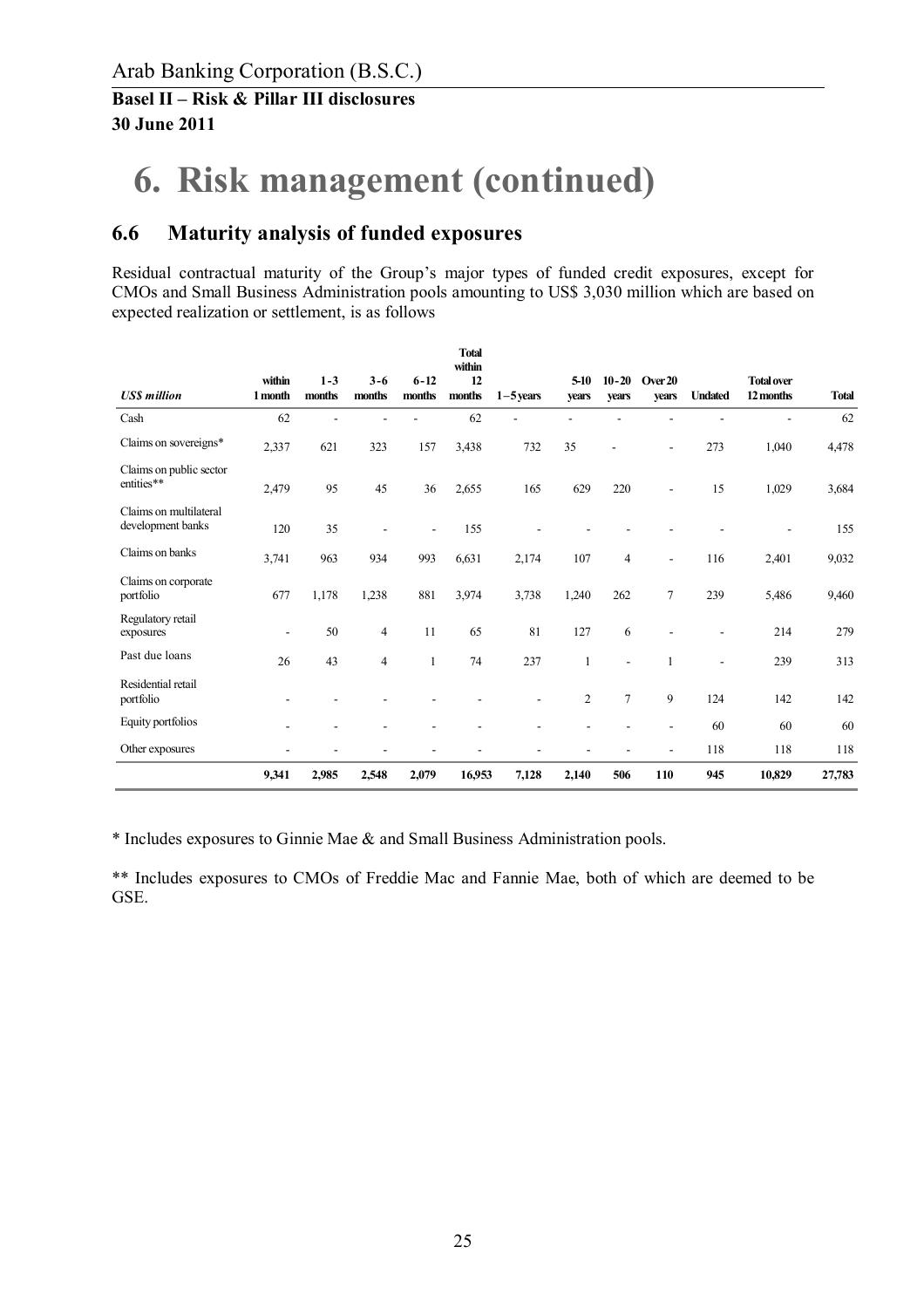# **6. Risk management (continued)**

### **6.7 Maturity analysis of unfunded exposures**

The residual contractual maturity analysis of unfunded exposures is as follows:

| <b>USS</b> million                     | within<br>1 month | $1 - 3$<br>months | $3 - 6$<br>months | $6 - 12$<br>months | <b>Total</b><br>within<br>12<br>months | $1 - 5$<br>years | $5-10$<br>years | $10 - 20$<br>years       | Over 20<br>years | <b>Undated</b>           | <b>Total over</b><br>12 months | <b>Total</b> |
|----------------------------------------|-------------------|-------------------|-------------------|--------------------|----------------------------------------|------------------|-----------------|--------------------------|------------------|--------------------------|--------------------------------|--------------|
| Claims on<br>sovereigns                | 9                 | 49                | ۰                 | 17                 | 75                                     | 437              |                 |                          | 21               | $\overline{\phantom{a}}$ | 458                            | 533          |
| Claims on<br>public sector<br>entities | $\sim$            | 6                 | 6                 | 47                 | 59                                     | 35               | 18              |                          |                  | ٠                        | 53                             | 112          |
| Claims on<br>banks                     | 495               | 346               | 355               | 317                | 1,513                                  | 431              | 14              | $\overline{\phantom{a}}$ |                  | $\blacksquare$           | 446                            | 1,959        |
| Claims on<br>corporate<br>portfolio    | 297               | 350               | 306               | 562                | 1,515                                  | 601              | 38              | 9                        | 9                | $\blacksquare$           | 657                            | 2,172        |
| Regulatory<br>retail exposures         | $\blacksquare$    | $\overline{2}$    | ۰                 |                    | 3                                      |                  |                 |                          |                  |                          | ۰                              | 3            |
|                                        | 801               | 753               | 667               | 944                | 3,165                                  | 1,504            | 70              | 9                        | 31               | $\overline{\phantom{a}}$ | 1,614                          | 4,779        |

Unfunded exposures are divided into the following exposure types in accordance with the calculation of credit risk weighted assets in the CBB's Basel II capital adequacy framework:

(a) **Credit-related contingent items** comprise letters of credit, acceptances, guarantees and commitments.

(b) **Derivatives** which are contracts, the values of which are derived from one or more underlying financial instruments or indices, and include futures, forwards, swaps and options in the interest rate, foreign exchange, equity and credit markets.

In addition to counterparty credit risk in accordance with the Basel II Accord, derivatives are also exposed to market risk, which requires a separate capital charge.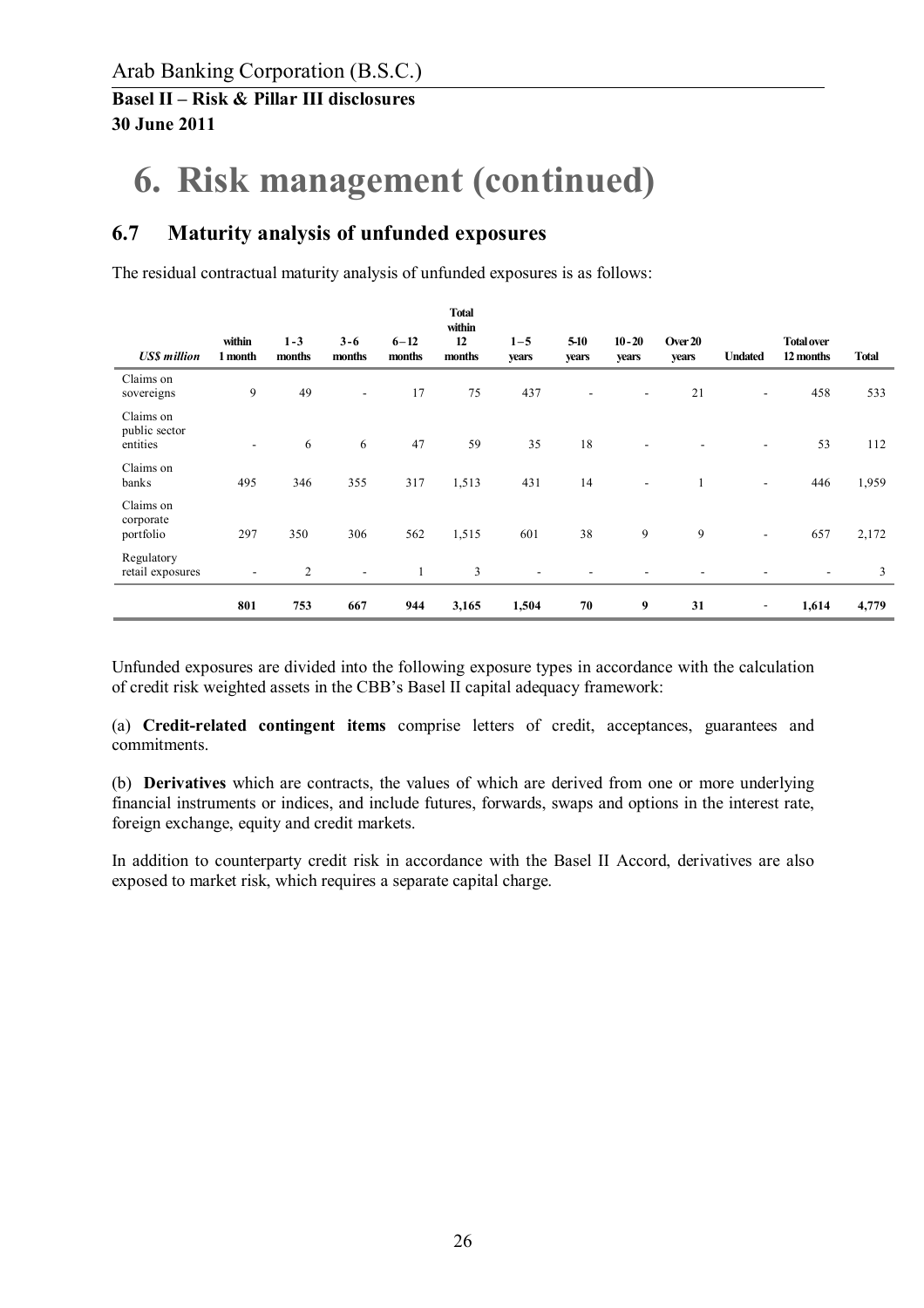# **6. Risk management (continued)**

## **6.7 Maturity analysis of unfunded exposures (continued)**

#### **a. Credit-related contingent items**

For credit-related contingent items, the nominal value is converted to an exposure through the application of a credit conversion factor (CCF). The CCF is at 20%, 50% or 100% depending on the type of contingent item, and is used to convert off-balance sheet notional amounts into an equivalent on-balance sheet exposure.

Undrawn loans and other commitments represent commitments that have not been drawn down or utilized at the reporting date. The nominal amount is the base upon which a CCF is applied for calculating the exposure. CCF ranges between 20% and 50% for commitments with original maturity of up to one year and over one year respectively, and 0% CCF is applicable to commitments which can be unconditionally cancelled at any time.

The table below summarizes the notional principal amounts and the relative exposures before the application of credit risk mitigation:

| <b>US\$</b> million                                                           | <b>Notional</b><br>Principal | Credit<br>exposure* |
|-------------------------------------------------------------------------------|------------------------------|---------------------|
| Short-term self-liquidating trade and transaction-related<br>contingent items | 5,179                        | 2,425               |
| Direct credit substitutes, guarantees and acceptances                         | 3,409                        | 1,492               |
| Undrawn loans and other commitments                                           | 1,212                        | 667                 |
|                                                                               | 9,800                        | 4,584               |
| <b>RWA</b>                                                                    |                              | 3,601               |

\* Credit exposure is after applying CCF.

At 30 June 2011, the Group held eligible guarantees as collateral in relation to credit-related contingent items amounting to US\$ 484 million.

#### **b. Derivatives**

Most of the Group's derivative trading activities relate to sales, positioning and arbitrage. Sales activities involve offering products to customers. Positioning involves managing market risk positions with the expectation of profiting from favourable movements in prices, rates or indices. Arbitrage involves identifying and profiting from price differentials between markets or products. Also included under this heading are those derivatives which do not meet IAS 39 hedging requirements.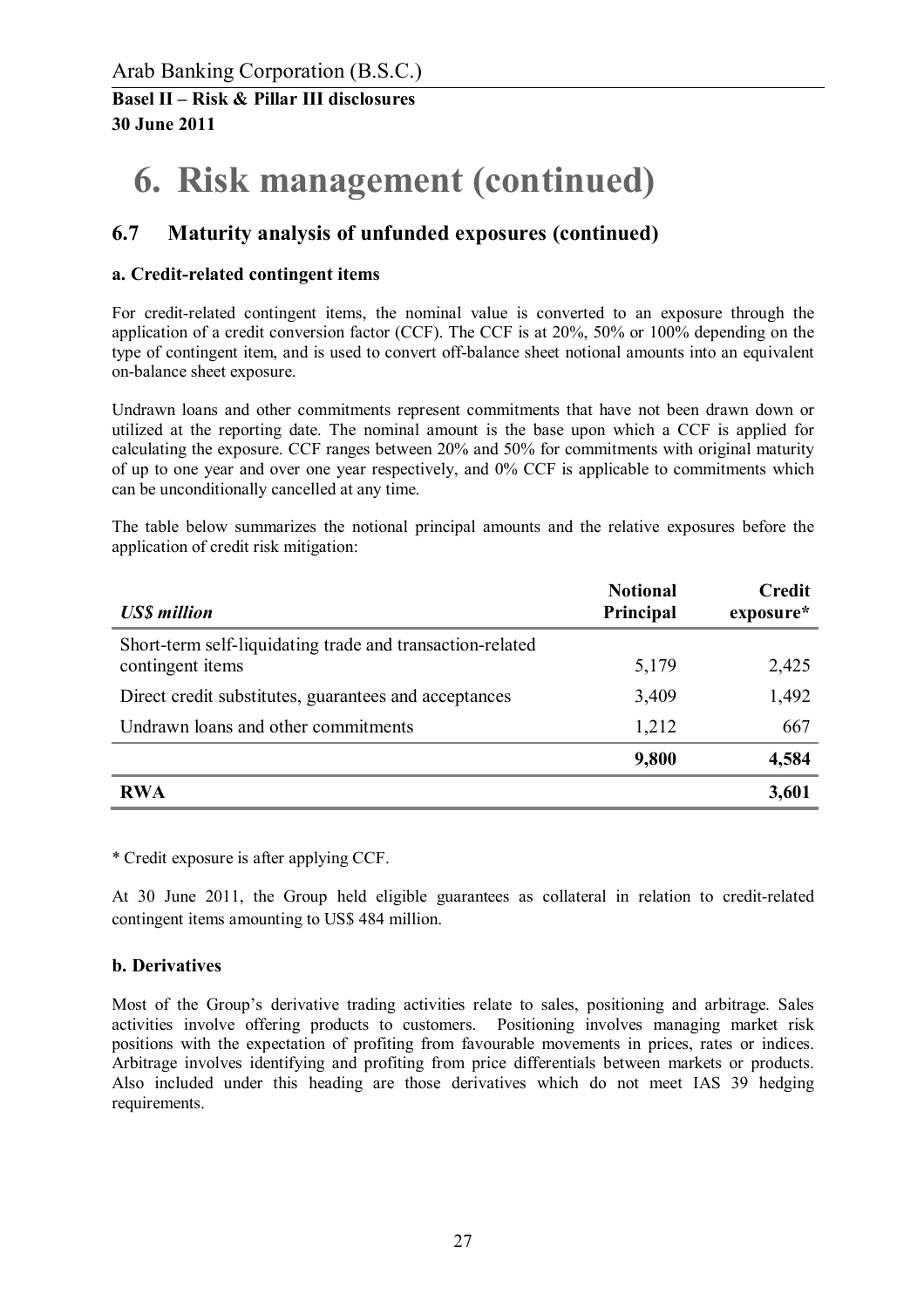# **6. Risk management (continued)**

## **6.7 Maturity analysis of unfunded exposures (continued)**

The Group uses forward foreign exchange contracts and currency swaps to hedge against specifically identified currency risks. In addition, the Group uses interest rate swaps and interest rate futures to hedge against the interest rate risk arising from specifically identified loans and securities bearing fixed interest rates. The Group participates in both exchange traded and over-the-counter derivative markets.

Credit risk in respect of derivative financial instruments arises from the potential for a counterparty to default on its contractual obligations and is limited to the positive fair value of instruments that are favorable to the Group. The majority of the Group's derivative contracts are entered into with other financial institutions and there was no significant concentration of credit risk in respect of contracts with positive fair value with any individual counterparty as at 30 June 2011.

The counterparty credit risk for derivative and foreign exchange instruments is subject to credit limits on the same basis as other credit exposures. Counterparty credit risk arises in both the trading book and the banking book.

For regulatory capital adequacy purposes, the Group uses the current exposure method to calculate the counterparty credit risk of derivative and foreign exchange instruments, in accordance with the credit risk framework in the CBB's Basel II capital adequacy framework. Counterparty credit exposure comprises the sum of replacement cost and potential future exposure. The potential future exposure is an estimate that reflects possible changes in the market value of the individual contract during the remaining life of the contract, and is measured as the notional principal amount multiplied by an addon factor.

The aggregate notional amounts for interest rate and foreign exchange contracts as at 30 June 2011 were as follows:

|                                                                  | <b>Derivatives</b>                   |                                  |              |  |  |
|------------------------------------------------------------------|--------------------------------------|----------------------------------|--------------|--|--|
| <b>USS</b> million                                               | <b>Interest</b><br>rate<br>contracts | Foreign<br>exchange<br>contracts | <b>Total</b> |  |  |
| Notional – Trading book                                          | 3,219                                | 5,516                            | 8,735        |  |  |
| Notional – Banking book                                          | 709                                  | 678                              | 1,387        |  |  |
|                                                                  | 3,928                                | 6,194                            | 10,122       |  |  |
| Credit RWA (replacement cost plus potential)<br>future exposure) | 118                                  | 77                               | 195          |  |  |
| Market RWA                                                       | 488                                  | 1,217                            | 1,705        |  |  |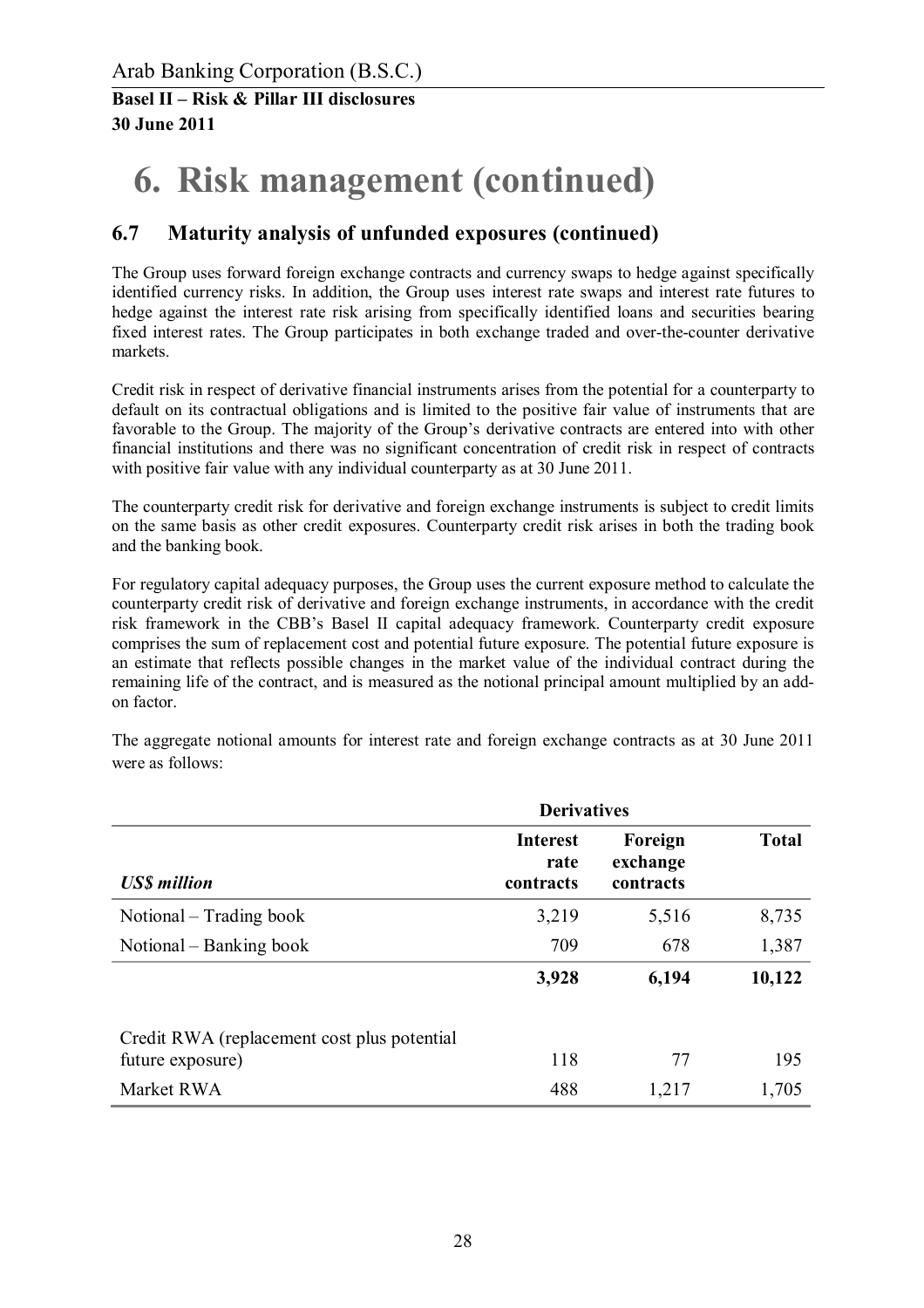# **6. Risk management (continued)**

## **6.8 Impairment of assets**

#### **Impairment and uncollectability of financial assets**

An assessment is made at each balance sheet date to determine whether there is objective evidence that a specific financial asset, or group of financial assets, may be impaired. If such evidence exists, an impairment loss is recognized in the consolidated statement of income.

In respect of a borrower or a group of borrowers, evidence of impairment may include indications of:

- significant financial difficulty, default or delinquency in interest or principal payments
- the probability that it will enter bankruptcy or other financial reorganisation
- based on observable data, a measurable decrease in estimated future cash flows, such as changes in arrears or economic conditions, which correlate with defaults

Impairment is determined as follows:

(a) for assets carried at amortised cost, impairment is based on the present value of estimated future cash flows, discounted at the original effective interest rate

(b) for assets carried at fair value, impairment is the difference between significant and prolonged decline in cost and fair value

(c) for assets carried at cost, impairment is based on the present value of estimated future cash flows discounted at the current market rate of return for a similar financial asset.

The Group uses the provision account to record impairments, except for equity and similar investments, wherein a decline in value of investment that is neither significant nor prolonged is taken to equity. These are written down, with future increases in their fair value being recognised directly in equity.

On a quarterly basis, the Group assesses whether any provision for impairment should be recorded in the consolidated statement of income. In particular, management exercises considerable judgement when estimating the amount and timing of future cash flows in order to determine the level of provision required. Such estimates are necessarily based on assumptions about several factors, involving varying degrees of judgement and uncertainty. Actual results may differ, resulting in future changes in such provisions.

#### **Impairment against specific groups of financial assets**

In addition to specific provisions against individually significant loans and advances and securities, the Group also makes a provision to cover impairment against specific groups of financial assets where there is a measurable decrease in estimated future cash flows. This provision is based on deterioration of the financial assets decided by subjecting the portfolio through rigorous credit risk scenario testing and averaging the existing Expected Loss [EL] with a severely stressed scenario EL. Further, the amount of provision is also based on the historical loss pattern for loans within each grading and is adjusted to reflect current economic changes.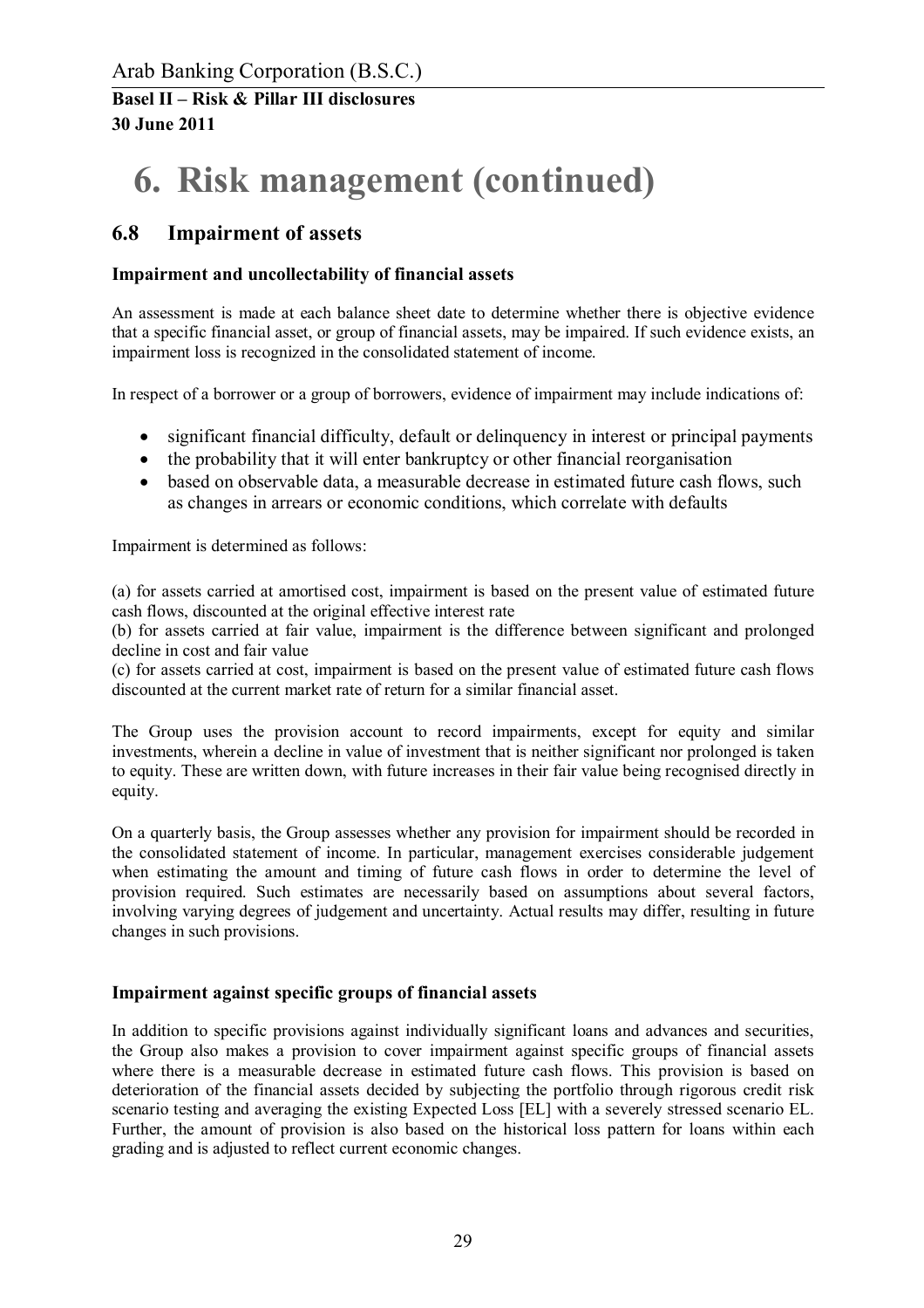# **6. Risk management (continued)**

## **6.8 Impairment of assets (continued)**

The internal grading process takes into consideration factors such as collateral held, deterioration in country risk, industry and technological obsolescence, as well as identified structural weakness or deterioration in cash flows.

*Industry sector analysis of the specific and collective impairment provisions charges and write-offs* 

| <b>US\$</b> million              | <b>Provision (recovery)</b> | Write-offs |
|----------------------------------|-----------------------------|------------|
| Manufacturing                    | 13                          | 3          |
| Financial                        | (1)                         | 128        |
| Trade                            | 1                           | 1          |
| Personal / Consumer finance      | $\mathbf{1}$                |            |
| Other Services                   | (15)                        | 3          |
| Commercial real estate financing |                             |            |
| Construction                     |                             |            |
|                                  | (1)                         | 135        |

#### *Remedial Loans Unit*

Non-performing loans as a percentage of gross loans increased from 3.49% in December 2010 to 5.08% in June 2011, continuing to reflect the adverse global market conditions. The provisions coverage ratio (total provisions as percentage of non-performing loans) fell from 127.6% in December 2010 to 95.1% in June 2011. However, non-performing loans as a percentage of equity in June 2011 increased to 17.5%, compared with 13% in December 2010 mainly due to the addition of a new NPL of US\$ 230 million which was classified as non-performing in June 2011. However, the Group remains confident this new large NPL will be resolved and will return to a performing status before FYE 2011, because the collateral margin coverage is strong (130%) and a third party exit route from an AA- rated GCC state-owned entity, will ultimately provide full repayment.

The RLU policy is continuously revised given the dynamic economic environment and is enhanced on an ongoing basis to cover any new issues related to the management of impaired assets, especially those that arise from differences related to local versus global provisioning policies. Policy changes are applied consistently across the Group.

The Head Office based Recovery & Support Unit has now been merged into the Remedial Loans Unit for more effective management of impaired assets across the whole Group, while maintaining the support and assistance to retail subsidiaries in remedial loan management.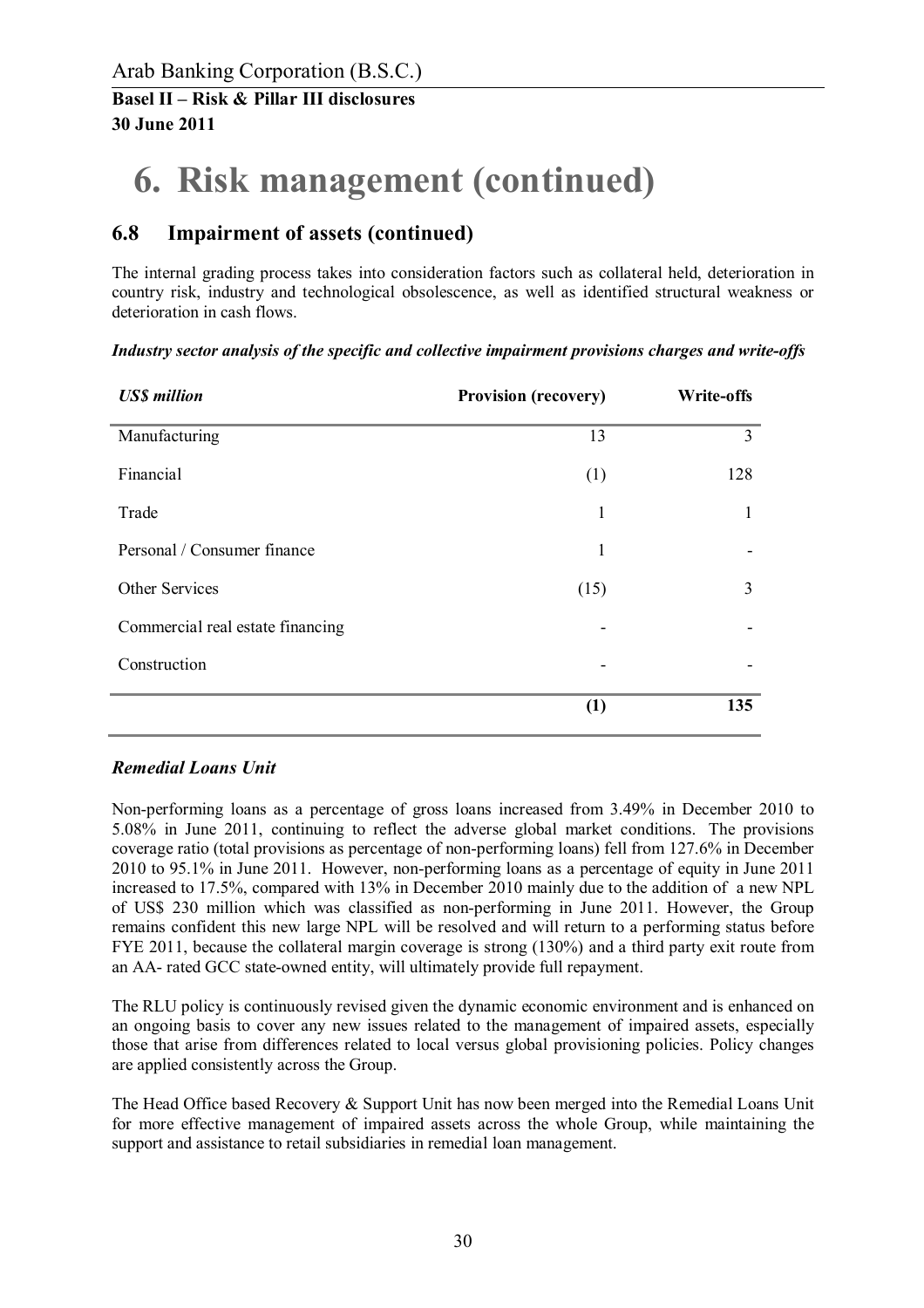# **6. Risk management (continued)**

## **6.9 Market risk**

Market risk is the risk that the Group's earnings or capital, or its ability to support its business strategy, will be impacted by changes in interest rates, equity prices, credit spreads, foreign exchange rates and commodity prices.

The Group has established risk management policies and limits within which exposure to market risk is monitored, measured and controlled by the RMD, with strategic oversight exercised by ALCO. The RMD's Market Risk Management (MRM) Unit is responsible for developing and implementing market risk policy, as well as risk measuring/monitoring methodology, and for reviewing all new trading and investment products and product limits, prior to ALCO approval. MRM's core responsibility is to measure, report, monitor and control market risk.

The Group classifies market risk as follows:

- · **Trading Market Risk** arises from movements in market risk factors that affect short-term trading.
- · **Non-Trading Market Risk in Securities** arises from market factors affecting securities held for long-term investment.
- · **Non-Trading Asset and Liability Risk** exposures arise where the re-pricing characteristics of the Group's assets do not match with those of its liabilities.

As there is no specific measure that reflects all aspects of market risk, the Group analyses risk using various risk measures and reports the results to senior management. It should be noted that some of these methodologies are made available to selected branches and subsidiaries.

The primary market risk measures are:

- o Value-at-Risk (VaR)
- o Basis Point Value (BPV)
- o Stress Testing
- o Non-Technical Risk Measures

On an annual basis, the BRC reviews and approves VaR Trading Guidance, BPV trading and investment Limits, options stress testing trading limits and non-technical trading and investment limits.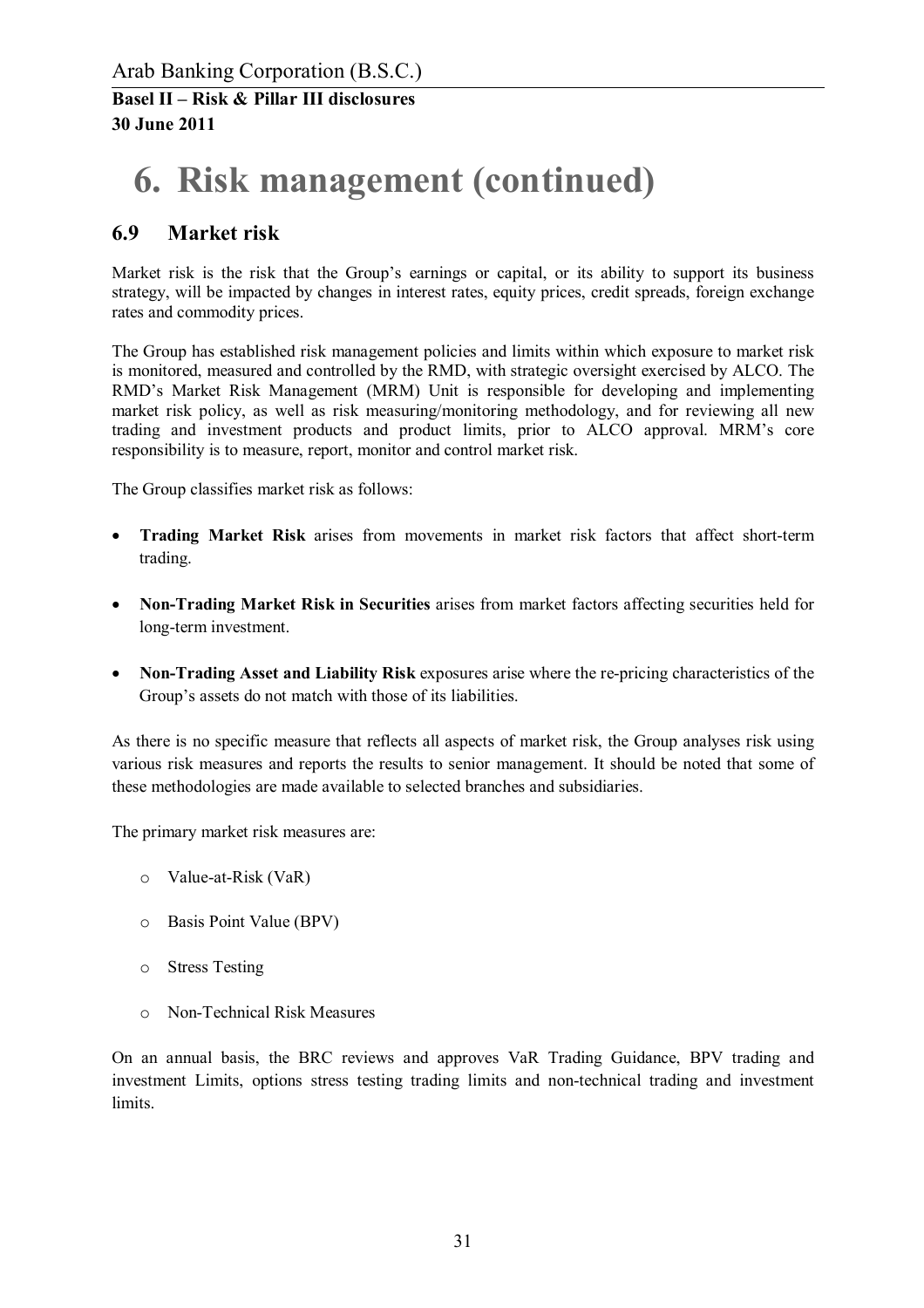# **6. Risk management (continued)**

### **6.9 Market risk (continued)**

#### **a. Currency risk**

The Group is exposed to foreign exchange rate risk through both its trading portfolios and its structural positions. Foreign exchange rate risk is managed by applying appropriate limits and stoploss parameters, determined by each subsidiary's local ALCO and approved by its Board of Directors. In accordance with ABC's strategic plans, ALCO regularly reviews the Group's structural balance sheet positions, which relate to its net investment in its foreign subsidiaries. Group Treasury manages these positions on an ongoing basis, hedging such exposures as appropriate.

#### **b. Interest rate risk**

Interest rate risk arises from the possibility that changes in interest rates will affect future profitability, or the fair values of financial instruments. The Group is exposed to interest rate risk due to mismatches of interest rate re-pricing of assets and liabilities. Interest rates are the Group's primary market risk factor. The fact that the Group's rate-sensitive assets and liabilities are mostly floating rate, where duration risk is lower than for fixed rate, minimises this risk. In general, the Group use matched currency funding and translates fixed-rate instruments to floating rate to better manage the duration in the asset book. When managing the interest rate risk resulting from the Group's trading and banking activities, the effect of interest rate movements is assessed using sensitivity analyses and other modeling techniques. There are established limits on individual Business Units' aggregate maximum exposures to interest rate risk, as there are on an overall basis for the core banking units. MRM monitors Board-approved trading limits, bringing any exceptions to the attention of ALCO.

#### **Interest Rate Risk in the Banking Book (IRRBB)**

The Group uses the Basis Point Value (BPV) approach to control the IRRBB. BPV measures changes in economic value resulting from changes in interest rates. The BPV methodology uses the modified duration and, for some products, the effective duration approaches to measure the IRRBB. Modified duration is a good measure of linear risk for interest rate-sensitive products. Effective duration takes into consideration the fact that any embedded option has an impact on the sensitivity. With products that have embedded options, the effective duration is typically a better representation of interest sensitivity than modified duration.

The BPV measure incorporates the entire rate-sensitive segment of the balance sheet for the Group and is classified into appropriate buckets. Non-maturity interest rate-sensitive assets and liabilities are bucketed in the short term. Equity is considered a non-interest rate-sensitive component and is excluded from these computations. As at 30 June 2011, an immediate shift up by 25 basis points in interest rates would potentially impact the Group's economic value by (-) US\$ 20 million.

As a normal part of its treasury trading activities, the Group may also be exposed to equity, debt security, commodity and volatility risk. MRM monitors these risks against Board-approved limits.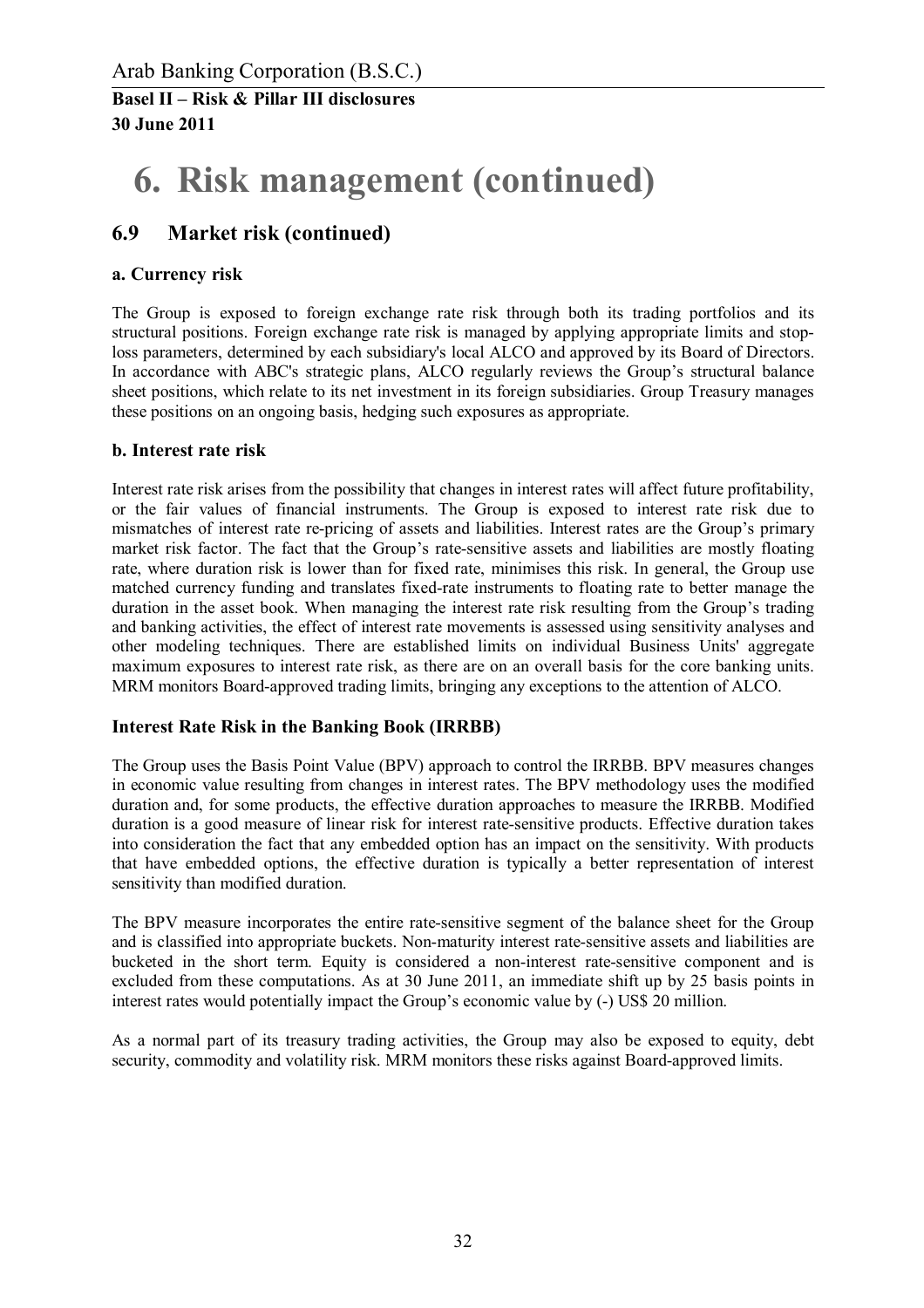# **6. Risk management (continued)**

### **6.10 Business risk**

Business risk represents the earnings volatility inherent in all business activities due to the uncertainty of revenues and costs associated with changes in the economic and competitive environment. Business risk is evaluated through a Business and Strategy Development process. A Risk Budget is developed at the start of each year along with a Business Plan by each unit. Subsequently, the actual quarterly performance is compared with the detailed financial budget, including the historical volatility in earnings, which supports both the decision making and the planning process.

## **6.11 Equity position risk**

Equity position risk arises from the possibility that changes in the prices of equities or equity indices will affect the future profitability or the fair values of financial instruments. The Group is exposed to equity risk in its trading position and investment portfolio, primarily in its core international and GCC markets.

#### **Equity positions in the banking book**

| Quoted equities                     | 14 |
|-------------------------------------|----|
| Unquoted equities                   | 46 |
|                                     | 60 |
| Realised gains during the period    |    |
| Unrealised gain as at 30 June 2011* |    |

\*At 30 June 2011, unrealised gains on equity investments amounted to US\$ 6 million. 45% of the unrealised gains or US\$ 2 million was included in Tier 2 capital.

## **6.12 Liquidity risk**

Liquidity risk is the risk that maturing and encashable assets may not cover cash flow obligations (liabilities). The Group maintains liquid assets at prudential levels to ensure that cash can quickly be made available to honour all its obligations, even under adverse conditions. The Group is generally in a position of excess liquidity, its principal sources of liquidity being its deposit base, liquidity derived from its operations and inter-bank borrowings. ABC has specific policies regarding liquid assets coverage of short-term wholesale deposits and, in particular, the potential risk impact of withdrawals by large single depositors. In this way, it ensures that there is no reliance on any one customer or small group of customers. The Minimum Liquidity Guideline (MLG) is used to manage and monitor daily liquidity. The MLG represents the minimum number of days the Group can survive the combined outflow of all deposits and contractual draw downs, under market value driven encashability scenarios. Maturity mismatch is also managed within internal policy limits.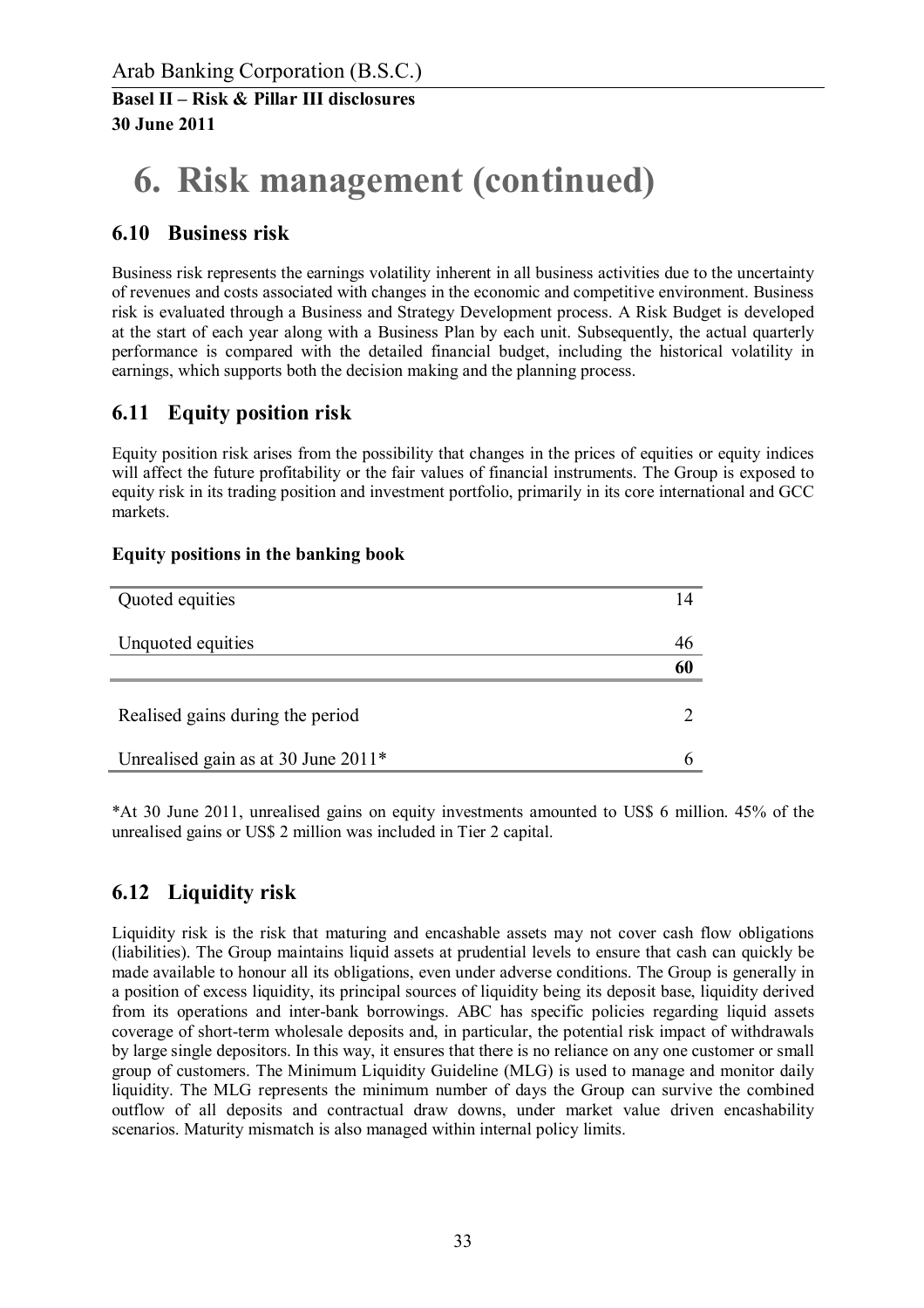## **6. Risk management (continued)**

## **6.12 Liquidity risk (continued)**

#### *Key Initiatives*

Several steps were taken - over the course of the year to improve management of market risk. The CRG is currently reviewing the quantitative risk management measurements it employs and seeking to streamline its financial instrument valuation processes

### **6.13 Operational risk**

Operational risk is defined as the risk of loss resulting from inadequate or failed internal processes or systems or from external events. Operational risk is inherent in all business activities and can never be eliminated entirely. However, shareholder value can be preserved and enhanced by managing, mitigating and, in some cases, insuring against operational risk.

A framework has been implemented across the Group to manage operational risk which includes identification, measurement, management, monitoring and risk control/mitigation elements. A variety of underlying processes and controls support this framework. These include risk and control selfassessments, key risk indicators, event management, new product review and approval processes, and business contingency plans.

Operational risks are identified and assessed through the Risk & Control Self-Assessment (RCSA) process. Once risks are identified, their potential impact is assessed through a combination of likelihood and impact before (inherent risk) and after (residual risk), considering the effectiveness of the controls in place to manage the risks identified. Monitoring of risks and controls is done through the use of key indicators, where appropriate, against thresholds/escalation triggers, to ensure timely management action when a trigger is breached. Where required, corrective action plans are also formulated to address risks and control issues. There is also a process to capture operational loss events.

In order to make operational risk transparent throughout the Group, processes for quarterly reporting of relevant operational risk management information to business management, senior management, ORCO, BRC and the Board of Directors are in place.

The Group follows the Standardised Approach for calculating operational risk capital. As such, a detailed mapping of the Group's business lines and gross income to the Basel II Business Line Framework has been implemented.

Group policy dictates that the functions of booking, recording and monitoring of transactions are performed by staff that are independent of individuals initiating transactions. Each business line – for these purposes including Operations, Information Technology, Human Resources, Legal & Compliance and Financial Control – is further responsible for employing the aforementioned framework process and control programmes, to manage its operational risk within the guidelines established by Group policy, and to develop internal procedures that comply with Group policies. To ensure that management of all the operational risks the Group may be exposed to is adequate, support functions are also involved in the identification, measurement, management, monitoring and control/mitigation of operational risk as appropriate.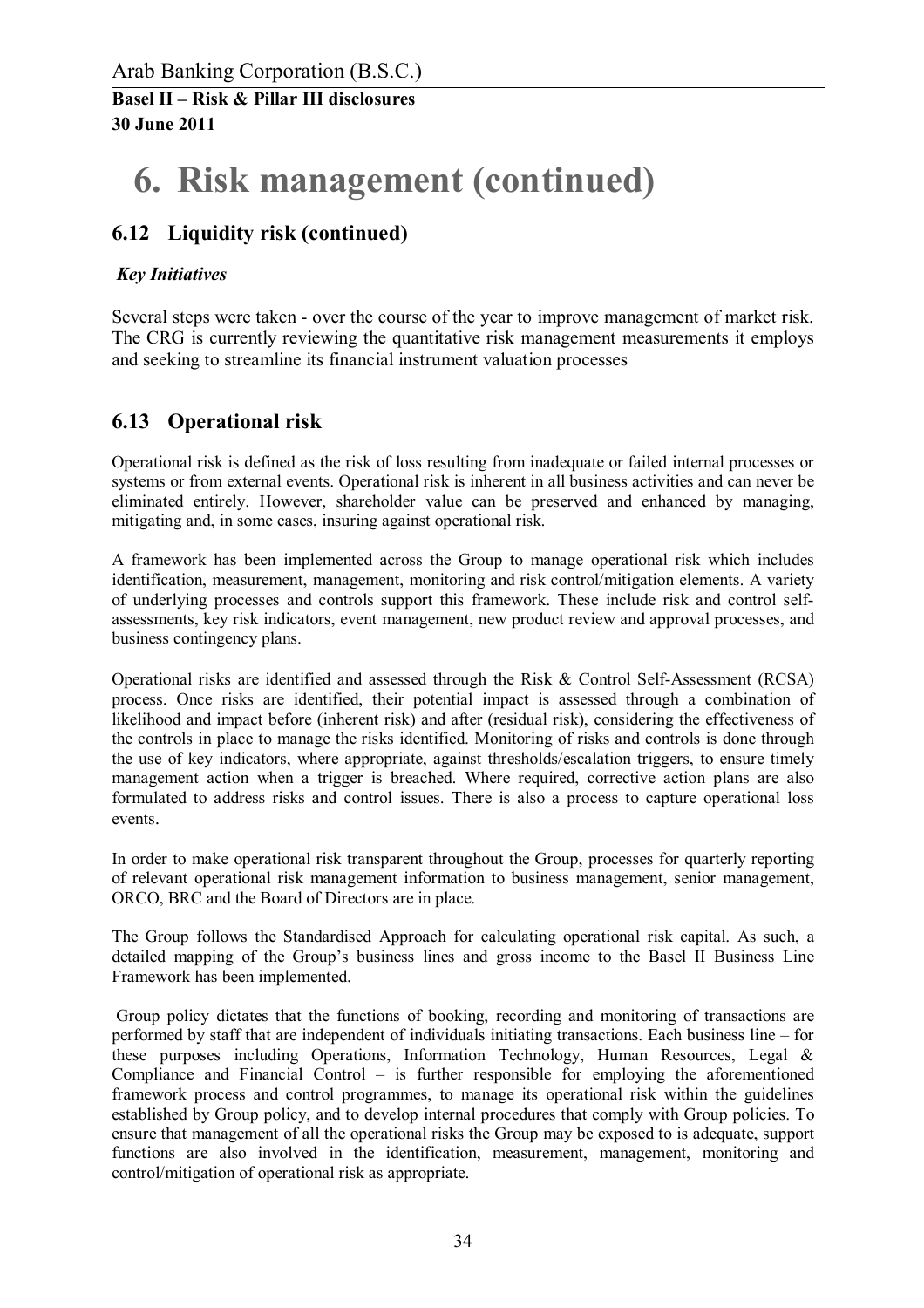# **6. Risk management (continued)**

## **6.13 Operational risk (continued)**

#### *Key Initiatives*

The CRG took several steps to upgrade management of operational risk.

Systems, processes and controls were upgraded. Improvements to systems included enhanced key indicator dashboards, and improved data management and reporting. Processes covering control validation and issue escalation were strengthened. From a controls perspective, Operational Risk Management is working more closely with Group Audit to ensure their risk management methodologies are aligned, to eliminate potential overlap and to strengthen overall risk management.

The Group has taken steps to strengthen the link between senior management remuneration and effective risk management by linking a proportion of remuneration to achievement of robust risk management objectives.

#### *Business continuity*

As part of the Group's aim to meet local and international regulatory obligations, as well as to protect the Group's business functions, assets and employees, it has robust business continuity plans. These plans provide each ABC subsidiary with the necessary guidelines and procedures in case of an emergency. The plans were designed employing best-practice methodology BS25999, as used by most UK and other European financial institutions.

The business continuity plans cover local and regional risk scenarios which might impact any business unit. To address local disaster events, the Group has established business continuity centres within the geographic location of each of the business units. To address a regional disaster scenario affecting the Kingdom of Bahrain, the Bank has established a licensed branch in the UK, which maintains full operational status and is capable of carrying out the majority of the Bank's activities. As regards activities relating to marketable securities, brokerage and client-related businesses, the alternative site selected is the Bank's subsidiary in Jordan, approval for which has been obtained from the Central Bank of Jordan. These two licenses would enable ABC Head Office to carry out all of its functions from these two countries. These plans are being stress tested to ensure that the guidelines and procedures are fully effective. Continuous updates of these plans are performed on an annual basis, to ensure that they are kept up to date with changes in each ABC unit.

## **6.14 Legal risk**

Examples of legal risk include inadequate documentation, legal and regulatory incapacity, insufficient authority of a counterparty and contract invalidity/unenforceability. Legal Counsel and Corporate Secretary bear responsibility for identification and management of this risk. They consult with internal and external legal counsels. All major Group subsidiaries have their own in-house legal departments, acting under the guidance of the Legal Counsel, which aims to facilitate the business of the Group by providing proactive, business oriented and creative advice.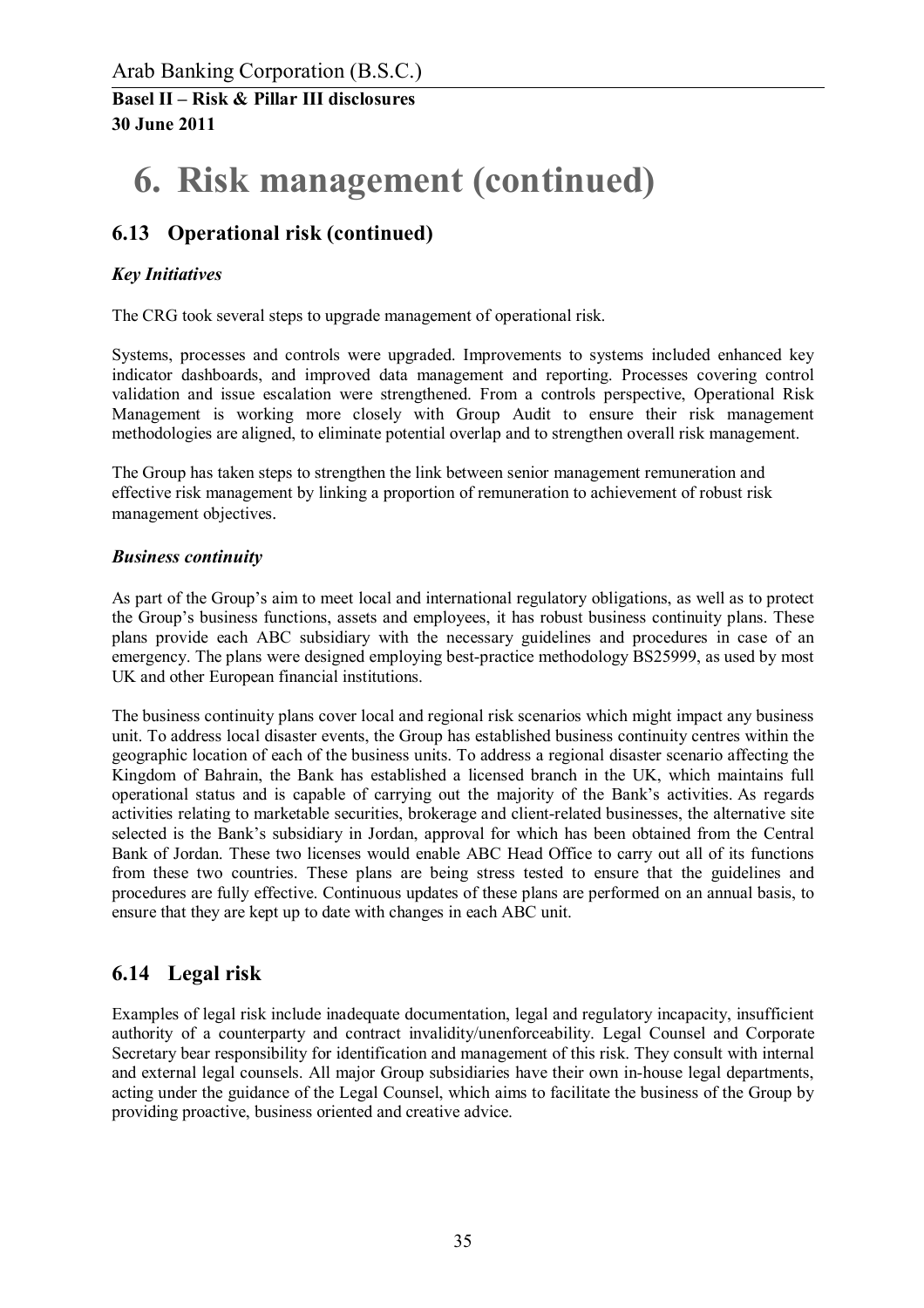# **6. Risk management (continued)**

## **6.15 Capital management**

### *Internal Capital Adequacy Assessment Process (ICAAP)*

The Group aims to maintain an optimum level of capital to enable it to pursue strategies that build long-term shareholder value, while always meeting minimum regulatory ratio requirements. The diagram below illustrates this concept:



Among the key principles driving capital management at the Group are:

- · Adequate capital is maintained as a buffer for unexpected losses to protect stakeholders, i.e. shareholders and depositors
- · Return on capital is maximised to generate a sustainable return above the cost of capital

The Group has developed an ICAAP framework to document the ongoing process for assessing its overall capital adequacy in relation to its risk profile, and to present a strategy for capital management, as set out in Principle 1 of Basel II Pillar II.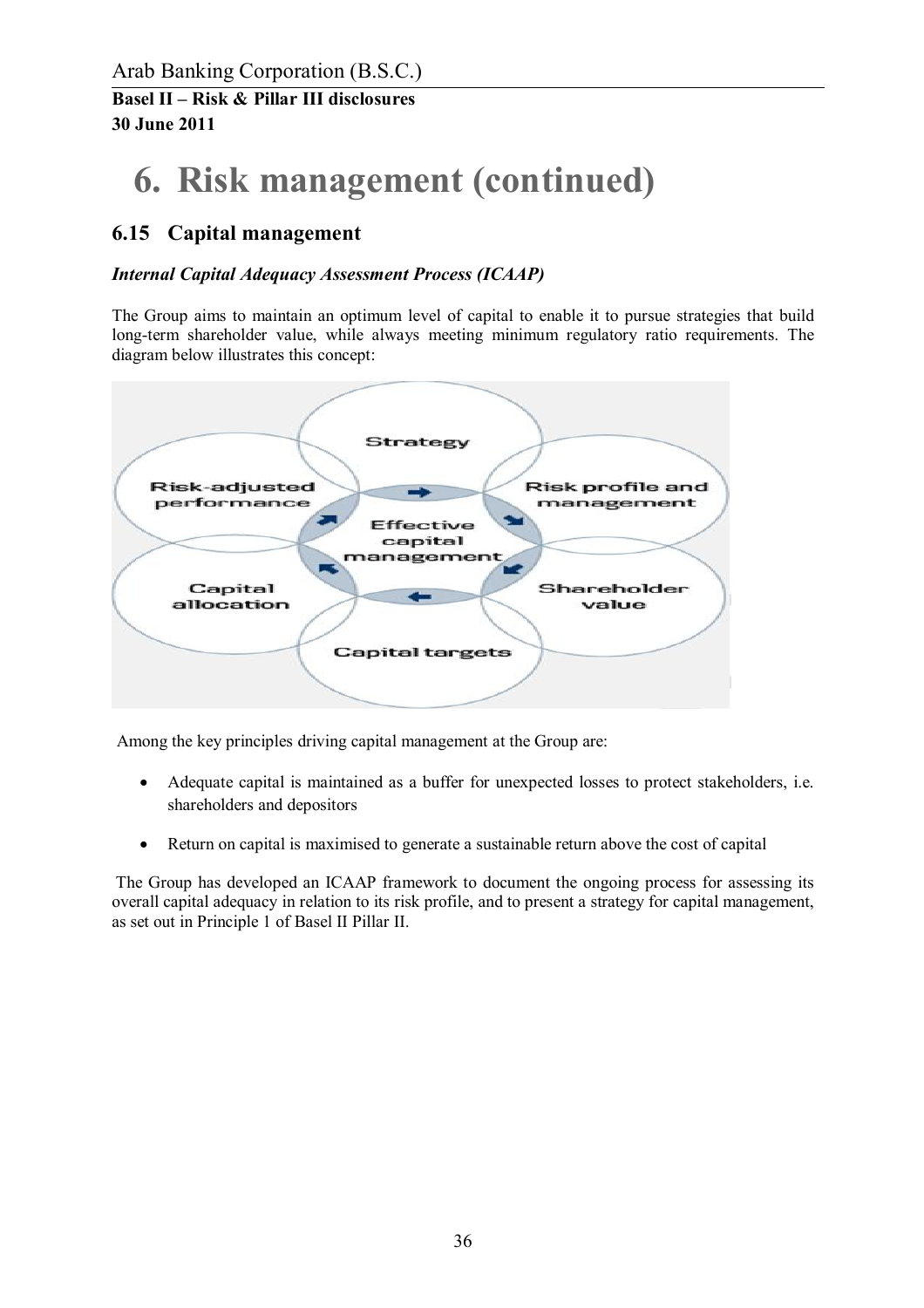# **6. Risk management (continued)**

## **6.15 Capital management (continued)**

The framework outlines the Group's risk strategy, capital objectives, methodology used to measure internal capital, the related assumptions underpinning the methodologies and a set of processes for capital management. These encompass reviewing, monitoring and controlling capital usage and allocation. These processes include the following:

- Preparation of a risk strategy document outlining the Group's risk appetite, capital adequacy goals and risk targets. The document complies with the CBB's guidelines for capital management, issued in January 2008, and incorporates the risk strategy as approved by the Board of Directors, underscoring Board and senior management responsibility and oversight.
- · Comprehensive assessment of economic capital, i.e. credit, market and operational risks, as well as processes relating to other risks such as liquidity, interest rate risk in the banking book, strategic and reputational risks.
- · The processes in place for monitoring, reporting and internal audit review.

The methodologies for internally estimating capital for the Group's key risks are as follows:

- a. **Credit risk:** Assessed on the basis of Foundation IRB Risk Weights (FIRB). This supports the internal estimation of Economic Capital per Business Segment, Business Unit and aggregated at the Group level.
- b. **Market risk:** Computed for both the trading and the banking books, using the Internal Model Approach.

VaR measures the worst expected loss over a given timeframe, under normal market conditions and at a given confidence interval. It provides an aggregate view of the portfolio's risk that accounts for leverage, correlations and current positions. The Group uses the Historical Simulation Approach to measure VaR. The key model assumptions for the trading portfolio are:

- 2-year historical simulation
- · 1-day VaR
- 99% (one tail) or 98% (two tail) confidence interval

The historical simulation method provides a full valuation going back in time, such as over the last 500 days, by applying current weights to a time series of historical returns. The Group uses the stress testing methodology to review its exposures against historical and

Group-specific extreme scenarios.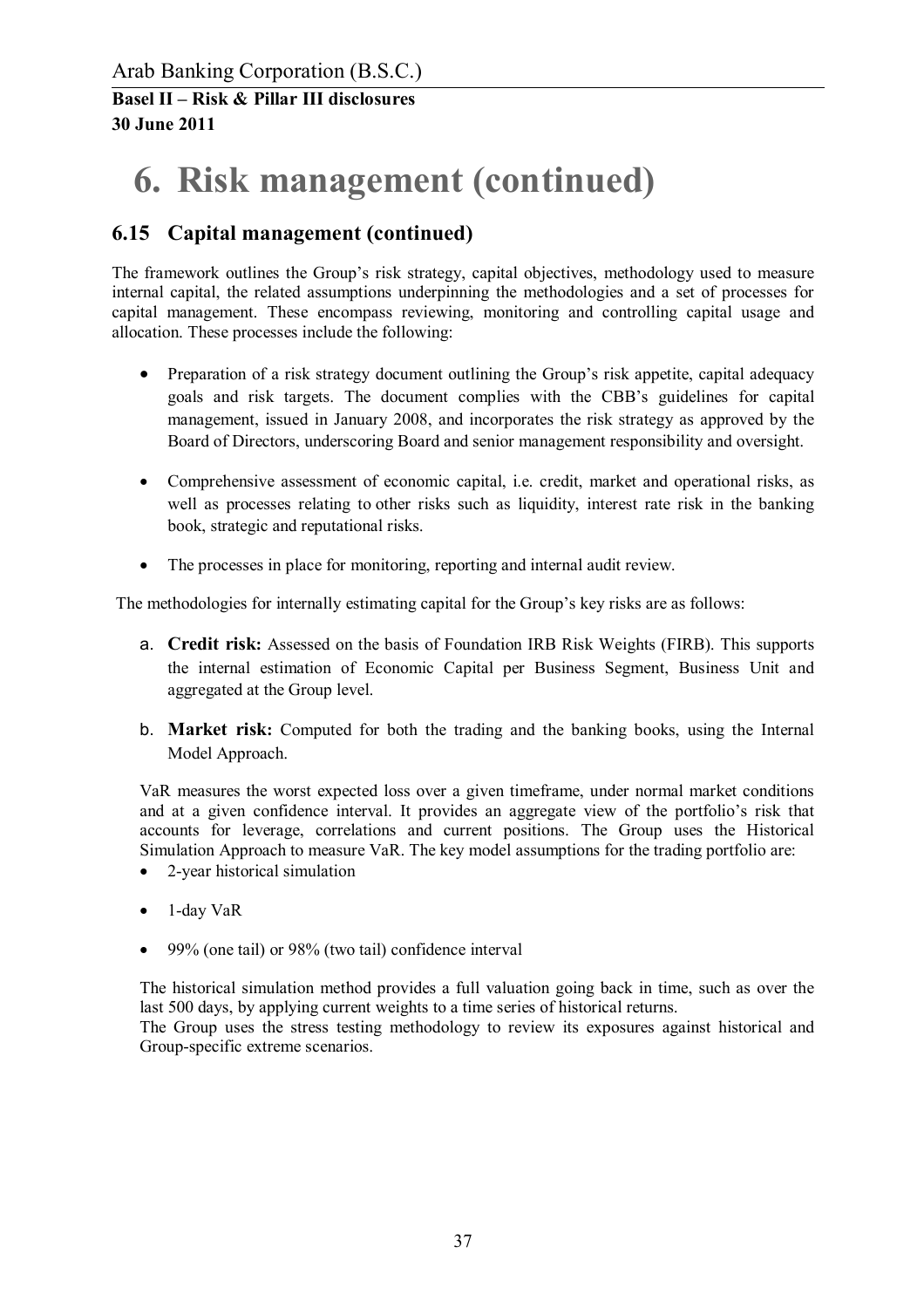# **6. Risk management (continued)**

## **6.15 Capital management (continued)**

**c. Operational risk:** Applied on the Standardised Approach basis.

Other risks such as liquidity, strategic and reputational risks are currently captured providing a capital buffer.

The results of the ICAAP are subject to stress testing to take account of the breakdown of the underlying assumptions. Specific stress tests for both credit and market risks have been developed to focus on the key risks the Group faces, based on its risk exposure, portfolio and strategic objectives.

The Group currently conducts stress tests covering 14 stress cases. Examples include:

- Investment grade / sub-investment grade stressed
- · Investment grade / sub-investment grade probability of default (PD) stressed
- · Sub-investment stressed both for ratings and PD
- Total portfolio PD stressed
- Total portfolio ratings stressed
- · Total portfolio ratings and PD stressed

The Group is in the process of designing and implementing an advanced tool for estimating economic capital under stress scenarios as follows:

- Global recession. This scenario stresses the PDs and loss given defaults (LGDs) by time period and distinguishes between on and off balance sheet exposures
- · Escalated regional political tension. PDs and LGDs for entities in the region are stressed individually
- Middle East recession
- As for global recession above, but for Arab world exposures only
- European recession
- As for global recession above, but for European exposures only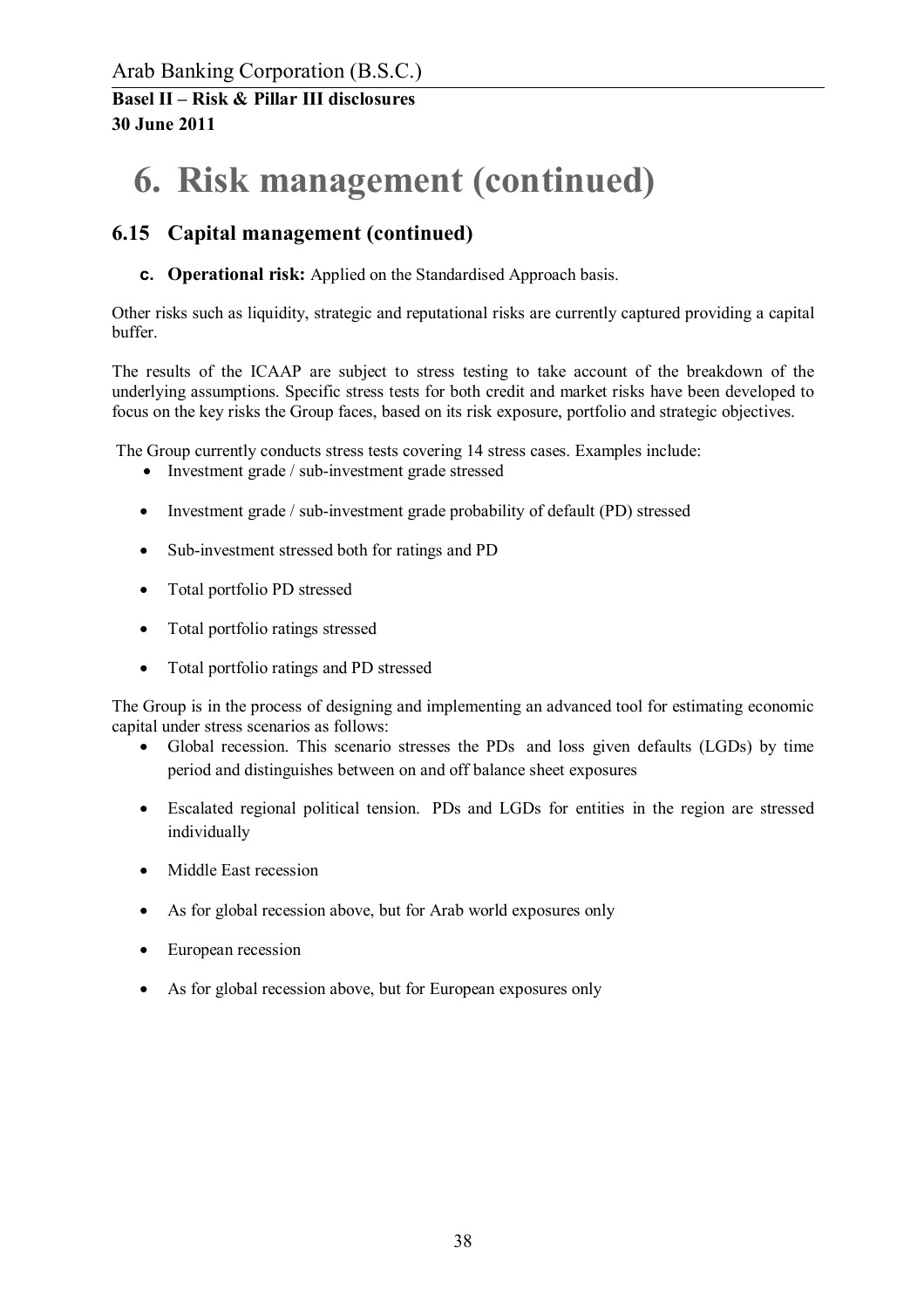# **6. Risk management (continued)**

## **6.15 Capital management (continued)**

The Group has also designed three broad families of planned stress test scenarios (STS) for market risk:

- Sensitivity STS: These STS are mostly applied as instantaneous, parallel and non-parallel shocks of fixed, predetermined quanta to the current levels of market reference interest rates. Examples of these Sensitivity STS include:
	- o Parallel shocks for all market reference interest rates
	- o Non-parallel shocks applied sequentially to the term structures of interest rates
- · Hypothetical STS: This family of STS is designed to quantify the expected impact of unlikely but not improbable relevant events, which have not been observed before in financial markets but might materialise at short notice. Examples of the Hypothetical STS include:
	- o Revaluation or devaluation scenarios for currencies in which the Group has material, significant open FX positions
	- o Instantaneous shock scenarios designed to gauge the tilt / curvature / convexity impact of bar-bell, and asymmetric movements in the levels of reference market interest rates
- · Historical STS: These STS replicate the observed behaviour of reference market data across interest rate, currency and equity classes of risk during particular historical periods of elevated market turbulence. Examples include the following:
	- o The US and European bond markets crisis, 1994
	- o The Asian crisis, 1997
	- o The Long-Term Capital Management and Russian crisis, 1998
	- o The Lehman Brothers default, 2008

In order to gauge the risk attached to non-linear positions in the Group's trading book, which might be sensitive to instantaneous, synchronous changes in the level of two or more classes of risk factors – such as interest rates and implied volatilities or FX rates and implied volatilities – CRG has created a particular sub-set of hypothetical STS, the so-called "Doomsday" STS. These are applied daily in the Group's main trading and position-keeping systems. They produce scenario-based revaluations, which are then compared to appropriate limits set by senior management.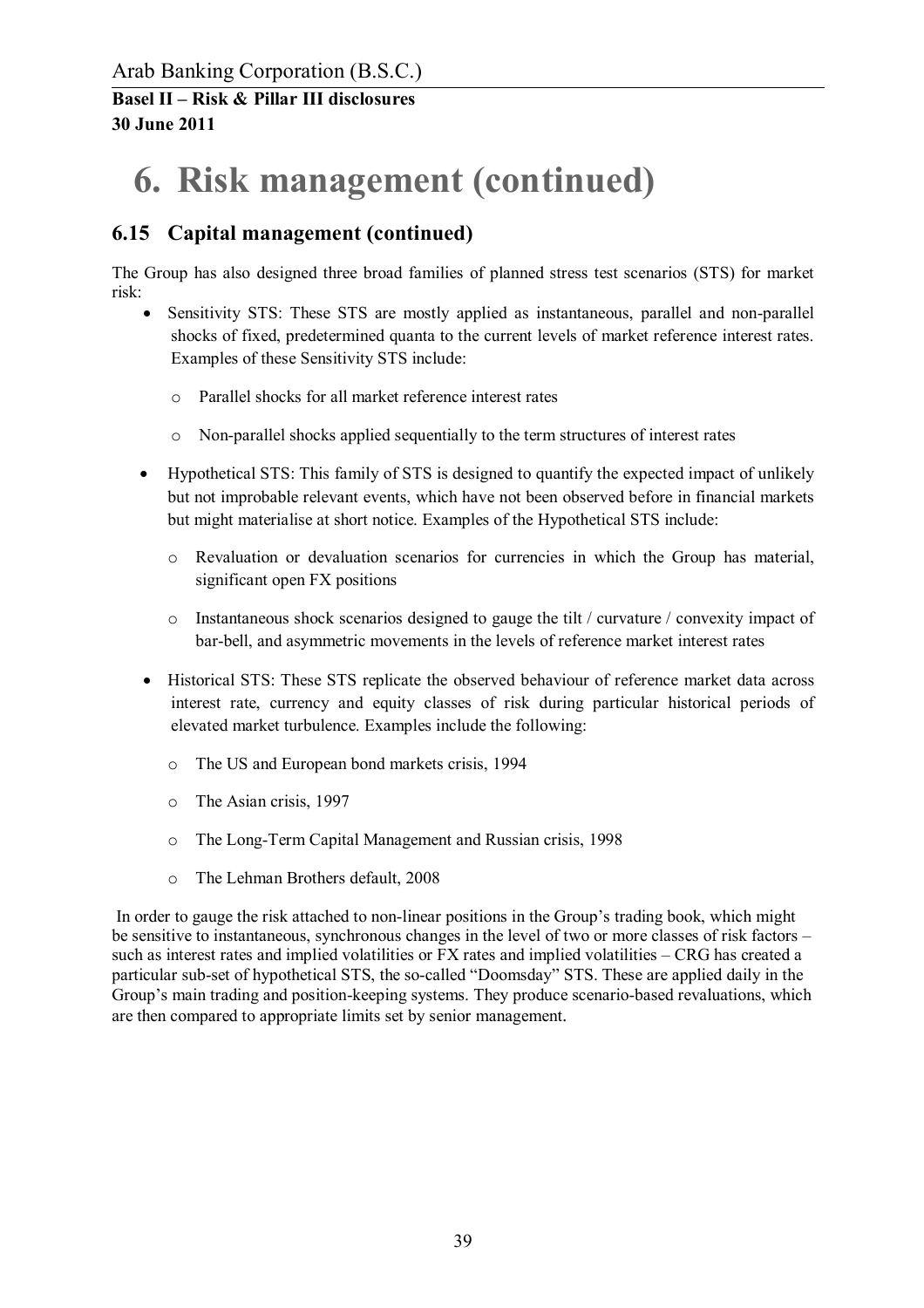# **6. Risk management (continued)**

## **6.15 Capital management (continued)**

### *Supervisory review and evaluation process (SERP)*

The CBB is the lead regulator for the Group, and sets and monitors capital requirements on both a consolidated and an unconsolidated basis. Individual banking subsidiaries are regulated directly by their local banking supervisors, who set and monitor their capital adequacy requirements.

The CBB requires each Bahrain-based bank or banking group to maintain a minimum ratio of total capital to risk-weighted assets of 12%, taking into account both on- and off-balance sheet transactions. However, under the SERP guidelines the CBB would also make an individual risk assessment of all banks and, instead of applying a standard minimum capital adequacy requirement, the supervisor may allow a lower capital adequacy ratio in excess of 8% for a bank with sound risk management capabilities.

The CBB initiated this assessment process in first quarter of 2008. The Group's capital management strategy is currently to maintain a buffer over the 12% minimum regulatory capital requirement to account for liquidity, concentration, reputation, strategic, country and other risks while enhancing its risk management and risk control infrastructure. This would ultimately allow the Group to achieve a successful assessment and pursue possible lower capital requirements from the CBB. At the same time, senior management strongly believes in the economic value of capital, and is committed to maximising intrinsic value for all stakeholders.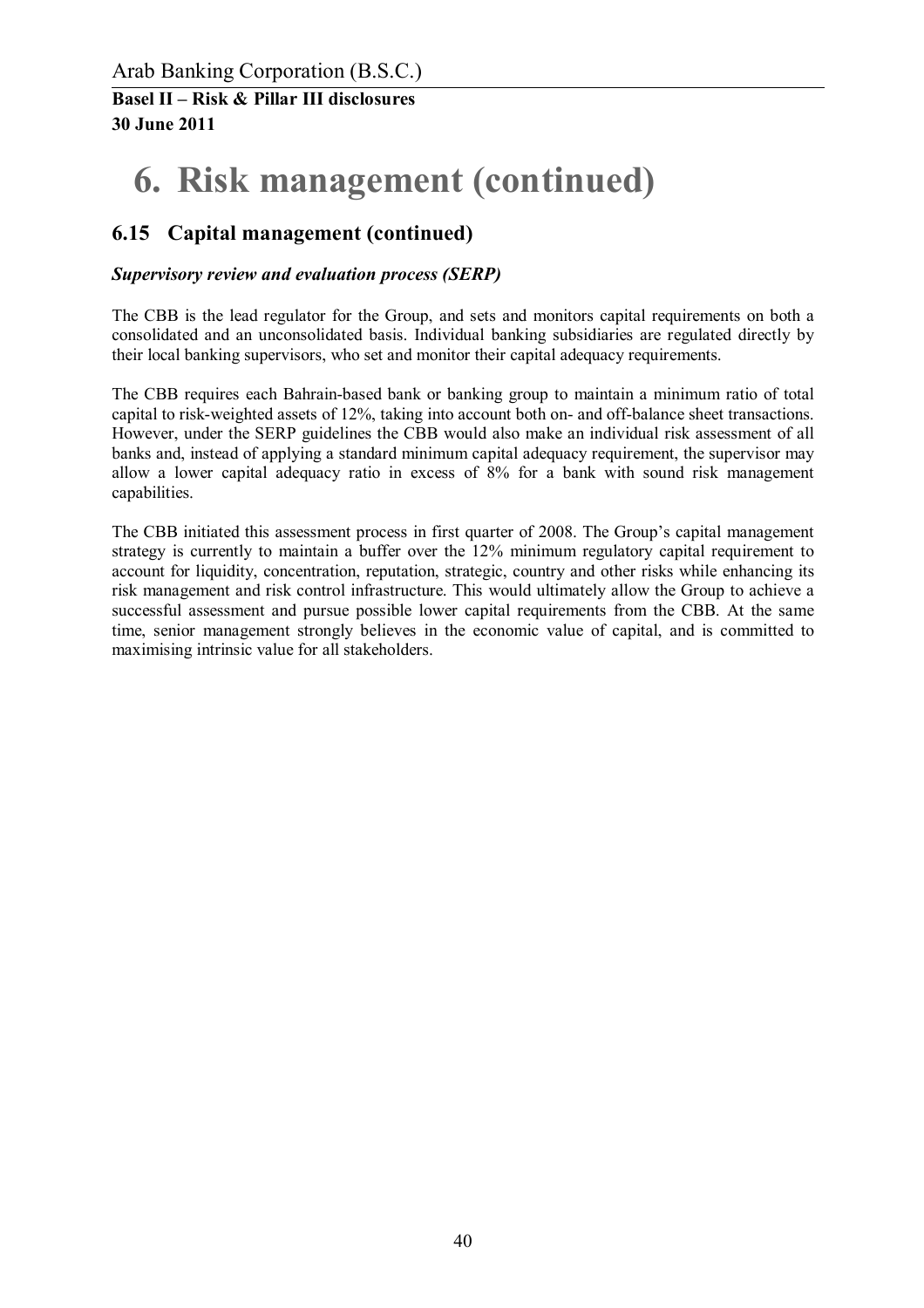## **7. Other disclosures**

### **7.1 Related party transactions**

Related parties represent associated companies, major shareholders, directors and key management personnel of the Group and entities controlled, jointly controlled or significantly influenced by such parties. Pricing policies and terms of these transactions are approved by the Group's senior management and are based on the arm's length rationale.

a. Exposures to related parties

| <b>US\$</b> million                                          |       |
|--------------------------------------------------------------|-------|
| Claims on shareholders *                                     | 517   |
| Claims on directors $\&$ senior management                   |       |
| Claims on staff                                              | 21    |
| * Unfunded exposures<br>Liabilities to related parties<br>b. |       |
| <b>USS</b> million                                           |       |
| Connected deposits                                           | 3,758 |

The Interest expense in respect of connected deposits is US\$ 4 million.

## **7.2 Ageing analysis of all impaired loans and securities**

In accordance with the guidelines issued by the CBB, credit facilities are placed on non-accrual status and interest suspended when either principal or interest is overdue by 90 days, whereupon interest credited to income is reversed. Following an assessment of impairment, specific provision is established if there is objective evidence that a credit facility is impaired, as detailed in section 6.8.

An ageing analysis of all impaired loans and securities on non-accrual basis, together with their related provisions is as follows:

#### **Loans**

| <b>US\$</b> million | Principal | <b>Provisions</b> | <b>Net book</b><br>value |
|---------------------|-----------|-------------------|--------------------------|
| Less than 3 months  | 233       |                   | 233                      |
| 3 months to 1 year  | 42        | 26                | 16                       |
| 1 to 3 years        | 265       | 207               | 58                       |
| Over 3 years        | 90        | 84                | 6                        |
|                     | 630       | 317               | 313                      |